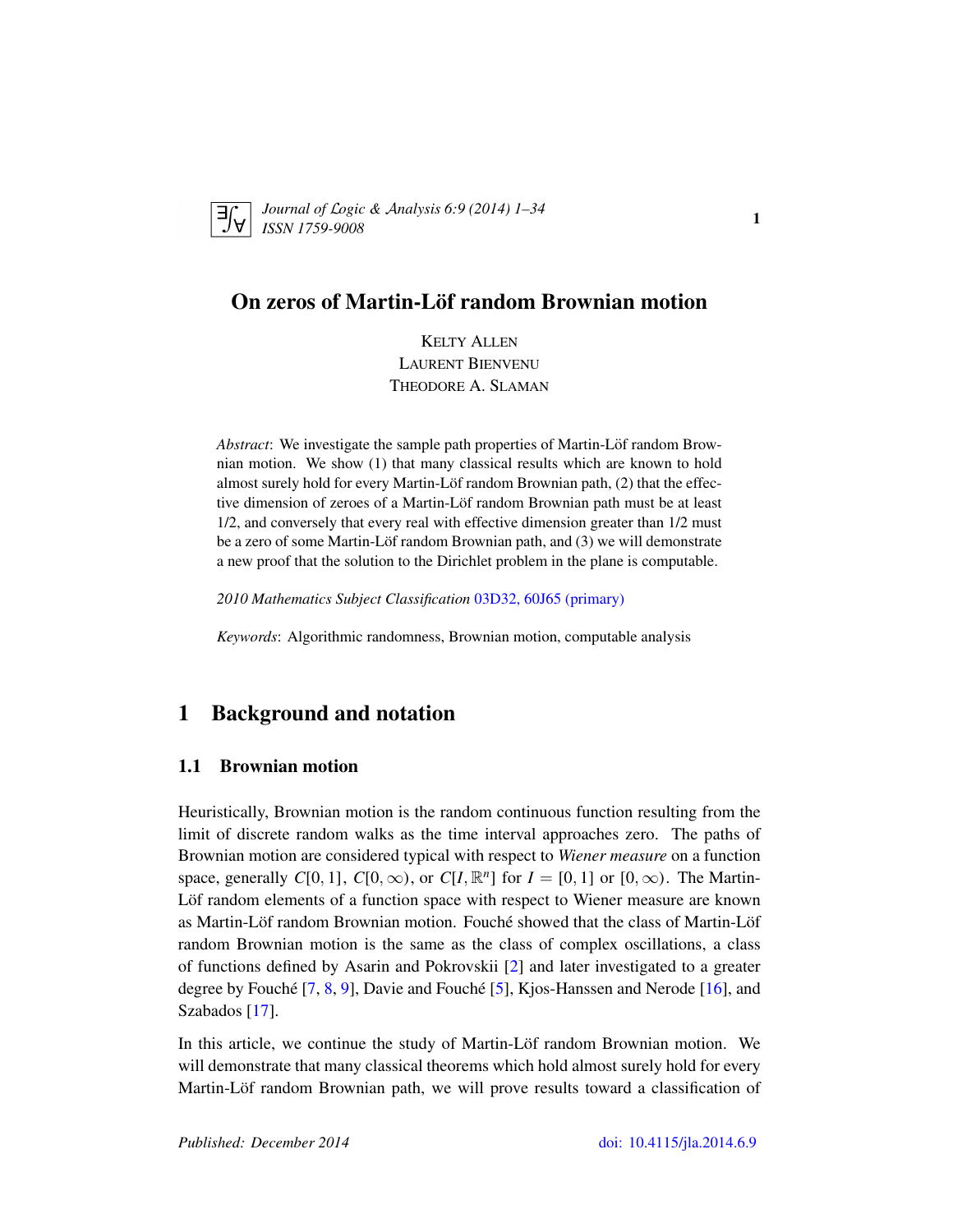the effective dimension of the zeroes of Martin-Löf random Brownian motion, and we will demonstrate a new proof that the solution to the Dirichlet problem in the plane is computable.

We use  $2^{\omega}$  to denote infinite binary strings, which we sometimes identify with reals on [0, 1]. We denote the space of continuous functions  $f : [0, 1] \to \mathbb{R}$  and  $f : [0, \infty) \to \mathbb{R}$ by  $C[0, 1]$  and  $C[0, \infty)$  respectively. For other cases, the space of continuous functions from a set *X* to a set *Y* will be denoted by  $C(X, Y)$ .

*Standard (one dimensional) Brownian motion* is a real-valued stochastic process  $\{\mathcal{B}(t): t \in I\}$  ( $I = [0, 1]$  or  $I = [0, \infty)$ ) where the following hold. First, for any  $t_0 <$  $t_1 < \cdots < t_n$  the increments  $\mathscr{B}(t_n) - \mathscr{B}(t_{n-1}), \mathscr{B}(t_{n-1}) - \mathscr{B}(t_{n-2}), \ldots, \mathscr{B}(t_2) - \mathscr{B}(t_1)$ are independent random variables. Second, for all  $t \geq 0$  and  $h > 0$  the increments  $\mathcal{B}(t+h)-\mathcal{B}(t)$  are normally distributed with mean 0 and variance *h*. Third,  $\mathcal{B}(0) = 0$ almost surely, and  $\mathscr B$  is almost surely continuous. These requirements induce a unique measure on the space of real-valued continuous functions over *I* called Wiener measure, which we denote by  $\mathbb{P}$ . The values taken by the random variable  $\mathscr{B}$  are called *sample paths*, or simply *paths*.

It is possible to define Brownian motion starting at any point  $x$  at time  $0$ , rather than starting at the origin, in which case we will denote the corresponding measure by  $\mathbb{P}_x$ (in other words,  $\mathbb{P}_x(\mathscr{B} \in \mathcal{A}) = \mathbb{P}(x + \mathscr{B} \in \mathcal{A})$ ). When we wish to emphasize that we are talking about standard Brownian motion, we will use  $\mathbb{P}_0$ .

We assume that the reader is familiar with algorithmic randomness and Kolmogorov complexity for binary sequences. One can consult the two books by Downey and Hirschfeldt [\[6\]](#page-31-3) and Nies [\[21\]](#page-32-4) for a good overview of the subject. Furthermore, we assume some familiarity with Martin-Löf randomness for computable probability spaces. Gács' lecture notes  $[11]$  $[11]$  and the two papers  $[12, 13]$  $[12, 13]$  $[12, 13]$  by Hoyrup and Rojas are the standard references on the subject. Our main reference for the classical theory of Brownian motion is the recent book by Mörters and Peres  $[20]$  $[20]$ .

## 1.2 Effective aspects of Brownian motion

In order to define Martin-Löf randomness for Brownian motion, one needs to make sure that the space of continuous functions *C*[0, 1] endowed with distance

$$
d(f,g) = ||f - g||_{\infty}
$$

and Wiener measure (denoted  $\mathbb{P}$ ) is a computable probability space.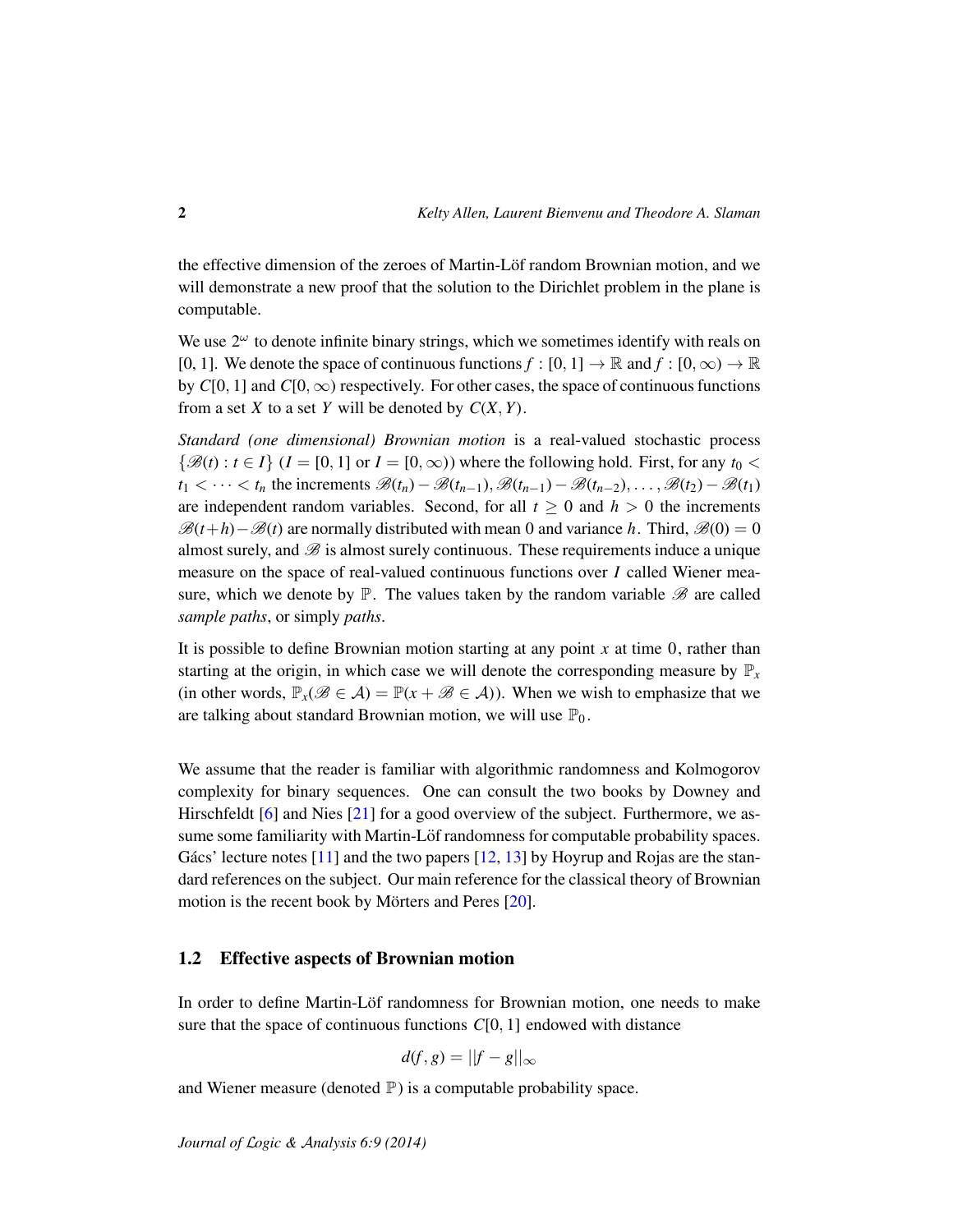The computability of  $(C[0, 1], \mathbb{P})$  was proven by Fouché and Davie [[5,](#page-31-2) [8\]](#page-32-0) (see next subsection for more details). One can take for a dense set of points the piecewise linear functions which interpolate between finitely many points of rational coordinates. For *p* such a function and  $r > 0$  a rational number, the  $\mathbb{P}$ -measure of

$$
\{f \mid ||f - p||_{\infty} < r\}
$$

is computable uniformly in a code for *p*.

Therefore, it is possible to define Martin-Lof randomness for Brownian motion in the usual way: the Martin-Löf random elements of  $(C[0, 1], \mathbb{P})$  are those which do not belong to the universal Martin-Löf test  $\bigcap_n \mathcal{U}_n$ . To stress the difference between Brownian motion as a stochastic process and Martin-Löf randomness on the space  $(C[0, 1], \mathbb{P})$ , we will use the cursive letter  $\mathscr{B}$  for the random variable taking values in  $C[0, 1]$  and distributed according to  $\mathbb{P}$ , and use the letter *B* for individual elements of *C*[0, 1]. Recall that we refer to elements  $B \in C[0, 1]$  as (sample) paths, and therefore we will only talk about *Martin-Löf random paths*, and not Martin-Löf random Brownian motion.

One can extend Brownian motion to  $C[0,\infty)$  in the following way. Let  $\{\mathscr{B}_n(t)\}_{n\in\mathbb{N}}$ be independent Brownian motions on *C*[0, 1]. Then

<span id="page-2-0"></span>(1) 
$$
\mathscr{B}(t) = \mathscr{B}_{\lfloor t \rfloor}(t - \lfloor t \rfloor) + \sum_{0 \le i < |t|} \mathscr{B}_i(1)
$$

satisfies the definition of Brownian motion for the space of continuous functions  $C([0,\infty), \mathbb{R})$ . One can adapt the definition of Martin-Löf randomness for Brownian motions over [0, 1] to Brownian motion over  $[0, \infty)$  in a straightforward way. (For example, by the above correspondence [\(1\)](#page-2-0) Brownian motion over  $[0, \infty)$  can be identified with  $\omega$  copies of (*C*[0, 1], P), endowed with the product measure  $\mathbb{P}^{\omega}$ ).

#### 1.3 Layerwise computability

Throughout the paper, we will make extensive use of the notion of *layerwise computability* developed by Hoyrup and Rojas [\[12,](#page-32-6) [13\]](#page-32-7). Layerwise computability is a form of uniform relativisation. In computability theory, we often say that an element *y* is *computable in x* if *y* can be computed given *x* as an oracle. We say that an expression  $F(x)$  is *computable uniformly in x* if F is a computable function on the space to which *x* belongs. There are many examples of this in computable analysis:  $x^2$  is computable uniformly in  $x \in [0, 1]$ , the integral  $\int f$  is computable uniformly in  $f \in C[0, 1]$  (endowed with the  $\lVert \cdot \rVert_{\infty}$  norm), etc.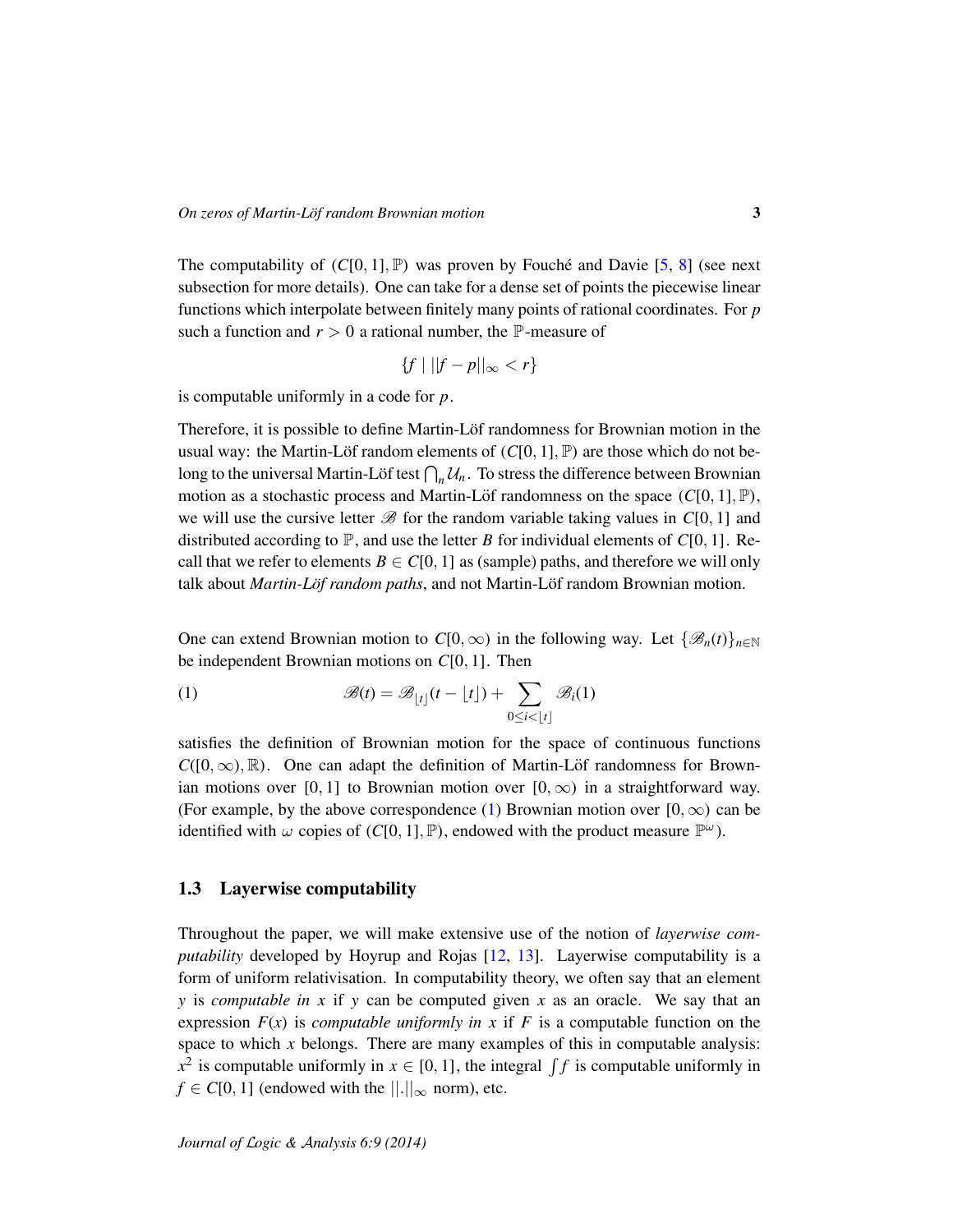Layerwise computability is a slightly weaker form of uniformity. First of all when we say that an expression  $F(x)$  is layerwise computable, we only ask that it be defined for *x* Martin-Löf random on the computable probability space  $\mathbb{X}$  to which it belongs. (See Hoyrup and Rojas [\[12,](#page-32-6) [13\]](#page-32-7) for the definition of computable probability space). Moreover, we only require uniformity on each "layer" of X, uniformly in *n*. A layer is a set of type  $\mathcal{K}_n$ , where  $\mathcal{K}_n$  is the complement of  $\mathcal{U}_n$ , the *n*-th level of a fixed universal Martin-Löf test over  $X$ . An interesting aspect of layers is that they always are effectively compact, even if the space  $X$  itself is not compact. So formally, we say that  $F(x)$  is computable layerwise in x if there exists a partial computable function  $G(.,.)$  such that  $G(x, n) = F(x)$  for all  $x \in \mathcal{K}_n$ .

Layerwise computability is a very powerful tool to study constructive versions of classical results in probability theory and measure theory (as we shall see in this paper!). Perhaps the most important result using layerwise computability is the socalled "randomness preservation theorem":

<span id="page-3-0"></span>**Theorem 1.1** (Hoyrup and Rojas [\[12,](#page-32-6) [13\]](#page-32-7)) Let  $(\mathbb{X}, \mu)$  be a computable probability space and  $F$  a layerwise computable function over  $X$  taking values in a computable metric space Y. Then:

- (i) The push forward measure  $\nu$  defined over Y by  $\nu(\mathcal{A}) = \mu(F^{-1}(\mathcal{A}))$  is computable.
- (ii) If *x* is  $\mu$ -Martin-Löf random, then  $F(x)$  is  $\nu$ -Martin-Löf random.
- (iii) For every  $y \in Y$  which is  $\nu$ -Martin-Löf random, there is some  $\mu$ -ML random  $x \in \mathbb{X}$  such that  $F(x) = y$ .

This theorem can for example be used to prove that  $C[0, 1]$  with the  $\|\cdot\|_{\infty}$  norm and Wiener measure is a computable probability space (as alluded to in the previous subsection). Indeed, Fouche and Davie proved that the function  $\Phi$  which maps a sequence of reals  $\xi_0, \xi_1, \{\xi_{i,j}\}_{i \in \mathbb{N}, j < 2^i}$  to the function

$$
\mathscr{B}(t) = \xi_0 \Delta_0(t) + \xi_1 \Delta_1(t) + \sum_i \sum_{j < 2^i} \xi_{i,j} \Delta_{i,j}(t)
$$

is layerwise computable from  $\mathbb{X}$  to  $(C[0, 1], ||.||_{\infty})$ , where  $\mathbb{X}$  is the space of sequences of real numbers where each coordinate is distributed according to the normal distribution  $\mathcal{N}(0, 1)$  independently of the others. It is obvious that  $\mathbb{X}$  is a computable probability space. Thus, by the above theorem, the measure induced by  $\Phi$  on  $(C[0, 1], ||.||_{\infty})$ , which we know to be Wiener measure, is a computable measure.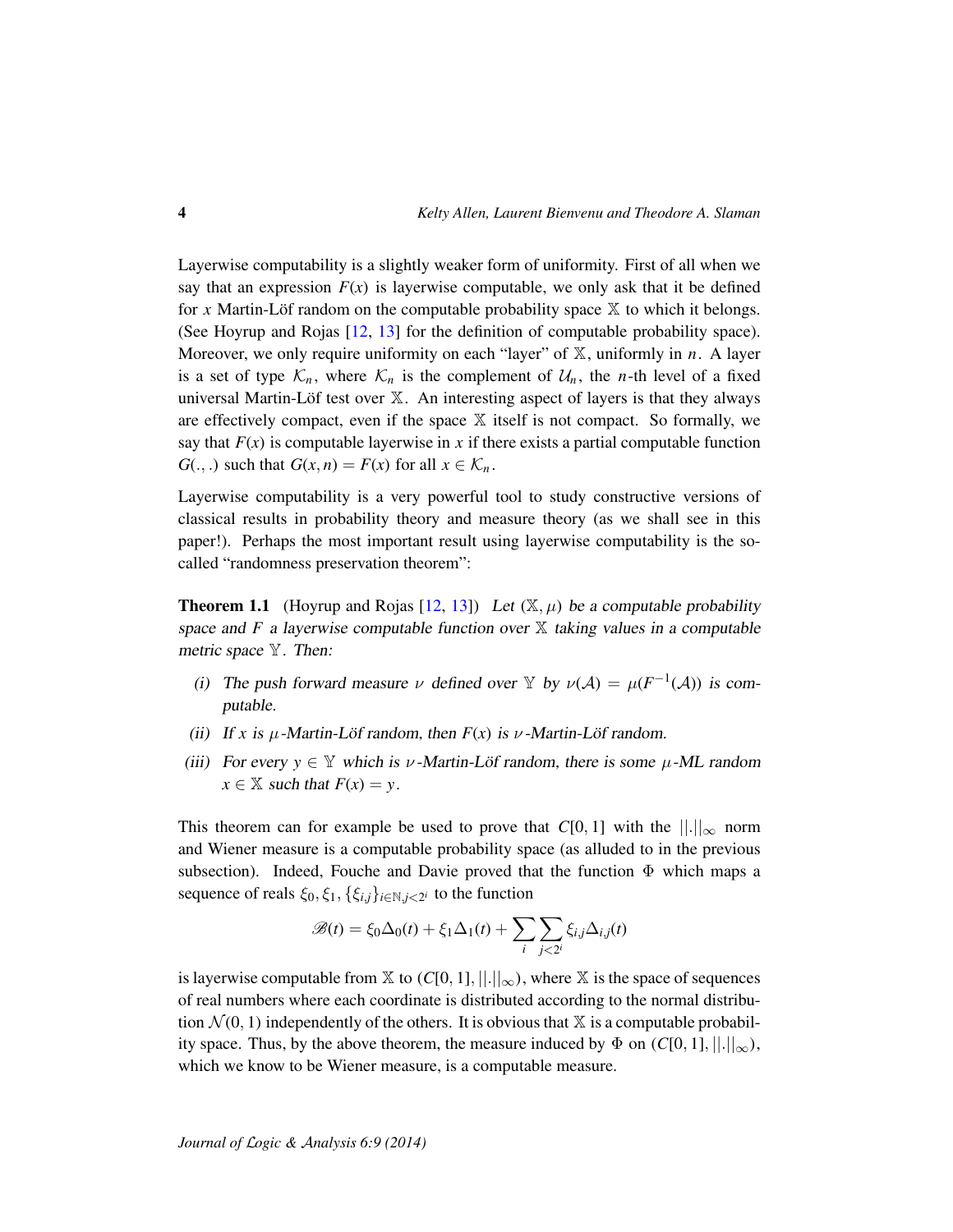Another important result we will need in several occasions is that one can compute the integral of layerwise computable functions.

<span id="page-4-0"></span>Theorem 1.2 (Hoyrup and Rojas [\[12\]](#page-32-6)) Let *f* be a bounded layerwise computable function defined on some computable probability space  $(\mathbb{X}, \mu)$ . Then the integral

$$
\int_{x\in\mathbb{X}} f(x) \, d\mu(x)
$$

is computable uniformly in an index of *f* and a bound for it.

# 2 Basic properties of Martin-Löf random paths

We begin by showing that the main "almost sure" properties of classical Brownian motion hold for Martin-Löf random paths.

## <span id="page-4-1"></span>2.1 Scaling theorem

The classical scaling theorem states that the map  $B(t) \mapsto \frac{1}{a} B(a^2 t)$  is a Wiener-measurepreserving map from *C*[0, 1] to *C*[0, 1] (or *C*[0,  $\infty$ )  $\rightarrow$  *C*[0,  $\infty$ )), see for example Mörters and Peres  $[20,$  $[20,$  Lemma 1.7]. For Martin-Löf random paths, we have the following.

**Proposition 2.1** Let *B* be a Martin-Löf random path of  $C[0, 1]$  (resp. of  $C[0, \infty)$ ). Then  $\frac{1}{a}B(a^2t)$  is also a Martin-Löf random path of C[0, 1] (resp. of C[0,  $\infty$ )) whenever *B* is random relative to *a*.

**Proof** The map  $B(t) \mapsto \frac{1}{a}B(a^2t)$  is *a*-computable and measure preserving, therefore it preserves Martin Löf randomness relative to *a* by Theorem [1.1](#page-3-0) relativized to *a*.  $\square$ 

#### 2.2 Constructive strong Markov property

The strong Markov property of Brownian motion asserts the following. Let *T* be a stopping time, that is, a random variable in  $[0, \infty]$  which is a function of  $\mathscr{B}$ , and such that deciding whether  ${T \le t}$  depends only on  $\mathscr{B} \restriction [0, t]$  (the restriction of  $\mathscr{B}$ to the interval [0, *t*]). If  $T(\mathscr{B})$  is almost surely finite, then the process  $\widehat{\mathscr{B}}$  defined by  $\widehat{\mathscr{B}}(t) = \mathscr{B}(T(\mathscr{B})+t) - \mathscr{B}(T(\mathscr{B}))$  is a Brownian motion independent of  $\mathscr{B} \restriction [0, T(\mathscr{B})]$ .

From its classical version, we can derive a constructive version of the strong Markov property which will be very useful in the sequel.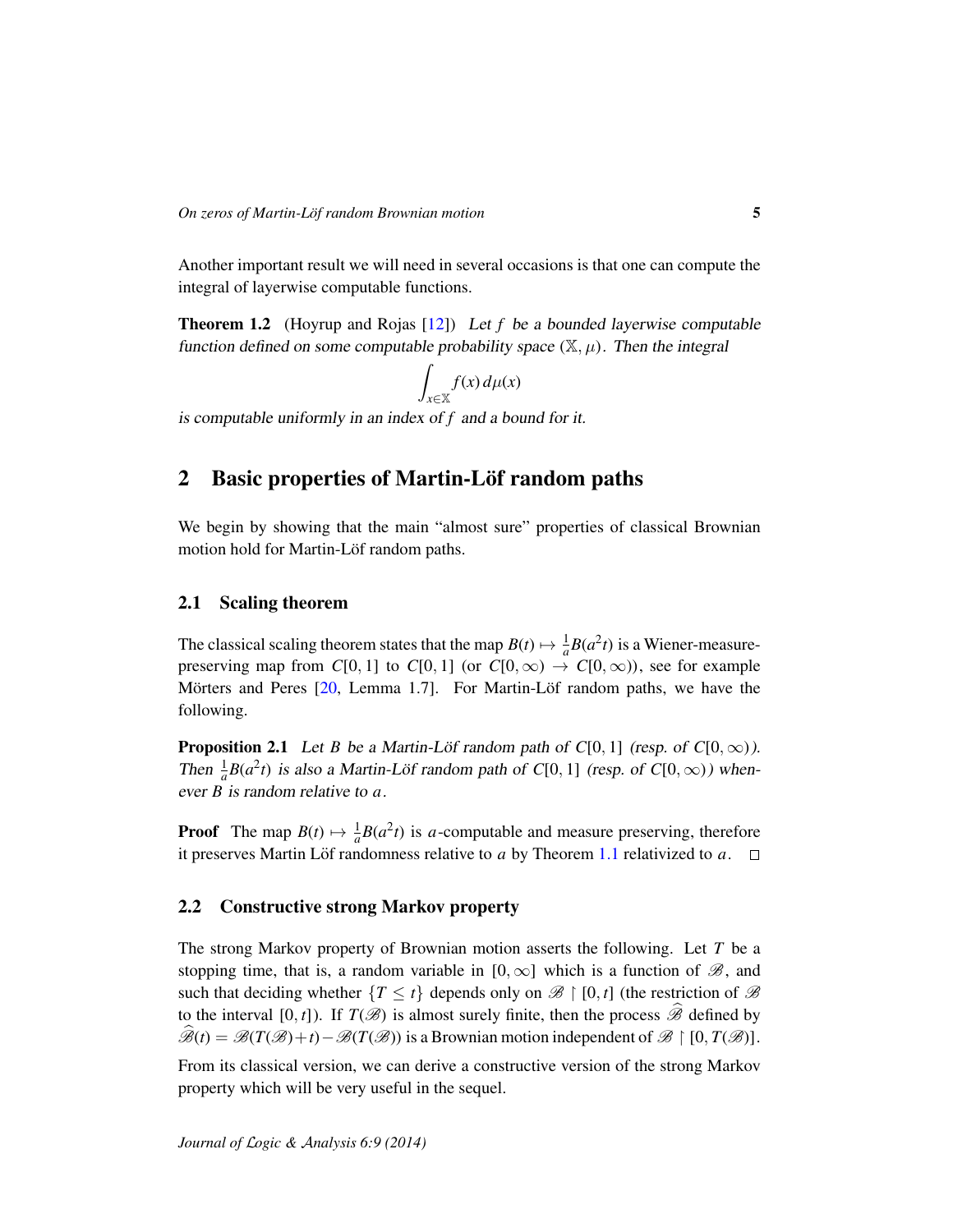**Proposition 2.2** Let *T* be an almost surely finite layerwise computable stopping time. Then the function

$$
B\mapsto \widehat{B},
$$

where  $\widehat{B}(t) = B(T(B) + t) - B(T(B))$ , is layerwise computable and if *B* is Martin-Löf random, then  $\widehat{B}$  is Martin-Löf random relative to  $B \restriction [0, T(B)]$  and  $T(B)$ .

**Proof** Consider the product space  $C[0,\infty) \times C[0,\infty)$  endowed with the product measure  $W \times W$ . Consider the map

$$
(B_1, B_2) \mapsto \left( (B_1 \upharpoonright [0, T(B_1)]) \cap B_2, \widehat{B_1} \right)
$$

from  $C[0,\infty) \times C[0,\infty)$  into itself, where  $(B_1 \restriction [0,T(B_1)])^2 B_2$  is the concatenation of  $B_1$  up to time  $T(B_1)$  and then continued according to  $B_2$ :

$$
((B_1 \restriction [0, T(B_1)]) \cap B_2)(t) = \begin{cases} B_1(t) \text{ if } t \leq T(B_1) \\ B_1(T(B_1)) + B_2(t - T(B_1)) \text{ if } t \geq T(B_1) \end{cases}
$$

By the strong Markov property this map is measure preserving, and it is layerwise computable since  $B_1 \mapsto T(B_1)$  is. Thus, if  $(B_1, B_2)$  is Martin-Löf random the pair  $((B_1 \upharpoonright [0, T(B_1)]) \supset B_2$ ,  $\widehat{B_1})$  is also Martin-Löf random, and thus by van Lambalgen's theorem  $\widehat{B_1}$  is random relative to  $(B_1 \restriction [0, T(B_1)])^2 B_2$ . The stopping time of  $(B_1 \restriction [0, T(B_1)])^2 B_2$  is also  $T(B_1)$  (by definition of a stopping time), thus  $(B_1 \restriction [0, T(B_1)])^B_2$  computes  $T(B_1)$  and thus computes  $B_1 \restriction [0, T(B_1)]$  (because *T* is layerwise computable). Therefore,  $\widehat{B_1}$  is Martin-Löf random relative to  $T(B_1)$  and  $B_1 \restriction [0, T(B_1)]$ .  $B_1 \restriction [0, T(B_1)].$ 

#### 2.3 Continuity properties

In his paper establishing many of the local properties of Martin-Lof random Brownian motion, Fouché [[9\]](#page-32-1) shows every Martin-Löf random Brownian motion obeys a modulus of continuity  $\phi(h)$  such that

<span id="page-5-0"></span>
$$
\limsup_{h\to 0}\sup_{0\leq t\leq 1-h}\frac{|B(t+h)-B(t)|}{\phi(h)}\leq 1
$$

and

(2) 
$$
\phi(h) = O\left(\sqrt{h \log(1/h)}\right)
$$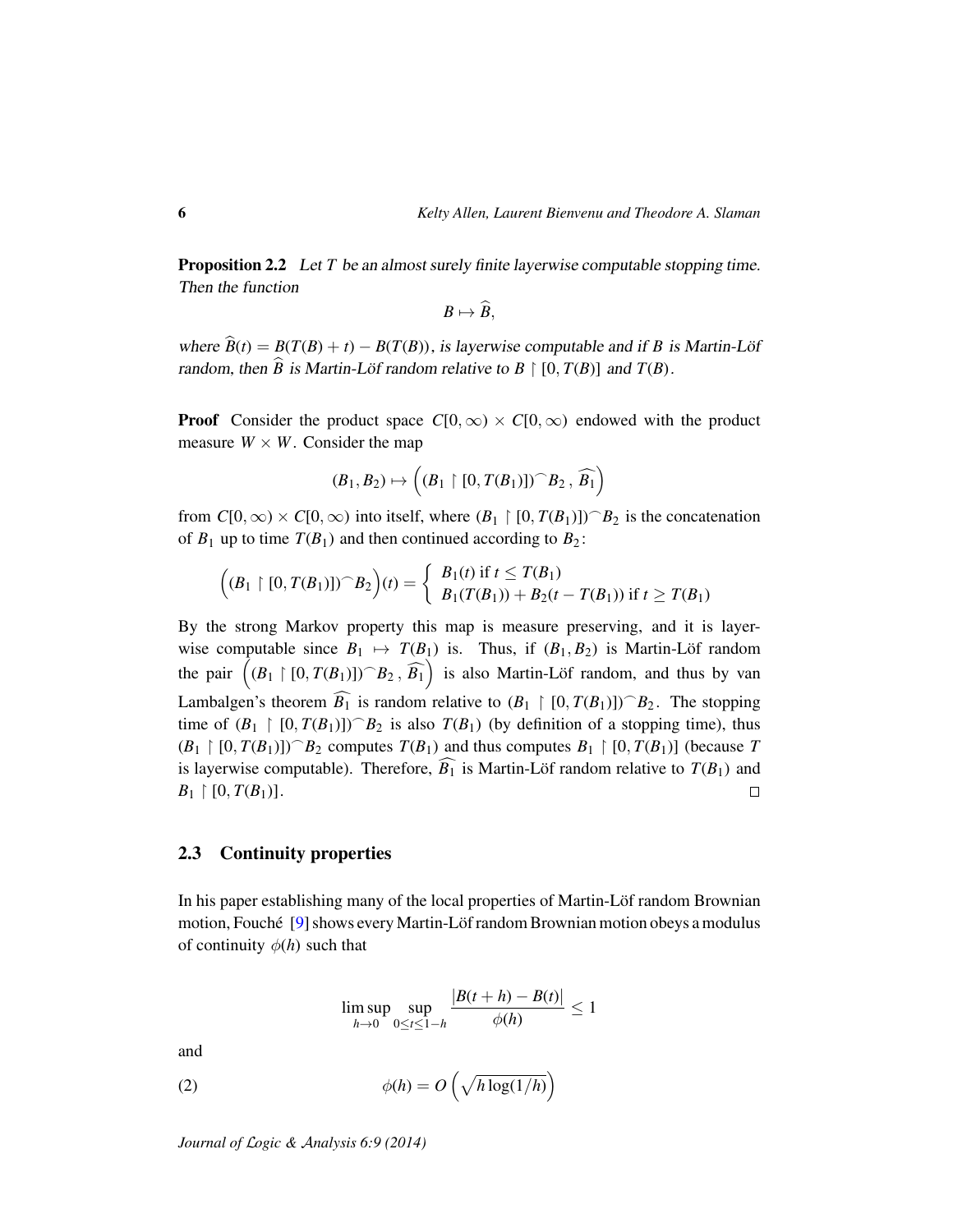It is possible to extend this result with big-O notation to the particular constant ( $\sqrt{2}$ ) from the classical result, and moreover, while the classical result demonstrates that the modulus of continuity holds for "sufficiently small" *h*, we will demonstrate that "sufficiently small" is layerwise computable from a Martin-Löf random path.

<span id="page-6-1"></span>**Proposition 2.3** Let *B* be a Martin-Löf random Brownian motion. Then for all  $c < \sqrt{2}$ , for all  $h_0$  there exists  $h < h_0$  such that

$$
|B(t+h) - B(t)| > c\sqrt{h\log(1/h)}
$$

for all *t*.

**Proof** For a large *n* (to be specified later), split the interval [0, 1] into chunks of size  $e^{-n}$  (omitting the last bit). For each  $0 \le k < e^n$ , consider the event

$$
A_k: |B((k+1)e^{-n}) - B(ke^{-n})| \ge c\sqrt{e^{-n}n}
$$

(ie, what we want, with  $h = e^{-n}$ ).

Note that the  $A_k$  are independent by definition of Brownian motion, and by timetranslation invariance all have the same probability. Let us estimate the probability of *A*<sub>0</sub>, which is the event:  $|B(e^{-n}) - B(0)| \ge c\sqrt{e^{-n}n}$ . By scaling, it is also equal to the probability of the event  $|B(1) - B(0)| \ge c \sqrt{2}$  $\overline{n}$ . By the estimate given in Mörters and Peres [\[20,](#page-32-8) Lemma 12.9], we have √

$$
\mathbb{P}(A_0) \ge \frac{c\sqrt{n}}{c^2n+1}e^{-c^2n/2}
$$

so, by assumption on *c*, there exists an  $\alpha < 1$  such that for almost all *n* 

$$
\mathbb{P}(A_0) \geq e^{-\alpha n}
$$

Since the  $A_k$  are independent,

$$
\mathbb{P}(\text{no } A_k \text{ happens}) \le (1 - e^{-\alpha n})^{e^n} \sim e^{-e^{(1-\alpha)n}}
$$

Thus for *n* taken large enough, this can be made arbitrarily small. Moreover, notice that *c* can be supposed to be computable, which makes the  $A_k$   $\Pi_1^0$  classes, hence the event "no  $A_k$  happens" corresponds to a  $\Sigma^0_1$  class. Thus, we have a Solovay test that any Martin-Löf random Brownian motion should pass, and for such a Martin-Löf random Brownian path, there are infinitely many *n* for which some *A<sup>k</sup>* happens.  $\Box$ 

<span id="page-6-0"></span>**Proposition 2.4** Let *B* be a Martin-Löf random Brownian motion. Then for all  $c > \sqrt{2}$ , there is  $h_0$  such that for all  $h < h_0$  and all *t*,

$$
|B(t+h) - B(t)| \le c\sqrt{h\log(1/h)}
$$

Moreover, such an  $h_0$  can be found uniformly in *B* and an upper bound on its randomness deficiency.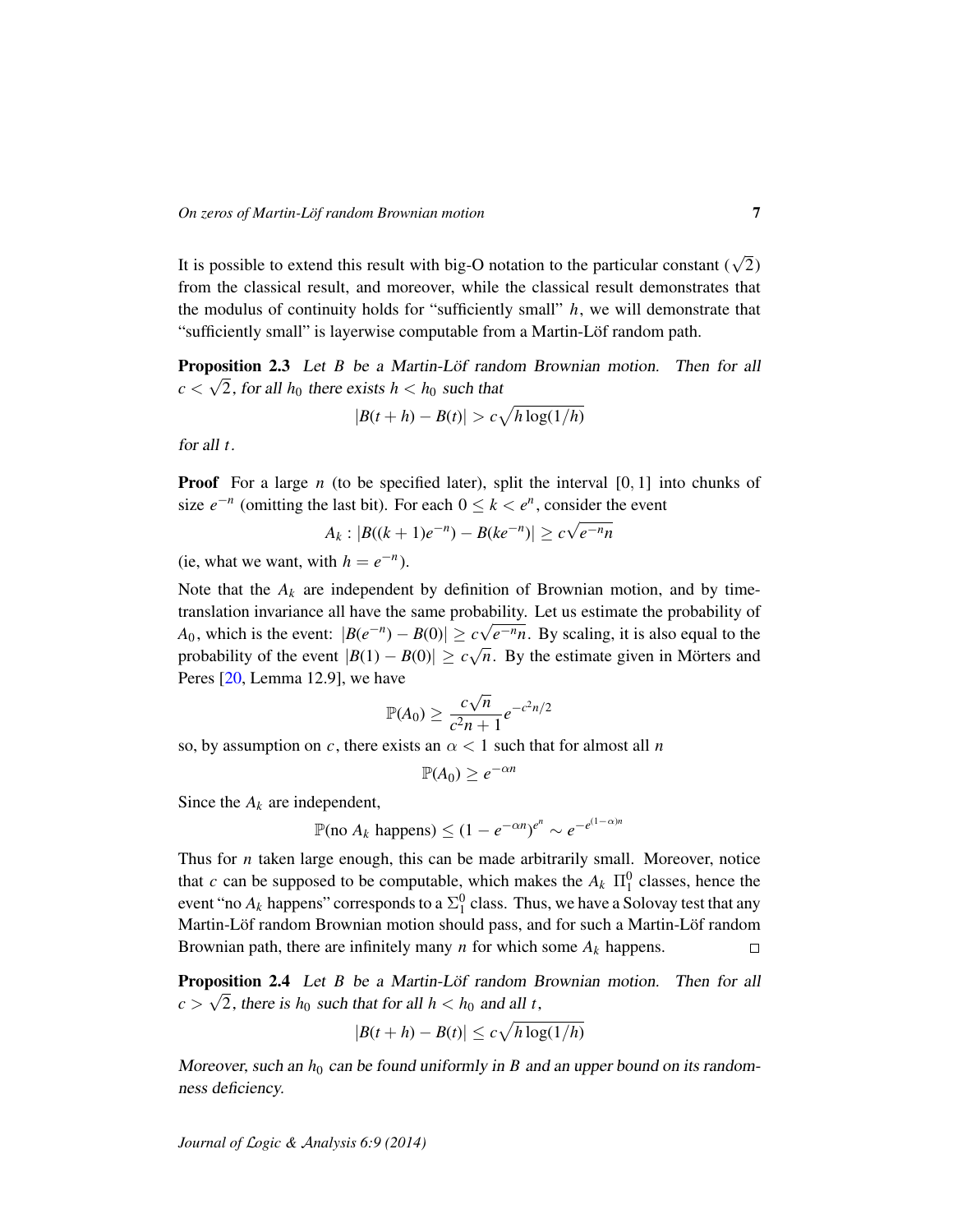The proof is the same as that of Mörters and Peres  $[20,$  $[20,$  Theorem 1.14] with the addition of keeping track of the layerwise computability of  $h_0$ . We recall the proof for completeness.

We first look at increments over a class of intervals which is chosen to be sparse, but big enough to approximate arbitrary intervals. More precisely, given  $n, m \in \mathbb{N}$ , we let  $\Lambda_n(m)$  be the collection of all intervals of the form

$$
[(k-1+b)2^{-n+a}, (k+b)2^{-n+a}],
$$

for  $k \in \{1, ...2^n\}$ ,  $a, b \in \{0, \frac{1}{m}, ..., \frac{m-1}{m}\}$ . We further define  $\Lambda(m) \coloneqq \bigcup_n \Lambda_n(m)$ .

<span id="page-7-1"></span>**Lemma 2.5** For any fixed *m* and  $c >$ √ 2, for *B* a Martin-Löf random Brownian motion, and an upper bound on the randomness deficiency of *B*, one can effectively find an  $n_0 \in \mathbb{N}$  such that for any  $n \geq n_0$ ,

$$
|B(t) - B(s)| \leq c \sqrt{(t-s) \log \frac{1}{(t-s)}} \quad \text{ for all } [s, t] \in \Lambda_m(n).
$$

**Proof** From the tail estimate for a standard normal variable *X*, for example Mörters and Peres [\[20,](#page-32-8) Lemma 12.9], we obtain

$$
\mathbb{P}\left\{\sup_{k\in\{1,\ldots,2^n\}}\sup_{a,b\in\{0,\frac{1}{m},\ldots,\frac{m-1}{m}\}}\text{B}(\frac{1}{k-1}+b)2^{-n+a}) - B((k+b)2^{-n+a}) > c\sqrt{2^{-n+a}\log(2^{n+a})}\right\}
$$
\n
$$
\leq 2^n m^2 \mathbb{P}\{X > c\sqrt{\log(2^n)}\}
$$
\n
$$
\leq \frac{m^2}{c\sqrt{\log(2^n)}} \frac{1}{\sqrt{2\pi}} 2^{n(1-\frac{c^2}{2})}.
$$
\n
$$
(3)
$$

<span id="page-7-0"></span>Note that *c* can be taken to be computable, so for fixed  $m, n \in \mathbb{N}$  the event

$$
\sup_{k \in \{1, \ldots, 2^n\}} \sup_{a,b \in \{0, \frac{1}{m}, \ldots, \frac{m-1}{m}\}} \left| B((k-1+b)2^{-n+a}) - B((k+b)2^{-n+a}) \right| > c\sqrt{2^{-n+a} \log(2^{n+a})}
$$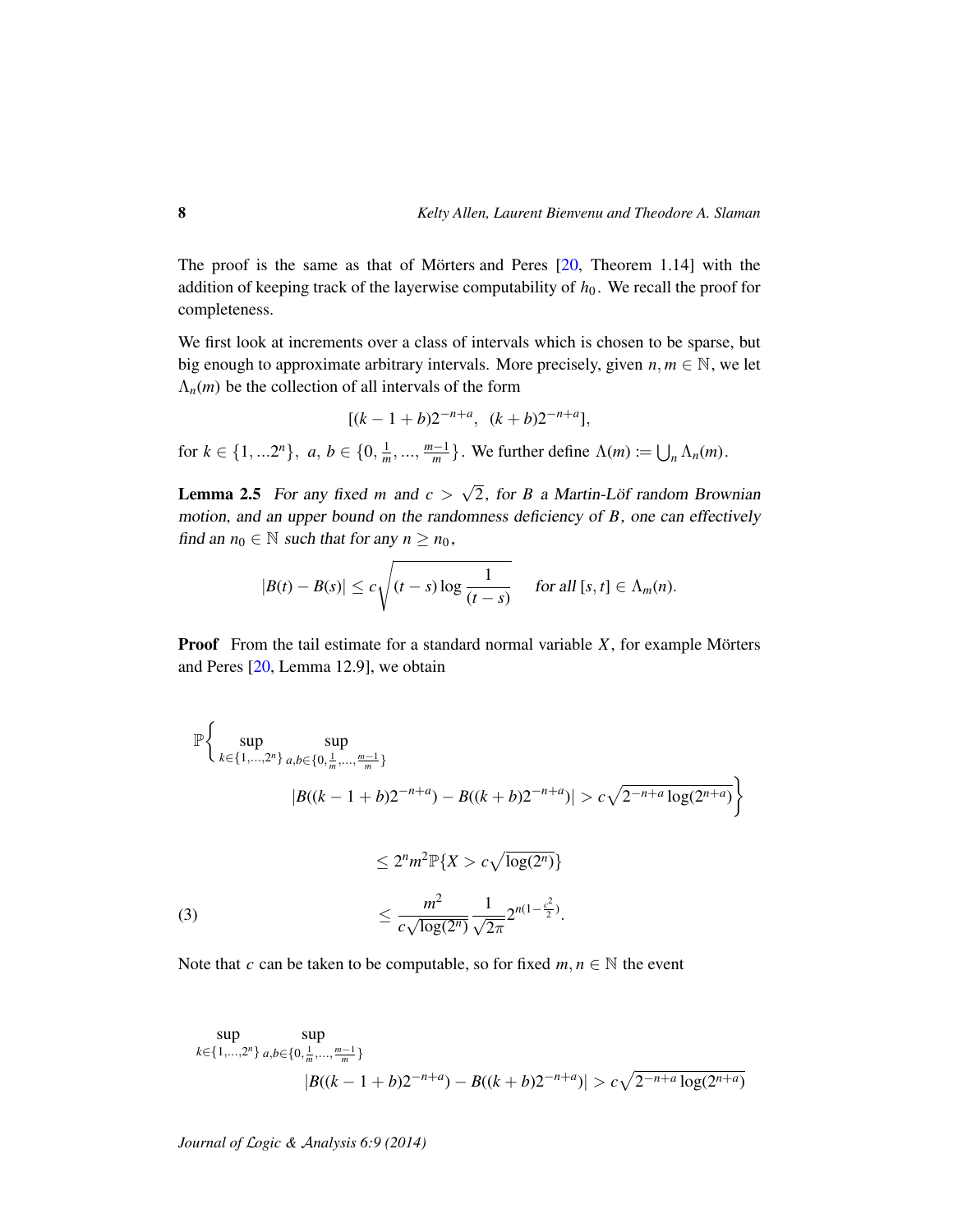is computable in  $B(t)$  and the right hand side of  $3$  is summable, giving a Solovay test which every Martin-Löf random Brownian motion  $B(t)$  will pass.

The standard proof of the equivalence of Solovay randomness and Martin-Löf randomness gives a uniform way of converting a Solovay test  $\{S_i\}$  to a Martin-Löf test  $\{\mathcal{U}_i\}$ . See, for example, Downey and Hirschfeldt [\[6\]](#page-31-3). Thus knowing a *k* such that a Martin-Löf random path  $B(t) \notin U_k$  gives us an  $n_0$  where the path no longer appears in any  $S_n$  for  $n > n_0$ .  $\Box$ 

<span id="page-8-0"></span>**Lemma 2.6** Given  $\varepsilon > 0$  there exists  $m \in \mathbb{N}$  such that for every interval  $[s, t] \subset [0, 1]$ there exists an interval  $[s', t'] \in \Lambda(m)$  with  $|t - t'| < \varepsilon(t - s)$  and  $|s - s'| < \varepsilon(t - s)$ .

**Proof** See Mörters and Peres [[20,](#page-32-8) Lemma 1.17].

Proof of Proposition [2.4](#page-6-0) Given  $c >$ √ 2, pick  $0 < \varepsilon < 1$  small enough to ensure **Example 12.4** Civen  $c > \sqrt{2}$ , pick  $0 < \epsilon < 1$  small enough to ensure that  $c^* := c - \epsilon > \sqrt{2}$  and  $m \in \mathbb{N}$  as in Lemma [2.6.](#page-8-0) Using Lemma [2.5](#page-7-1) we choose  $n_0 \in \mathbb{N}$  large enough that for all  $n \geq n_0$  and all intervals  $[s', t'] \in \Lambda_n(m)$ , almost surely

$$
|B(t') - B(s')| \le c^* \sqrt{(t'-s') \log \frac{1}{(t'-s')}}
$$

Now let  $[s, t] \subset [0, 1]$  be arbitrary with  $t - s < \min(2^{-n_0}, \varepsilon)$ , and pick  $[s', t'] \in \Lambda(m)$ with  $|t - t'| < \varepsilon (t - s)$  and  $|s - s'| < \varepsilon (t - s)$ . Then, recalling [\(2\)](#page-5-0), there is a *C* such that

$$
|B(t) - B(s)| \le |B(t) - B(t')| + |B(t') - B(s')| + |B(s') - B(s)|
$$
  

$$
\le C \sqrt{|t - t'| \log \frac{1}{|t - t'|}} + c^* \sqrt{(t' - s') \log \frac{1}{(t' - s')}} + C \sqrt{|s - s'| \log \frac{1}{|s - s'|}}
$$
  

$$
\le (4C\sqrt{\varepsilon} + c^* \sqrt{(1 + 2\varepsilon)(1 - \log(1 - 2\varepsilon))}) \sqrt{(t - s) \log \frac{1}{t - s}}.
$$

By making  $\epsilon > 0$  small, the first factor on the right can be chosen arbitrarily close to *c*. This completes the proof of the theorem.  $\Box$ 

## 2.4 Computability of minimum and maximum

Since a sample path *B* is almost surely continuous, it almost surely reaches a maximum and a minimum on any given interval. As it turns out, these extremal values can be computed layerwise in *B*.

 $\Box$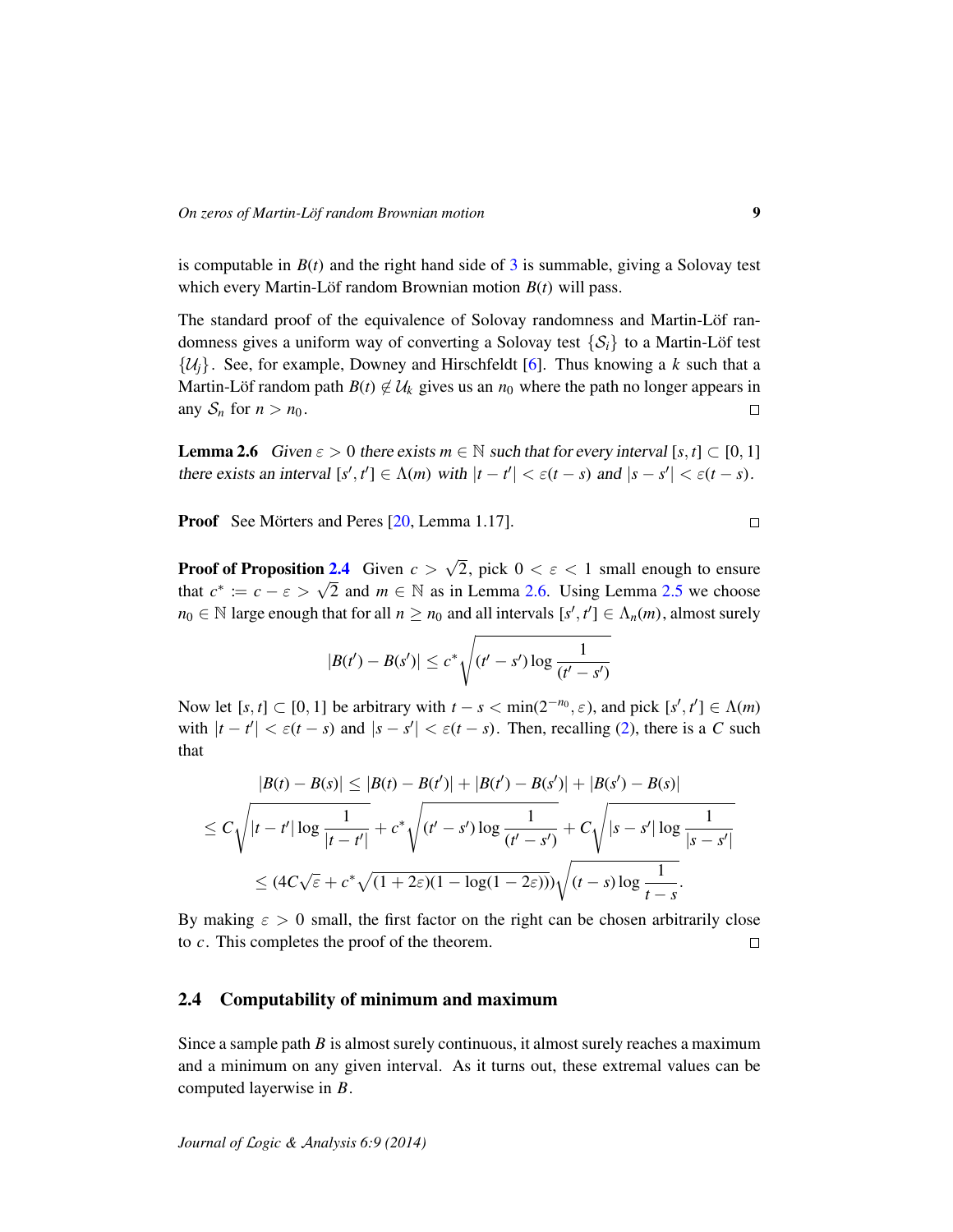#### Proposition 2.7 The function

 $max(B, x, y) = max{B(t) | t \in [x, y]}$ 

is computable uniformly in *x*, *y* and layerwise in *B*. The same is true for the minimum function.

**Proof** To compute the maximum of  $B(t)$  on [x, y] to within  $\varepsilon$ , we run the following simple algorithm: Pick  $h_0$  small enough so that  $B(t)$  obeys a modulus of continuity with constant  $c = 2$  (see Proposition [2.4\)](#page-6-0) and so that  $2\sqrt{h_0 \log(1/h_0)} < \varepsilon$ . Then we know that the maximum of the values  $B(r_1)$ ,  $B(r_1 + h_0)$ ,  $B(r_1 + 2h_0)$ , ...,  $B(r_2)$  must be within  $2\sqrt{h_0 \log(1/h_0)}$ , and therefore within  $\varepsilon$ , of the maximum value of *B*(*t*) on [*x*, *y*]. The minima are also layerwise computable by the same argument.  $\Box$ 

<span id="page-9-0"></span>Proposition 2.8 Local maxima and local minima of a Martin-Löf random Brownian motion are Martin-Löf random reals (in particular, they cannot be computable reals).

**Proof** Fix two rational numbers  $x < y$ . It is known classically that  $max(\mathcal{B}, 0, y)$  is distributed according to the density function

$$
f(a) = 2 \cdot \frac{e^{-a^2/(2y)}}{\sqrt{2\pi y}}
$$

for  $a \ge 0$ , and  $f(a) = 0$  for  $a < 0$  (see Mörters and Peres [[20,](#page-32-8) Theorem 2.21]). By the Markov property, max $(\mathscr{B}, x, y)$  has the same distribution as  $\mathscr{B}(x) + \max(\mathscr{B}', 0, y - x)$ , where  $\mathscr B$  and  $\mathscr B'$  are two independent Brownian motions, and thus is distributed according to the convolution  $f * g$  of the functions

$$
f(a) = 2 \frac{e^{-a^2/(2x)}}{\sqrt{2\pi x}}
$$

and

$$
g(a) = 2 \frac{e^{-a^2/(2(y-x))}}{\sqrt{2\pi(y-x)}}
$$

for  $a \geq 0$ , and  $f(a) = 0$  for  $a < 0$ . This convolution product is computable (it is just an integral of a product of two computable functions), and it is known that if a measure  $\mu$  on  $\mathbb R$  admits a computable positive density function, then its random elements are exactly the Martin-Löf random reals for the uniform measure (see Hoyrup and Rojas [\[13\]](#page-32-7)).  $\Box$ 

<span id="page-9-1"></span>**Corollary 2.9** If a Martin-Löf random B has a zero on some interval  $[a, b]$ , there are  $x, y \in [a, b]$  such that  $f(x) > 0$  and  $f(y) < 0$ .

**Proof** Otherwise 0 would be a local maximum or minimum, which would contradict Proposition [2.8.](#page-9-0)  $\Box$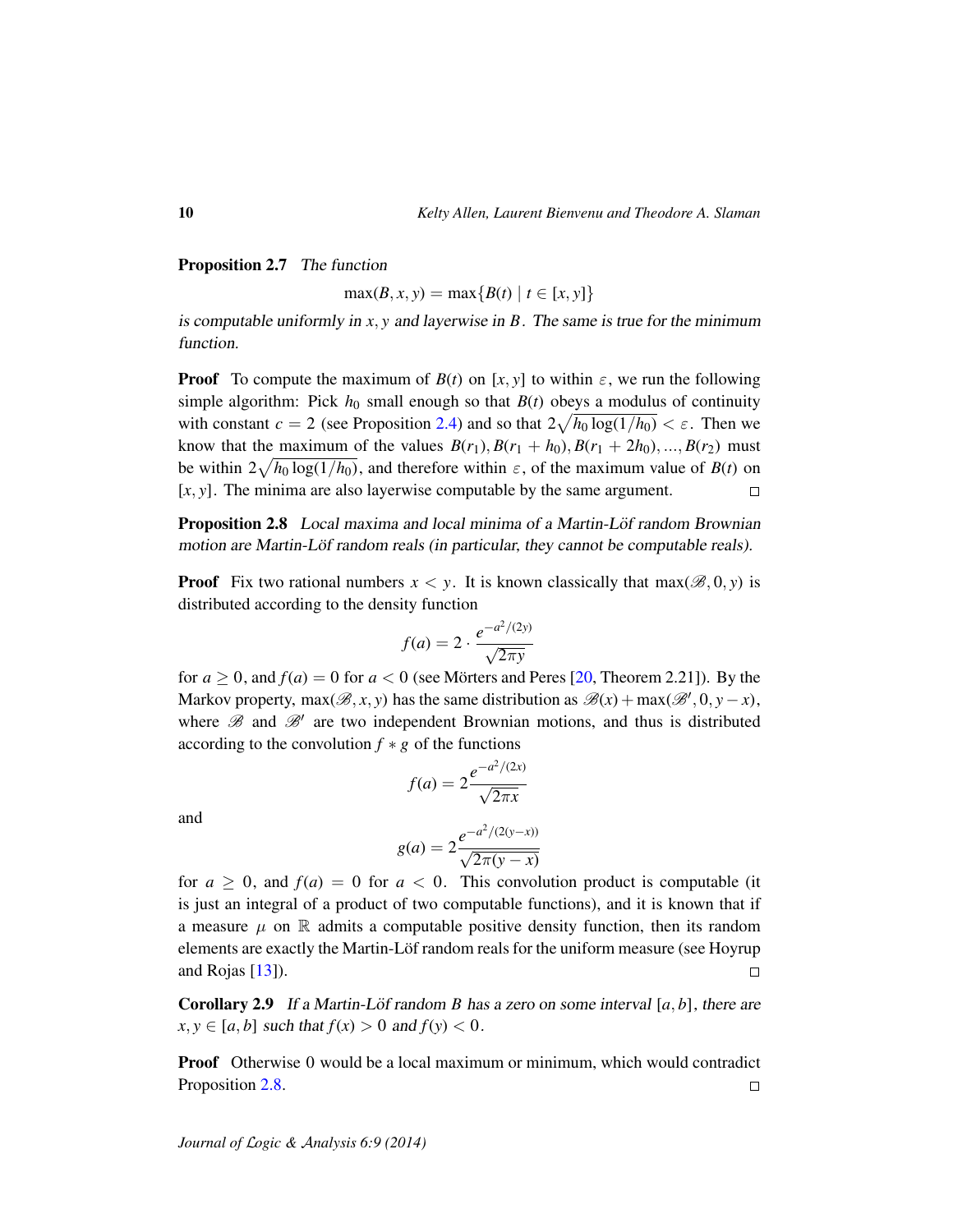# 3 Zero sets of Martin-Löf random Brownian motion

In this section, we study the properties of the zero set

$$
Z_B = \{t \ge 0 : B(t) = 0\}
$$

of Martin-Löf random paths. Once again, we will need some classical results to prove our effective theorems. Most importantly, we will need the next proposition, which gives an exact expression of the probability that a path has a zero in a given interval.

<span id="page-10-0"></span>**Proposition 3.1** (see Peres [\[22\]](#page-32-9)) For any  $\varepsilon \in (0, 1)$  and  $a > 0$ 

$$
\mathbb{P}_0\left(B(s) = 0 \text{ for some } s \in [a, a + \varepsilon]\right) = \frac{2}{\pi} \arctan\left(\sqrt{\frac{\varepsilon}{a}}\right)
$$

which is  $\sim \frac{2}{\pi} \sqrt{\frac{\varepsilon}{a}}$  as  $\varepsilon$  tends to 0.

We shall also need the following lemma.

<span id="page-10-1"></span>**Lemma 3.2** Let [a, b] be a sub-interval of  $[0, \infty)$ . Then for all x

 $\mathbb{P}_0(\mathscr{B}$  has a zero in  $[a, b]$   $\geq \mathbb{P}_x(\mathscr{B}$  has a zero in  $[a, b]$ )

**Proof** Consider the random variable  $\mathscr{B}$  consisting of a Brownian motion starting at 0, and form the variable  $\mathcal{B}'$  defined as follows:  $\mathcal{B}'(t) = x - \mathcal{B}(t)$  for  $t \leq \tau$  and  $\mathscr{B}'(t) = \mathscr{B}(t)$  for  $t \geq \tau$ , where  $\tau$  is the first time *s* at which  $\mathscr{B}(s) = x - \mathscr{B}(s)$ . Then the distribution of  $\mathcal{B}'$  is that of a Brownian motion starting at *x*. Moreover, if  $\mathcal{B}'(t) = 0$ for some  $t \in [a, b]$ , then by continuity we have  $\tau < t$ , and thus  $\mathcal{B}(t) = \mathcal{B}'(t) = 0$ . This shows that

$$
\mathbb{P}(\mathscr{B}' \text{ has a zero in } [a, b]) \leq \mathbb{P}(\mathscr{B} \text{ has a zero in } [a, b])
$$

and the result follows.

 $\Box$ 

## <span id="page-10-2"></span>3.1 The zero set of *B* is layerwise recursive in *B*

Following Weihrauch [\[26,](#page-33-0) Definition 5.1.1], we say that a closed set  $\mathcal C$  is *recursive* if the predicates

$$
\mathcal{C}\cap [a,b]=\emptyset
$$

and

$$
\mathcal{C}\cap(a,b)\neq\emptyset
$$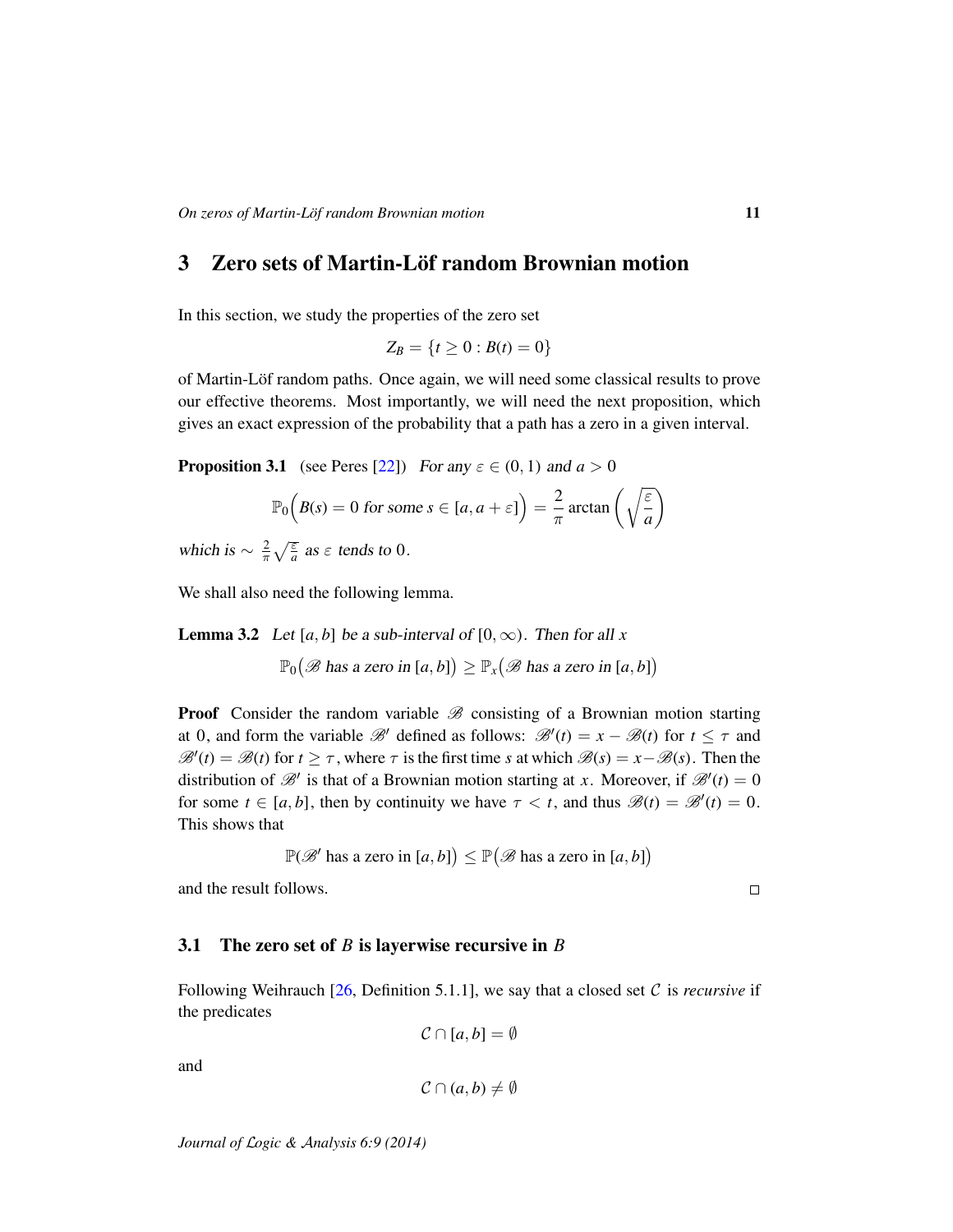over a pair  $(a, b)$  of rationals, are both  $\Sigma_1^0$ . More generally, if C is a subset of  $\mathbb{R}^d$ , we say that it is recursive if one can enumerate the open balls of rational center and rational radius which intersect  $C$  and one can enumerate the closed balls of rational center and rational radius which are disjoint from  $C$ .

<span id="page-11-2"></span>**Remark 3.3** Note that a recursive closed set is in particular a  $\Pi_1^0$  class. Not all  $\Pi_1^0$  classes are recursive. For example, the minimum element of a bounded recursive closed set is necessarily a computable real, a property that not all bounded  $\Pi^0_1$  subsets of  $\mathbb R$  have. To see this, suppose without loss of generality that all members of  $\mathcal C$  are positive. Then the minimum is lower semicomputable as

$$
\min(\mathcal{C}) = \sup\{q \in \mathbb{Q} \mid (0, q) \cap \mathcal{C} = \emptyset\}
$$

and upper semicomputable as

$$
\min(\mathcal{C}) = \inf\{q \in \mathbb{Q} \mid \exists q' \in \mathbb{Q} \ (q', q) \cap \mathcal{C} \neq \emptyset\}
$$

The main result of this subsection is that the zero set  $Z_B$  is recursive layerwise in  $B$ . To prove this fact, we first need to show the following proposition.

<span id="page-11-0"></span>Proposition 3.4 For *B* Martin-Löf random, the origin is not an isolated zero.

**Proof** For all *k*, we know from Proposition [3.1](#page-10-0) that the probability for Brownian motion not having a zero on the interval  $(2^{-3k}, 2^{-3k} + 2^{-k})$  is

$$
1-\frac{2}{\pi}\arctan(2^k)
$$

which limits to zero, computably, as  $k \to \infty$ . Moreover, we argued above that not having a zero in a given rational interval is a  $\Sigma_1^0$  event, thus this gives us a Martin-Löf test (in fact, a Schnorr test), and thus a Martin-Löf random *B* must have a zero in infinitely many intervals of type  $(2^{-3k}, 2^{-3k} + 2^{-k})$ .  $\Box$ 

<span id="page-11-1"></span>**Proposition 3.5** For *B* Martin-Löf random, the set  $Z_B$  does not contain any computable real other than 0.

**Proof** Suppose  $x > 0$  is computable. Let  $[a_k, a_k + 2^{-k}]$  be a computable sequence of rational intervals containing *x*. The probability for  $\mathscr B$  to have a zero in  $[a_k, a_k+2^{-k}]$  is  $O(2^{-k/2})$  (the multiplicative constant depending on *x*), and by Corollary [2.8](#page-9-0) having a zero in [ $a_k, a_k+2^{-k}$ ] for a Martin-Löf random Brownian motion is equivalent to having a positive and a negative value on  $[a_k, a_k + 2^{-k}]$ , which is a  $\Sigma_1^0$  property. Therefore this induces a Martin-Löf test, and thus any Martin-Löf random *B* must have no zero in  $[a_k, a_k + 2^{-k}]$  for some *k*.  $\Box$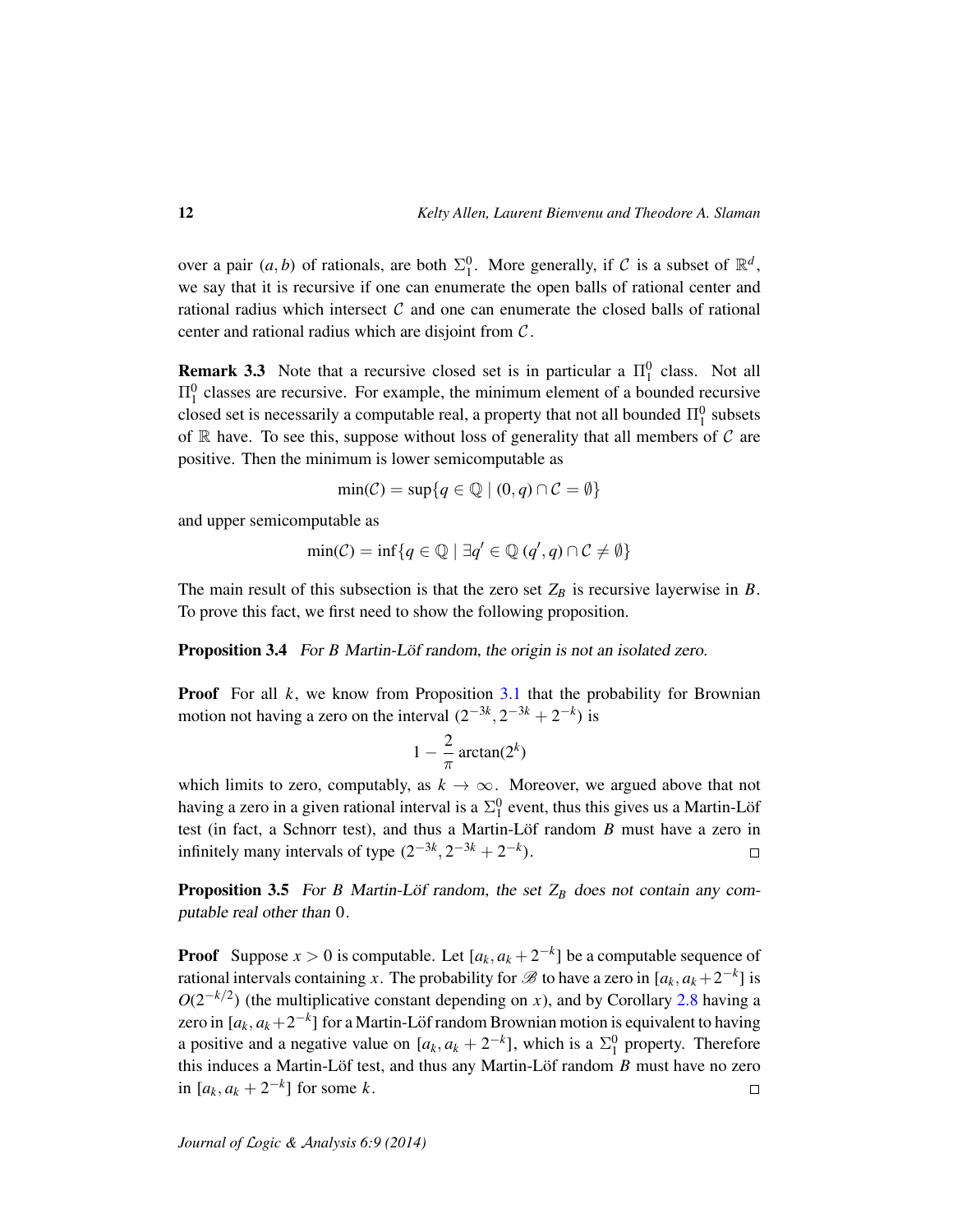<span id="page-12-0"></span>**Theorem 3.6** For *B* a Martin-Löf random path,  $Z_B$  is a non-empty closed set which is recursive layerwise in *B*.

**Proof**  $Z_B$  is closed because  $B(t)$  is continuous. Let us now prove that  $Z_B$  is recursive layerwise in *B*. Since we already know that no rational can be a zero of *B*n all we need to show is that one can decide, layerwise in *B*, whether *B* has a zero in a rational interval  $(a, b)$  with  $a < b$ . If  $a = 0$ , we know by Proposition [3.4](#page-11-0) that answer is necessarily yes, so we can assume  $a > 0$ . By Corollary [2.9,](#page-9-1) in case *B* does have a zero on  $(a, b)$ , it must take a positive and a negative value somewhere on the interval. Conversely, having a positive and a negative value on the interval guarantees the existence of zero. Since having a positive and a negative value is a  $\Sigma_1^0$  event, the predicate  $C \cap (a, b) \neq \emptyset$  is itself  $\Sigma_1^0$ , uniformly in *B*. It remains to show that  $\mathcal{C} \cap (a, b) = \emptyset$  is  $\Sigma_1^0$  layerwise in *B*. Note that by Proposition [3.5,](#page-11-1) *B* cannot have a zero at *a* nor at *b*, so

$$
\mathcal{C} \cap (a, b) = \emptyset \Leftrightarrow \max(B, a, b) > 0 \text{ or } \min(B, a, b) < 0
$$

Since  $max(B, a, b)$  and  $min(B, a, b)$  are layerwise computable in *B*, this shows that  $C \cap (a, b) = \emptyset$  is a  $\Sigma_1^0$  predicate.  $\Box$ 

This theorem yields several useful corollaries.

<span id="page-12-1"></span>**Corollary 3.7** The first zero of *B* on an interval  $[a, b]$  with  $a < b$  rationals (taking value  $⊥$  if there is no such zero) is computable layerwise in *B* and uniformly in *a*, *b*.

**Proof** Again, note that if  $a = 0$ , then the first zero is 0. Now, suppose  $a > 0$ . By Proposition [3.5](#page-11-1) *B* cannot have a zero at *a* nor at *b*, thus  $Z_B \cap [a, b] = Z_B \cap (a, b)$ , and one can immediately check whether the latter is empty (layerwise in  $B$ ) since  $Z_B$  is recursive layerwise in *B*. In the case  $Z_B \cap [a, b] \neq \emptyset$  we have explained in Remark [3.3](#page-11-2) that the minimum of a recursive closed set can be computed (uniformly in a code for this closed set). It is easy to see that  $Z_B \cap [a, b]$  is itself recursive layerwise in *B* and uniformly in *a*, *b*, thus its minimum element can be computed layerwise in *B* and uniformly in *a*, *b*.  $\Box$ 

**Corollary 3.8** If *F* be is a finite union of rational intervals,  $\mathbb{P}\{Z_{\mathscr{B}} \cap F \neq \emptyset\}$  is computable uniformly in a code for *F*. If *U* is an effectively open subset of [0, 1], then  $\mathbb{P}\{Z_{\mathscr{B}} \cap U \neq \emptyset\}$  is lower semi-computable uniformly in an index for *U*.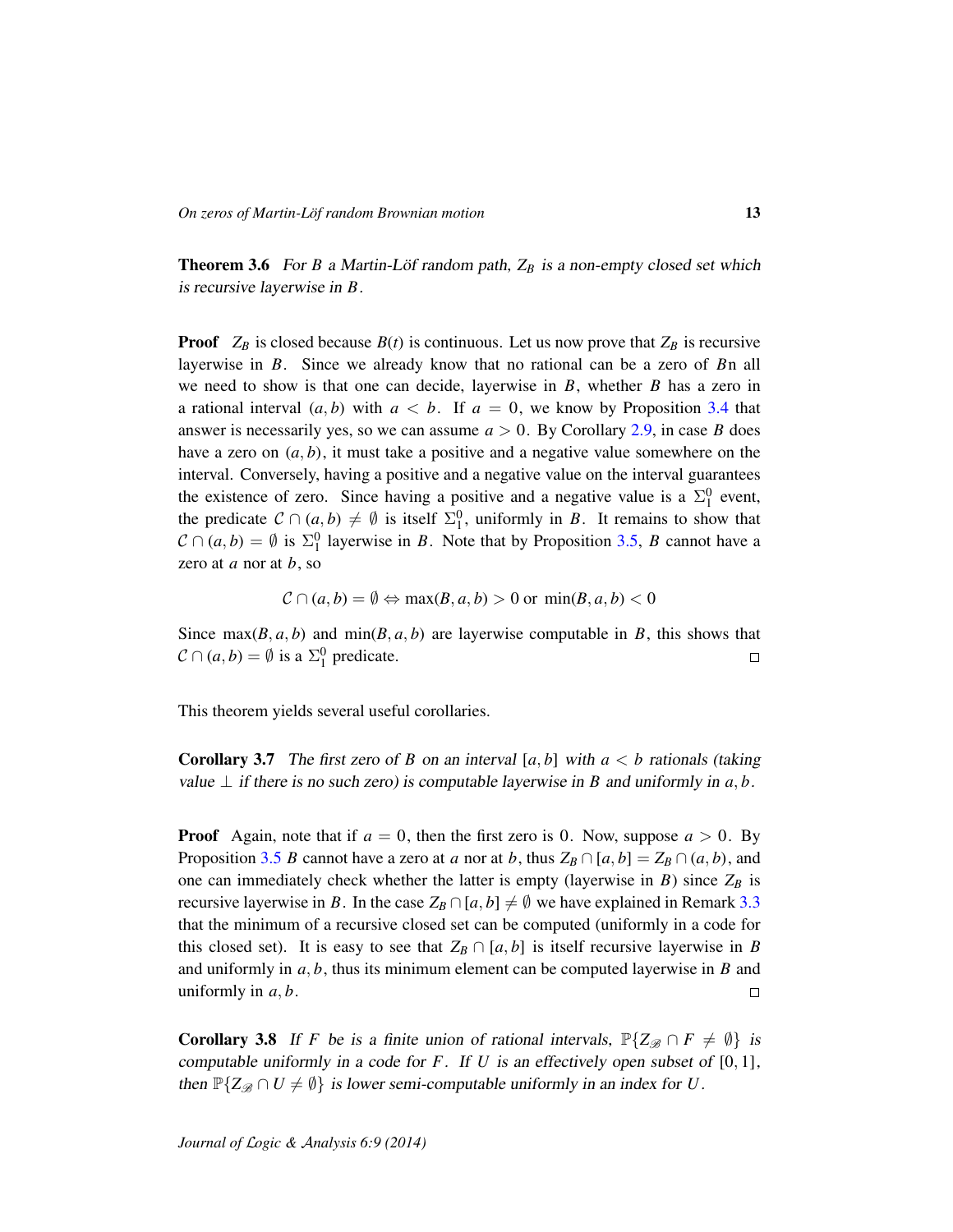**Proof** For a given *F*, let  $\mathcal{E}_F$  be the event  $[Z_{\mathscr{B}} \cap F \neq \emptyset]$ . By Theorem [3.6,](#page-12-0) the characteristic function  $\mathbf{1}_{\mathcal{E}_F}$  is layerwise computable, uniformly in a code for *F*. Thus, by Theorem [1.2](#page-4-0)

$$
\mathbb{P}[Z_{\mathscr{B}} \cap F \neq \emptyset] = \int_B \mathbf{1}_{\mathcal{E}_F}(B) d\mathbb{P}(B)
$$

is computable uniformly in a code for *F*. To get the lower semi-computability of  $\mathbb{P}\{Z_{\mathscr{B}} \cap U\} \neq \emptyset$  when *U* is an effectively open set, it suffices to observe that

$$
\mathbb{P}[Z_{\mathscr{B}} \cap U \neq \emptyset] = \sup_{t} \mathbb{P}[Z_{\mathscr{B}} \cap U[t] \neq \emptyset]
$$

where  $U[t]$  is the approximation of U at stage t, which is a finite union of rational intervals.  $\Box$ 

Finally, we show that  $Z_B$  has no isolated point for *B* Martin-Löf random.

**Proposition 3.9** For *B* Martin-Löf random,  $Z_B$  has no isolated point.

**Proof** Consider  $\tau_q = \inf\{t \ge q : B(t) = 0\}$ , the first zero after some  $q \in \mathbb{Q}$ . By closure of  $Z_B$ , the infimum is a minimum. Moreover,  $\tau_q$  is layerwise computable in *B* by Corollary [3.7](#page-12-1) and is an almost surely finite stopping time. Thus by the constructive strong Markov property, and Proposition [3.4,](#page-11-0)  $\tau_q$  is not an isolated zero from the right.

Now, consider zeros that are not of the form  $\tau_q$ . Call some such zero  $t_0$ . To see it is not isolated from the left, consider a sequence of rationals  $q_n \uparrow t_0$ . By assumption on  $t_0$ , for all *n* there is some  $\tau_{q_n} \in (q_n, t_0)$ , so  $t_0$  is not an isolated zero from the left.  $\Box$ 

#### 3.2 Effective version of Kahane's Theorem

Next, we prove an effective version of the following theorem of Kahane's, which we will need in the next section.

**Theorem 3.10** (Kahane [\[14,](#page-32-10) p246]) Let  $E_1$  and  $E_2$  be two (disjoint) closed subsets of [0, 1] such that dim( $E_1 \times E_2$ ) > 1/2 then:

$$
\mathbb{P}(B[E_1] \cap B[E_2] \neq \emptyset) > 0
$$

(where  $B[E]$  is the set  ${B(t) : t \in E}$  and dim denotes Hausdorff dimension). We shall prove the following.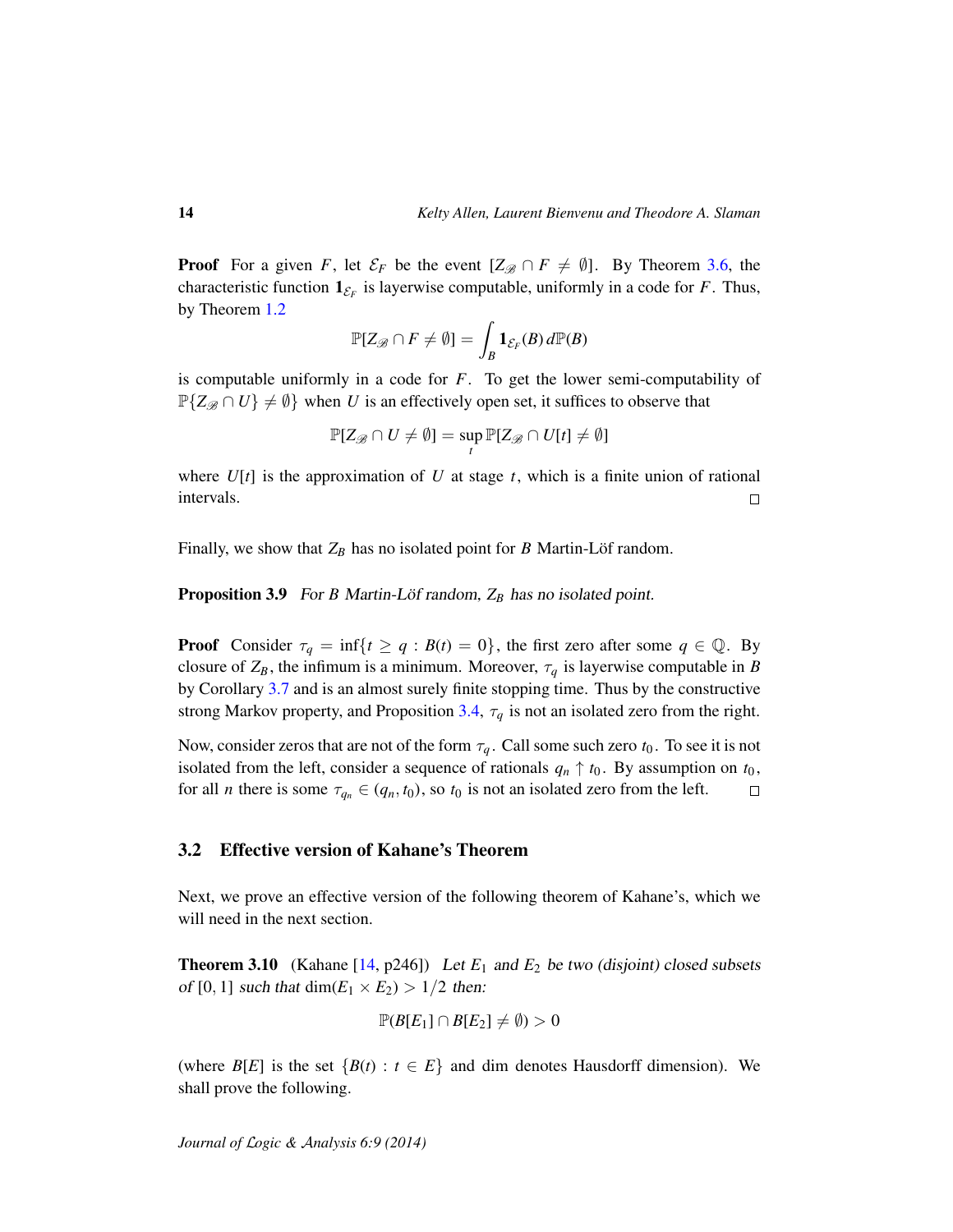<span id="page-14-0"></span>**Theorem 3.11** Let  $E_1$  and  $E_2$  be two (disjoint)  $\Pi_1^0$  classes such that  $\dim(E_1 \times E_2)$  $1/2$ ; then:

- (i) There exists a Martin-Löf random path B such that  $B[E_1] \cap B[E_2] \neq \emptyset$
- (ii) Given a fixed Martin-Löf random path  $\overline{B}$ , there exists an integer  $\overline{c}$  such that *B*[ $E_1/c$ ] ∩ *B*[ $E_2/c$ ]  $\neq \emptyset$

**Proof** First of all, observe that item (i) of the theorem follows from item (ii). Indeed, if we have a Martin-Löf random path *B* and an integer *c* such that  $B[E_1/c] \cap B[E_2/c] \neq \emptyset$ , by the scaling property  $\frac{1}{\sqrt{2}}$  $\bar{c}^{B(ct)}$  is also Martin-Löf random and satisfies (i). Thus we only need to prove (ii). For this we will use the classical version of theorem (Kahane's) theorem, together with Blumenthal's 0-1 law and some recent results of algorithmic randomness. Recall that Blumenthal's 0-1 law states that any event which only depends on a infinitesimal time interval on the right of the origin (formally, any event in the *σ*-algebra  $\bigcap_{s>0} \sigma \{\mathscr{B}(t): 0 \le t \le s\}$ ) has probability either zero or one (see Mörters and Peres [\[20,](#page-32-8) Theorem 2.7]).

Consider the scaling map  $S : B \mapsto \frac{1}{2}B(4t)$ . As we saw in Subsection [2.1,](#page-4-1) *S* is computable and preserves Wiener measure  $\mathbb P$  on  $C[0, 1]$ . Moreover, this map is *ergodic*. Indeed, let  $A$  be an  $\mathbb{P}$ -measurable event which is invariant under  $S$ , i.e we have  $B \in \mathcal{A} \Leftrightarrow S(B) \in \mathcal{A}$ . By induction,  $B \in \mathcal{A} \Leftrightarrow \forall n S^n(B) \in \mathcal{A}$ . The function  $S<sup>n</sup>(B)$  on [0, 1] only depends on the values of *B* on [0, 4<sup>-*n*</sup>]. Therefore the event A, which is equal to  $[\forall n S^n(B) \in \mathcal{A}]$ , only depends on the germ of *B*. By Blumenthal's 0-1 law, this ensures that A has probability 0 or 1. Thus *S* is ergodic.

Now, consider the set

 $\mathcal{U} = \{B \mid B[E_1] \cap B[E_2] = \emptyset\}$ 

We claim that U is a  $\Sigma_1^0$  subset of  $C([0, 1])$ . This is because of a classical result in computable analysis: the image of a bounded  $\Pi_1^0$  class by a computable function is a bounded  $\Pi_1^0$  class. This fact is uniform: from an index of a  $\Pi_1^0$  class *P* and a computable function *f* one can effectively compute the index of the  $\Pi_1^0$  class  $f[P]$ . By uniform relativization, there is a computable function  $\gamma$  s.t. given a pair  $(f, P)$  where *f* is a continuous function given as oracle, and *P* is a  $\Pi_1^0$  class of index *e*,  $\gamma(e)$  is an index for  $f[P]$  as a  $\Pi_1^{0,f}$  $_{1}^{\sigma}$ -class. Moreover, one can effectively compute an upper and lower bound  $a, b$  for  $f[P]$  from  $f$  and  $P$ . Here we have two  $\Pi_1^0$  classes  $E_1$  and  $E_2$ , say of respective indices  $e_1$  and  $e_2$ . By the above discussion  $B[E_1]$  and  $B[E_2]$  have respective indices  $\gamma(e_1)$  and  $\gamma(e_2)$  as  $\Pi_1^{0,B}$  $_{1}^{0,B}$ -classes, and since the intersection of two  $\Pi_{1}^{0}$ classes is index-computable there is a computable function  $\theta$  such that  $B[E_1] \cap B[E_2]$ has index  $\theta(e_1, e_2)$  as a  $\Pi_1^{0,B}$  $_{1}^{\sigma, b}$ -class. Since one can computably enumerate, uniformly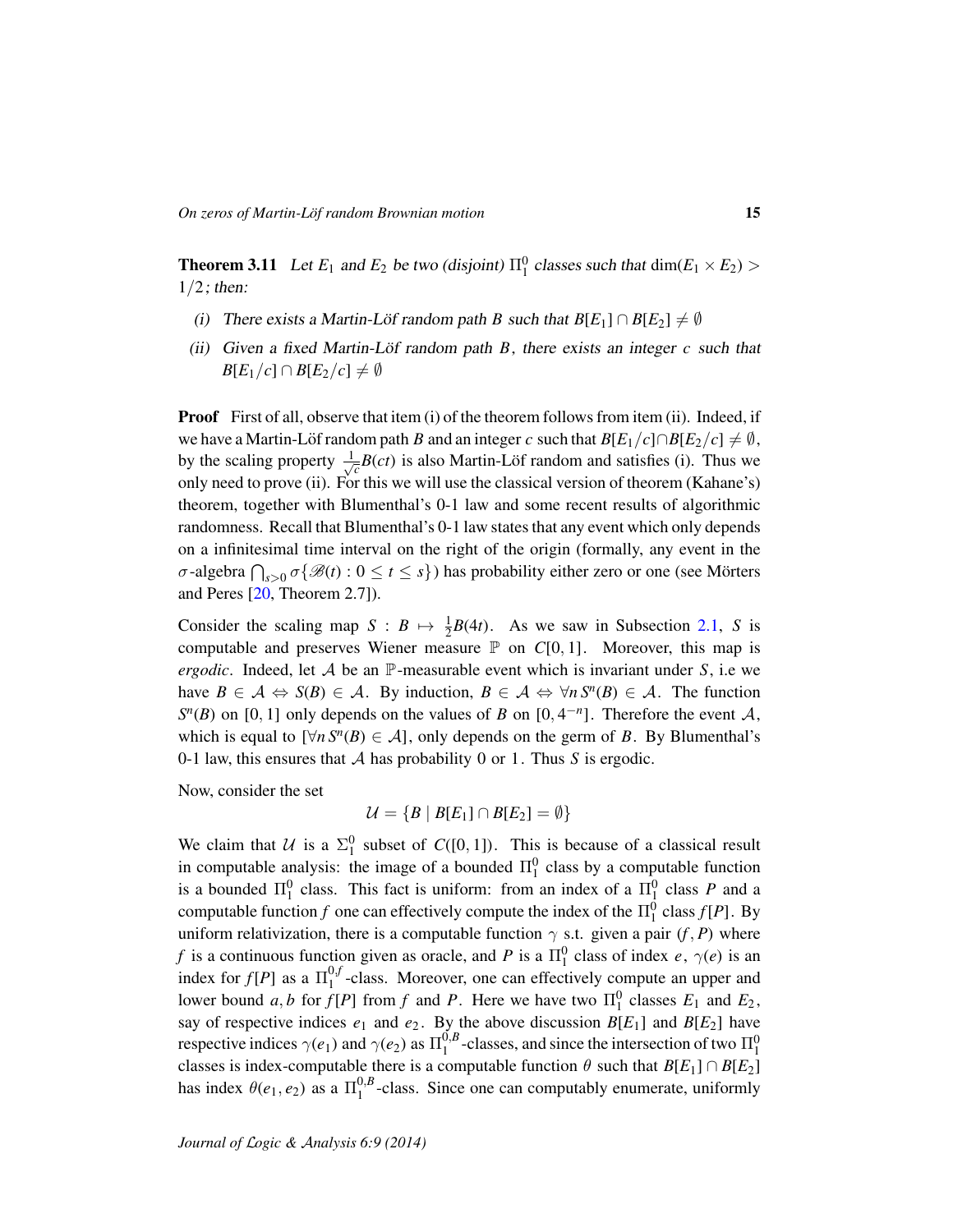in the oracle *B*, the indices of  $\Pi_1^{0,B}$  $\int_{1}^{\infty}$ -classes whose intersection with [*a*, *b*] is empty, it follows that the set  $\mathcal{U}$  is  $\Sigma_1^0$ , as wanted.

We can now apply the effective ergodic theorem proven in Bienvenu et al. [\[3\]](#page-31-4) and independently Franklin et al. [\[10\]](#page-32-11): since  $U$  has measure less than 1 (by Kahane's theorem) and is a  $\Sigma_1^0$  set, there are infinitely many *n* such that  $S^n(B) \notin \mathcal{U}$  (in fact, the set of such *n*'s is a subset of N of positive density), ie such that  $B[E_1/2^n] \cap B[E_2/2^n] \neq 0$  $\emptyset$ .  $\Box$ 

# 4 The effective dimension of zeros

Effective Hausdorff dimension is a modification of Hausdorff dimension for the computability setting. Intuitively, effective Hausdorff dimension describes how "computably locatable" a point or set is in addition to its size. For example, an algorithmically random point in  $\mathbb{R}^n$  has effective Hausdorff dimension *n* because it can't be computably located any more precisely than a small computable ball, which has Hausdorff dimension *n*.

There are many equivalent definitions of effective Hausdorff dimension, but we will use the following definition of Mayordomo[\[19\]](#page-32-12). See the book by Downey and Hirschfeldt [\[6\]](#page-31-3), or papers by Lutz [\[18\]](#page-32-13) and Reimann [\[23,](#page-32-14) [25\]](#page-32-15) for more details.

**Definition 4.1** The *effective (or constructive) Hausdorff dimension* of  $X \in 2^{\omega}$  is

$$
cdim(x) := \liminf_{n} \frac{K(X \mid n)}{n}
$$

This definition can be extended to real numbers by identifying them with their binary representation.

In this section, we will try to characterize the effective dimension of the zeroes of Martin-Löf random paths. This can be broken down in two questions:

- (1) Given a Martin-Löf random *B*, what is the set  $\{\text{cdim}(x) \mid x > 0 \text{ and } x \in Z_B\}$ ?
- (2) Given a real *x*, can we give a necessary or sufficient condition in terms of the effective dimension of x for the existence of some Martin-Löf random path which has a zero at *x*?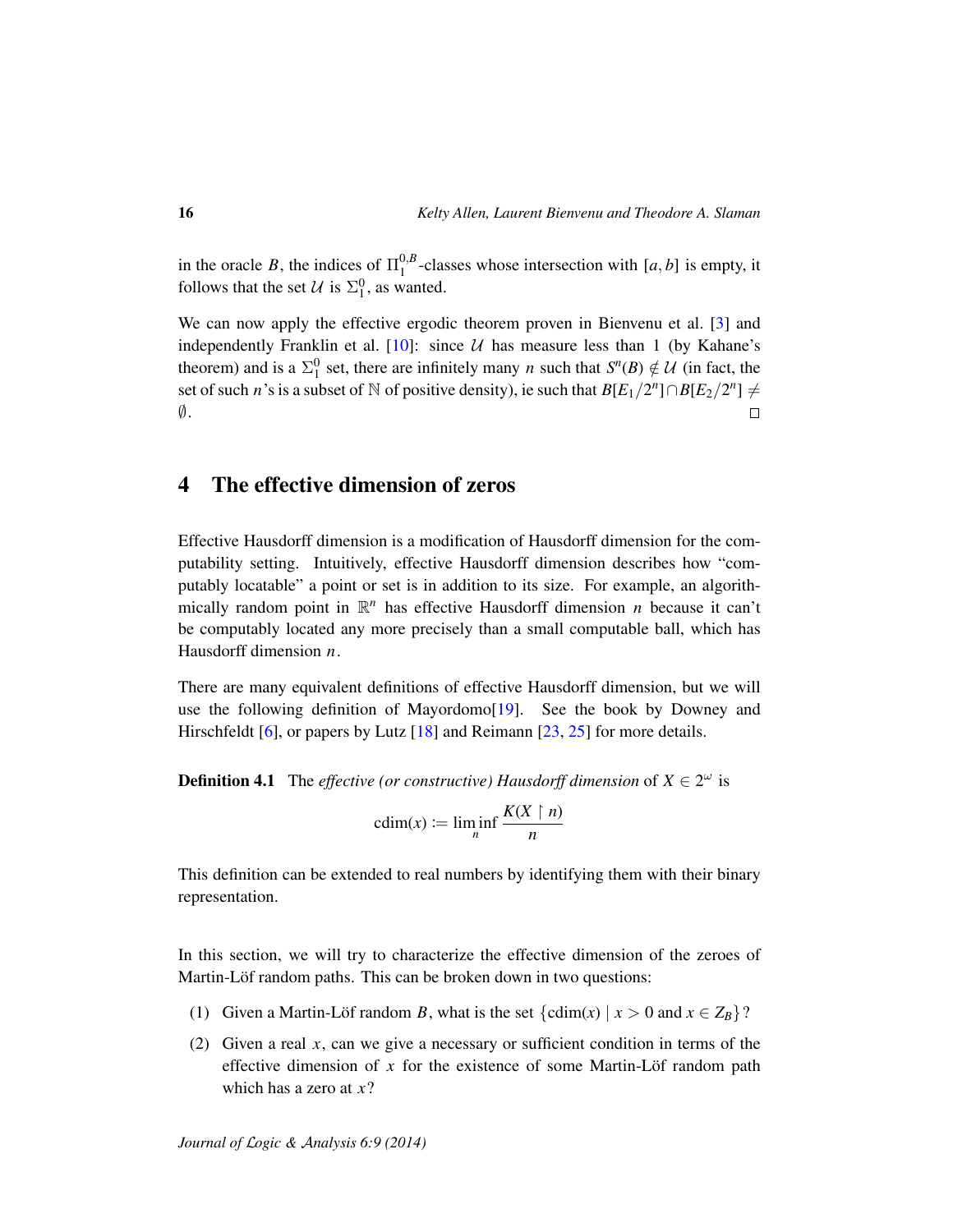As to the first question, Kjos-Hanssen and Nerode [\[16\]](#page-32-2) have showed that with proba-bility [1](#page-16-0) over *B*, {cdim(*x*) |  $x > 0$  and  $x \in Z_B$ } is dense in  $\left[\frac{1}{2}, 1\right]$ . We make this more precise by showing that for every Martin-Löf random path  $B$  (not just almost all paths)  $\{\text{cdim}(x) \mid x > 0 \text{ and } x \in Z_B\}$  is contained in [1/2, 1] and contains all the computable reals  $> 1/2$  of this interval.

We will answer the second question by proving that having effective dimension at least  $1/2$  is necessary, while having effective dimension strictly greater than  $1/2$  is sufficient (but having dimension exactly  $1/2$  is not sufficient).

## 4.1 The dimension spectrum of *Z<sup>B</sup>*

The next theorem is a direct consequence of the effective version of Kahane's theorem.

**Theorem 4.2** Given a Martin-Löf random path B and computable real  $\alpha > 1/2$ , there exists a real *x* in  $Z_B$  of constructive dimension  $\alpha$ .

**Proof** Let *B* be such a path and  $\alpha$  such a real. Consider the Bernoulli measure  $\mu_p$  (ie measure where each bit has probability *p* of being a zero, independently of all other bits) such that  $p < 1/2$  and  $-p \log p - (1-p) \log(1-p) = \alpha$ . Since  $\alpha$  is computable, so is *p* (and hence  $\mu_p$ ), because the function  $x \mapsto -x \log x - (1 - x) \log(1 - x)$  is computable and increasing on [0, 1/2]. Let  $E_1 = \{0\}$  and  $E_2$  be the complement of the first level of the universal Martin-Löf test for  $\mu_p$  (it is a  $\Pi_1^0$  class since  $\mu_p$  is computable). It is well-known that every set of positive  $\mu_p$ -measure has Hausdorff dimension  $\geq \alpha$ , and moreover that every  $\mu_p$  random real has constructive Hausdorff dimension  $\alpha$  (see for example Reimann [\[23\]](#page-32-14)). Applying Theorem [3.11,](#page-14-0) there exists some *c* such that  $B[E_1/2^c] \cap B[E_2/2^c] \neq \emptyset$ . That is, there is some  $x \in E_2$  such that  $B(2<sup>c</sup>x) = 0$ . Multiplying by 2<sup>*c*</sup> just adds *c* zeros in the binary expansion of *x*, thus  $2<sup>c</sup>x$ has the same constructive dimension as  $x$ , which is  $\alpha$ .  $\Box$ 

Question 1 The previous theorem could be strengthened with some additional effort to  $0'$ -computable  $\alpha$ . However, we conjecture that a stronger result is true, namely that for every Martin-Löf random  $B$ , it holds that

 $\{\text{cdim}(x) \mid x > 0 \text{ and } x \in Z_B\} = [1/2, 1]$ 

We do not know how to show this and leave it as an open question.

<span id="page-16-0"></span><sup>&</sup>lt;sup>1</sup>This is actually a stronger form of the theorem proven in Kjos-Hnassen and Nerode  $[16]$ , but the proof of the latter can easily be adapted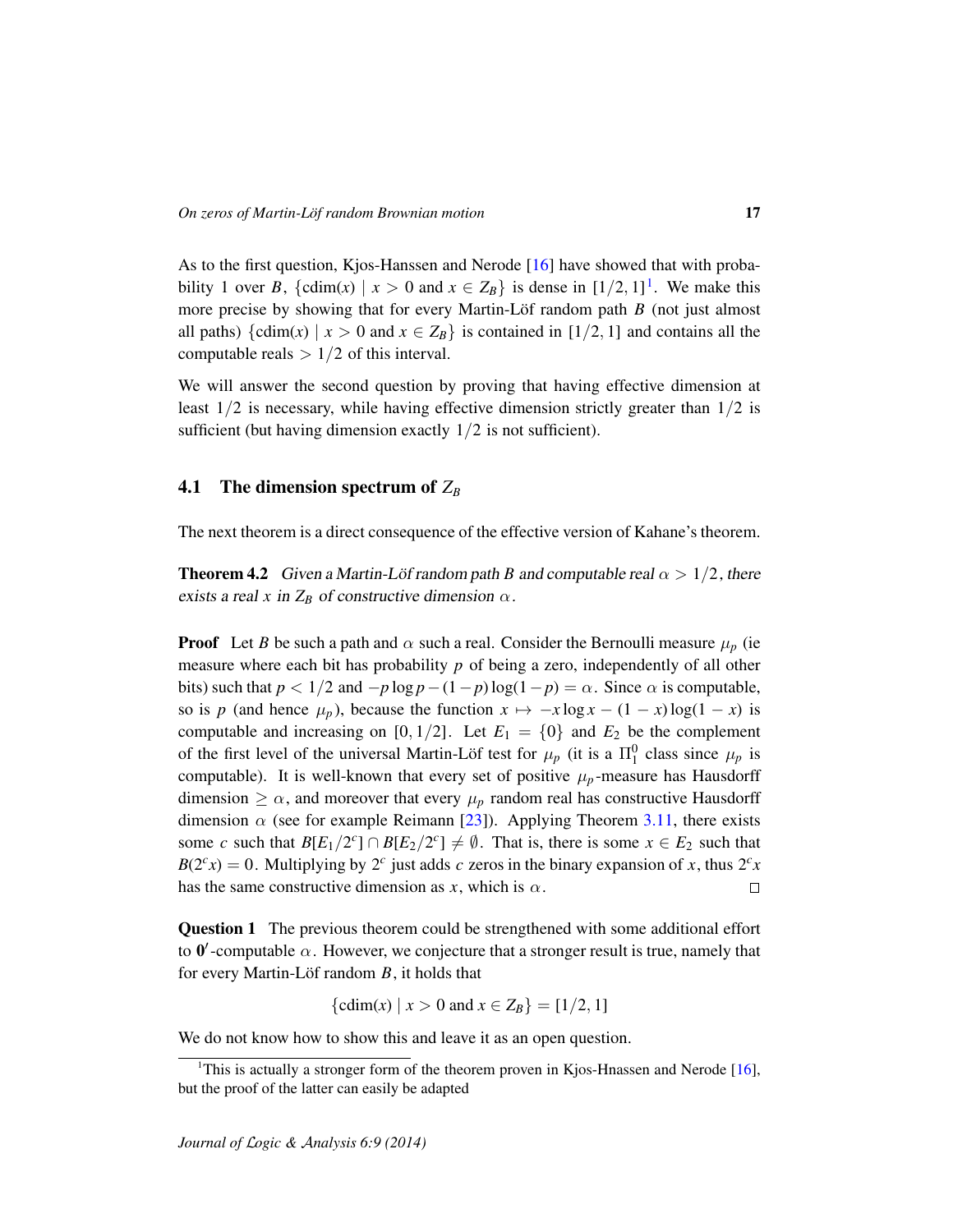## 4.2 Being a zero of an Martin-Löf random path

We now address the second of the two above questions: what properties (in terms of effective dimension or Kolmogorov complexity) characterize the reals that belong to  $Z_B$  for some Martin-Löf random  $B$ ? To do so, we largely borrow from the work of Kjos-Hanssen [\[15\]](#page-32-16), but with a number of necessary adaptations to Brownian motion. (Kjos-Hanssen [\[15\]](#page-32-16) studies a different stochastic process, namely random closed sets, a particular type of percolation limit sets.) Proposition [3.1](#page-10-0) gives us a precise expression for the probability of a Brownian motion  $\mathscr B$  to have a zero in a given interval. The key step needed to adapt Kjos-Hanssen's techniques is to estimate the probability for  $\mathscr B$  to have a zero in each of *two* intervals of the same length.

<span id="page-17-0"></span>**Proposition 4.3** Let  $0 < a < b < 1$  and  $\varepsilon > 0$ . Suppose that the intervals  $[a, a + \varepsilon]$ and  $[b, b + \varepsilon]$  are disjoint. Let  $\delta$  be the distance between them (ie,  $\delta = b - a - \varepsilon$ ). Let  $A_1$  be the event " $\mathscr{B}(s) = 0$  for some  $s_1 \in [a, a + \varepsilon]$ " and  $A_2$  be " $\mathscr{B}(s) =$ 0 for some  $s_2 \in [b, b + \varepsilon]$ ". Then

$$
\mathbb{P}_0\left(\mathcal{A}_1 \wedge \mathcal{A}_2\right) \leq \frac{\varepsilon \cdot O(1)}{\sqrt{a\delta}}
$$

where the term  $O(1)$  is a constant independent of  $a, b, \varepsilon$ .

**Proof** In this proof, we make use of the following notation: given an event A,  $A^{\dagger \tau}$ is the unique (by assumption on A) event such that  $t \mapsto B(t + \tau) \in A^{\uparrow \tau}$  if and only if  $t \mapsto B(t) \in \mathcal{A}.$ 

Now, let  $A_1$  and  $A_2$  be the above events, and let us write

$$
\mathbb{P}_0(\mathcal{A}_1 \wedge \mathcal{A}_2) = \mathbb{P}_0(\mathcal{A}_1)\mathbb{P}_0(\mathcal{A}_2 \mid \mathcal{A}_1)
$$

The term  $\mathbb{P}_0(\mathcal{A}_1)$  is, by Proposition [3.1,](#page-10-0) equal to  $O(\sqrt{\frac{\varepsilon}{a}})$ . It remains to evaluate the term  $\mathbb{P}(\mathcal{A}_2 | \mathcal{A}_1)$ . The event  $\mathcal{A}_2$  only depends on the values of  $\mathscr{B}$  on the interval  $[b, b + \varepsilon]$ , thus

$$
\mathbb{P}_0(\mathcal{A}_2 \mid \mathcal{A}_1) = \int_{z \in \mathbb{R}} \mathbb{P}_z(\mathcal{A}_2^{\uparrow(a+\varepsilon)}) f(z) \, dz
$$

where *f* is the density function of  $\mathcal{B}(a + \varepsilon)$  conditioned by  $A_1$ . By shift invariance of the Wiener measure, we observe that in this expression, the term  $\mathbb{P}_z(\mathcal{A}_2^{\uparrow(a+\varepsilon)})$  $\binom{(a+\varepsilon)}{2}$ is equal to  $\mathbb{P}_z(\mathscr{B}$  has a zero in  $[\delta, \delta + \varepsilon]$ ). This is, in turn, always bounded by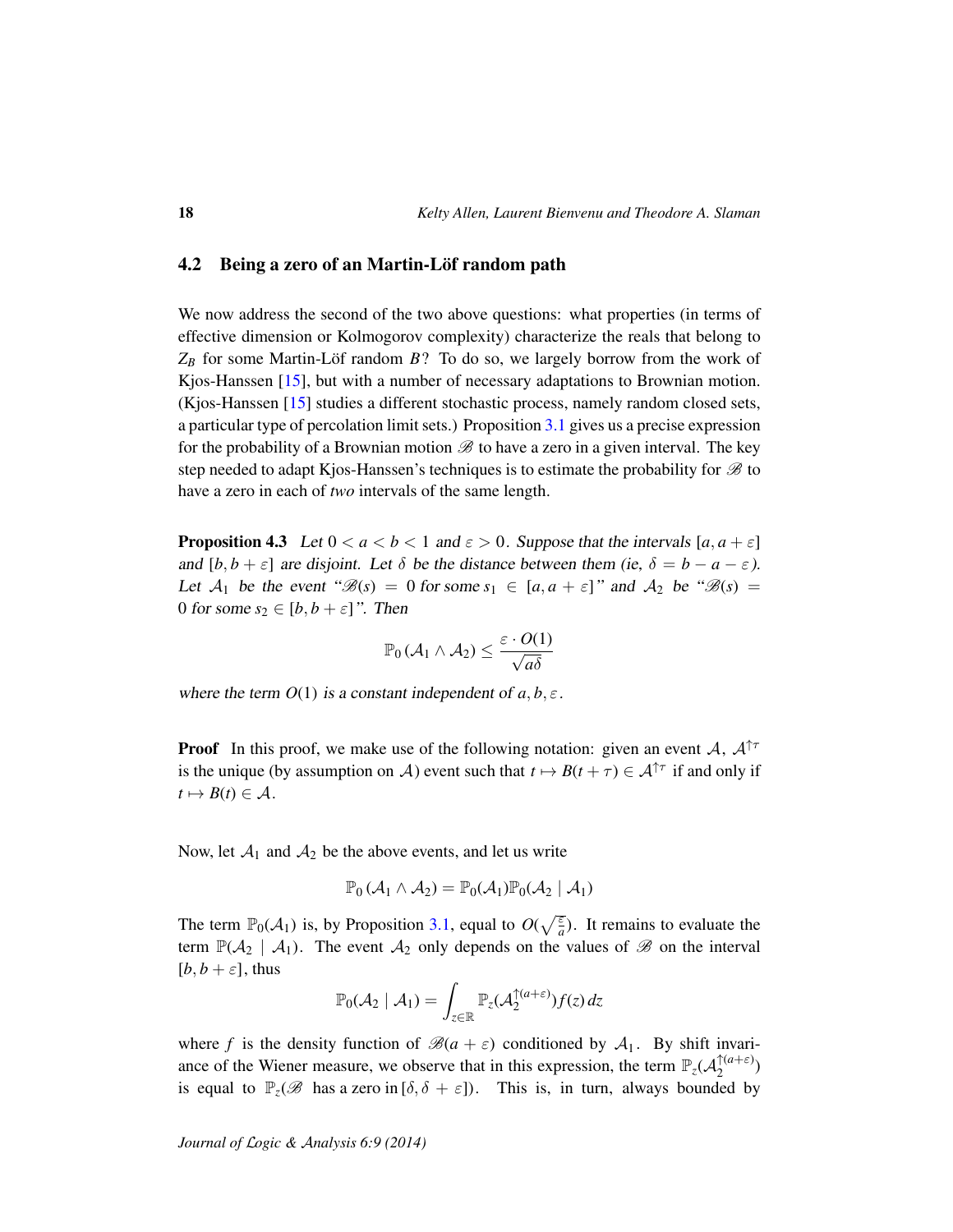$\mathbb{P}_0(\mathscr{B}$  has a zero in  $[\delta, \delta + \varepsilon]$ ), by Lemma [3.2.](#page-10-1) Thus

$$
\mathbb{P}_0(\mathcal{A}_2 \mid \mathcal{A}_1) = \int_{z \in \mathbb{R}} \mathbb{P}_z(\mathcal{A}_2^{\uparrow(a+\varepsilon)}) f(z) dz
$$
\n
$$
\leq \int_{z \in \mathbb{R}} \mathbb{P}_0(\mathcal{A}_2^{\uparrow(a+\varepsilon)}) f(z) dz
$$
\n
$$
\leq \mathbb{P}_0(\mathcal{A}_2^{\uparrow(a+\varepsilon)})
$$
\n
$$
\leq \mathbb{P}_0(\mathscr{B} \text{ has a zero in } [\delta, \delta + \varepsilon])
$$
\n
$$
\leq \frac{2}{\pi} \arctan\left(\sqrt{\frac{\varepsilon}{\delta}}\right)
$$
\n
$$
\leq \frac{2}{\pi} \sqrt{\frac{\varepsilon}{\delta}}
$$

We have thus established the desired result.

# 4.2.1 A necessary and a sufficient condition

Our next theorem gives a necessary condition for a point to be a zero of some Martin-Löf random path.

<span id="page-18-0"></span>**Theorem 4.4** If *B* is a Martin-Löf random path, then all members of the set  $Z_B \setminus \{0\}$ have effective dimension at least 1/2.

**Proof** Suppose that for a given *B*, we have  $B(a) = 0$  for some *a* such that  $\text{cdim}(a) <$  $1/2$ . We will show that *B* is not Martin-Löf random.

Let  $\text{cdim}(a) < \rho < 1/2$ . Take also some rational *b* such that  $0 < b < a$ . By definition of constructive dimension, for all *n*, there exists a prefix  $\sigma$  of *a* such that  $K(\sigma) \le \rho |\sigma| - n$ . For all strings  $\sigma$  such that  $0.\sigma > b$ , let  $I_{\sigma} = [0.\sigma, 0.\sigma + 2^{-|\sigma|}]$  and the event

 $\mathcal{E}_{\sigma}$ :  $\left[\mathcal{B}$  has a positive and a negative value in  $I_{\sigma}\right]$ 

The event  $\mathcal{E}_{\sigma}$  is a  $\Sigma_1^0$  subset of *C*[0, 1], uniformly in  $\sigma$  the probability of  $\mathcal{E}_{\sigma}$  is  $O(2^{-|\sigma|/2})$  by Proposition [3.1](#page-10-0) (the multiplicative constant depending on *b*). Define

$$
\mathcal{U}_n = \bigcup \{ \mathcal{E}_{\sigma} \mid K(\sigma) \leq \rho |\sigma| - n \}
$$

*Journal of* L*ogic &* A*nalysis 6:9 (2014)*

 $\Box$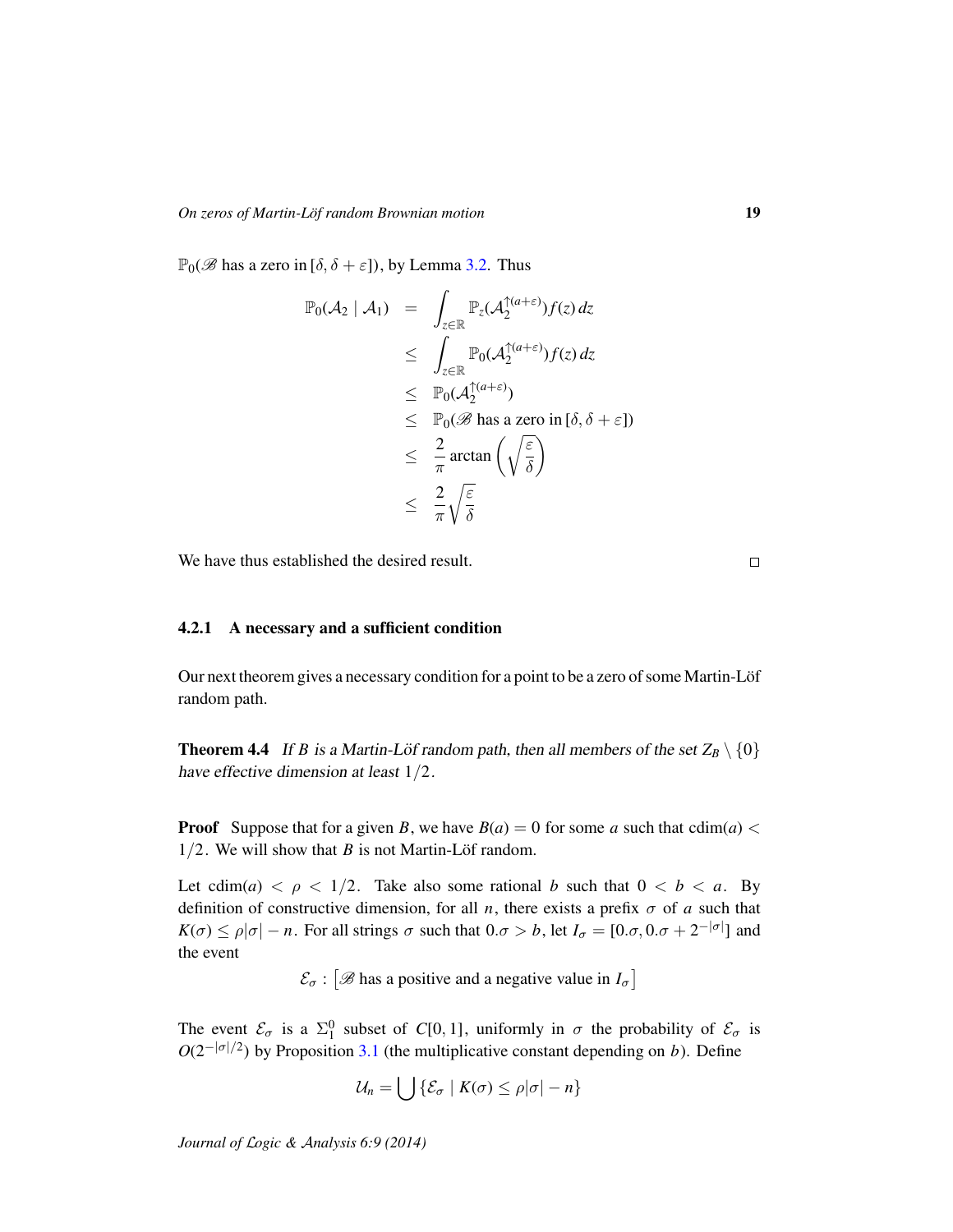By assumption, *B* belongs to almost all  $\mathcal{U}_n$ . However, we have

$$
\mathbb{P}(B \in \mathcal{U}_n) \leq O(1) \cdot \sum_{\sigma} \{2^{-|\sigma|/2} \mid K(\sigma) \leq \rho |\sigma| - n\}
$$
  
 
$$
\leq O(1) \cdot \sum_{\sigma} 2^{-K(\sigma) - n}
$$
  
 
$$
\leq O(2^{-n})
$$

Thus the  $U_n$  form a Martin-Löf test, which shows that B is not Martin-Löf random.  $\square$ 

We now prove an (almost) counterpart of Theorem [4.4:](#page-18-0)

<span id="page-19-0"></span>**Theorem 4.5** Let  $x \in [0, 1]$  be of effective dimension strictly greater than  $1/2$ . Then there exists a Martin-Löf random path *B* such that  $B(x) = 0$ .

The proof is much more difficult and involves the notion of  $\alpha$ -energy. Given a measure  $\mu$  on  $\mathbb R$  and  $\alpha \geq 0$ , the  $\alpha$ -energy of  $\mu$  is the quantity

$$
\int \int \frac{d\mu(x)d\mu(y)}{|x-y|^{\alpha}}
$$

This quantity might be finite or infinite, depending on the value of  $\alpha$ . We will need the following two lemmas.

<span id="page-19-2"></span>**Lemma 4.6** Let  $\beta > \alpha \ge 0$ . If  $\mu$  is a measure satisfying  $\mu(A) \le c \cdot |A|^{\beta}$  for every interval *A* (or equivalently, for every dyadic interval) and for some constant  $c$ , then  $\mu$ has finite  $\alpha$ -energy.

**Proof** See Mörters and Peres [[20,](#page-32-8) proof of Theorem 4.32].  $\Box$ 

<span id="page-19-1"></span>**Lemma 4.7** 2 Let  $\beta > 1/2$  and let  $\mu$  be a finite Borel measure on [0, 1] such that for every dyadic interval *I*,  $\mu(I) \leq c \cdot |I|^{\beta}$  for some fixed constant *c*. Suppose that  $\mu$  has finite 1/2-energy (which is automatically verified when  $\beta > 1/2$ ). Then there exists a constant  $c' > 0$  such that the following holds: for any set  $A \subseteq [1/2, 1]$  which is a countable union of closed dyadic intervals

$$
\mathbb{P}_0(Z_{\mathscr{B}} \cap A \neq \emptyset) \geq c' \cdot \mu(A)^2
$$

**Proof** It suffices to prove this theorem for a finite number of intervals, and up to splitting them if necessary we can assume that they all have the same length 2−*<sup>n</sup>* for some *n*. Let  $I_1, ..., I_k$  be those intervals. Define for all *k* the random variable  $X_k$  by

$$
X_k = \mu(I_k) \cdot 2^{(n/2)} \cdot \mathbf{1}_{\{Z_{\mathscr{B}} \cap I_k \neq \emptyset\}}
$$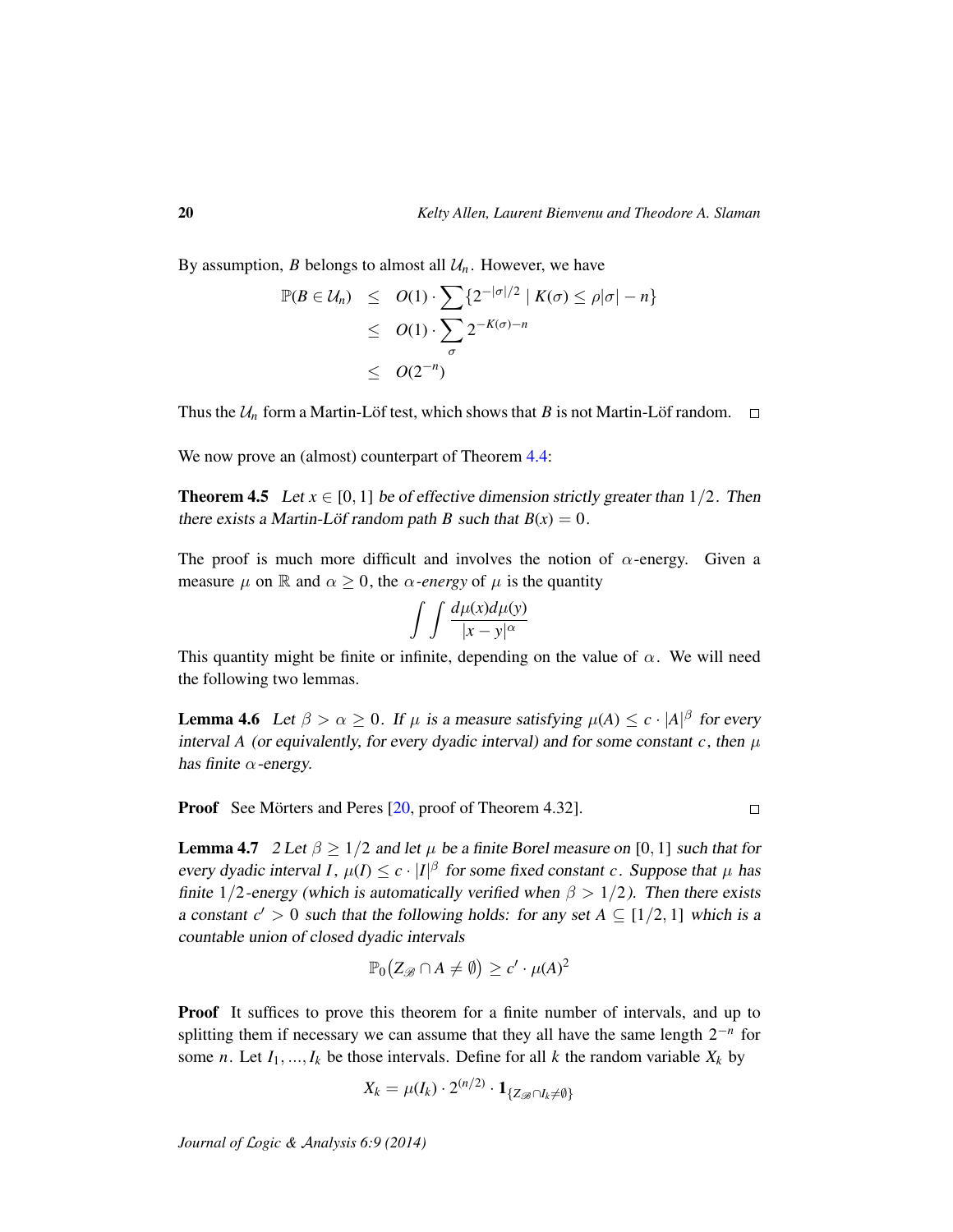#### *On zeros of Martin-Löf random Brownian motion* **21**

and  $Y = \sum_{j=1}^{k} X_j$ . We want to show that  $\mathbb{P}(Y > 0) \ge \frac{\mu(A)^2}{c_0}$  $\frac{(A)^2}{c_0}$  for constant  $c_0$  which does not depend on *A*, which immediately gives the result (since  $Y > 0$  implies  $Z_B \cap A \neq \emptyset$ ). To do so, we will use the Paley-Zigmund inequality

$$
\mathbb{P}(Y>0)\geq \frac{\mathbb{E}(Y)^2}{\mathbb{E}(Y^2)}
$$

Let us evaluate separately  $\mathbb{E}(Y)$  and  $\mathbb{E}(Y^2)$ . We have

$$
\mathbb{E}(Y) = \sum_{j=1}^{k} \mathbb{E}(X_j)
$$
  
\n
$$
\geq \sum_{j=1}^{k} 2^{(n/2)} \cdot \mu(I_j) \cdot c_1 \cdot (\sqrt{2^{-n}})
$$
  
\n
$$
\geq c_1 \sum_{j=1}^{k} \cdot \mu(I_j)
$$
  
\n
$$
\geq c_1 \cdot \mu(A)
$$

for some constant  $c_1 \neq 0$ , the second inequality coming from Proposition [3.1.](#page-10-0) Let us now turn to  $\mathbb{E}(Y^2)$ , which we need to bound by a constant. We have

$$
\mathbb{E}(Y^2) = \sum_{\substack{1 \le i \le k \\ 1 \le j \le k}} \mathbb{E}(X_i X_j)
$$

To evaluate this sum, we decompose it into three parts:

$$
\mathbb{E}(Y^2) = \sum_{i=1}^k \mathbb{E}(X_i^2) + 2 \sum_{\substack{1 \le i < j \le k \\ I_i, I_j \text{ adjacent}}} \mathbb{E}(X_i X_j) + 2 \sum_{\substack{1 \le i < j \le k \\ I_i, I_j \text{ nonadjacent}}} \mathbb{E}(X_i X_j)
$$

The first part is an easy computation. For all *i*,

$$
\mathbb{E}(X_i^2) = \mu(I_i)^2 \cdot 2^n \cdot \mathbb{P}\{Z_{\mathscr{B}} \cap I_i \neq \emptyset\} \n= O(\mu(I_i)^2 \cdot 2^n \cdot 2^{-(n/2)}) \n= O(\mu(I_i) \cdot 2^{-\beta n} \cdot 2^n \cdot 2^{-(n/2)}) \n= \mu(I_i) \cdot O(2^{(1/2-\beta)n}) \n= \mu(I_i) \cdot O(1)
$$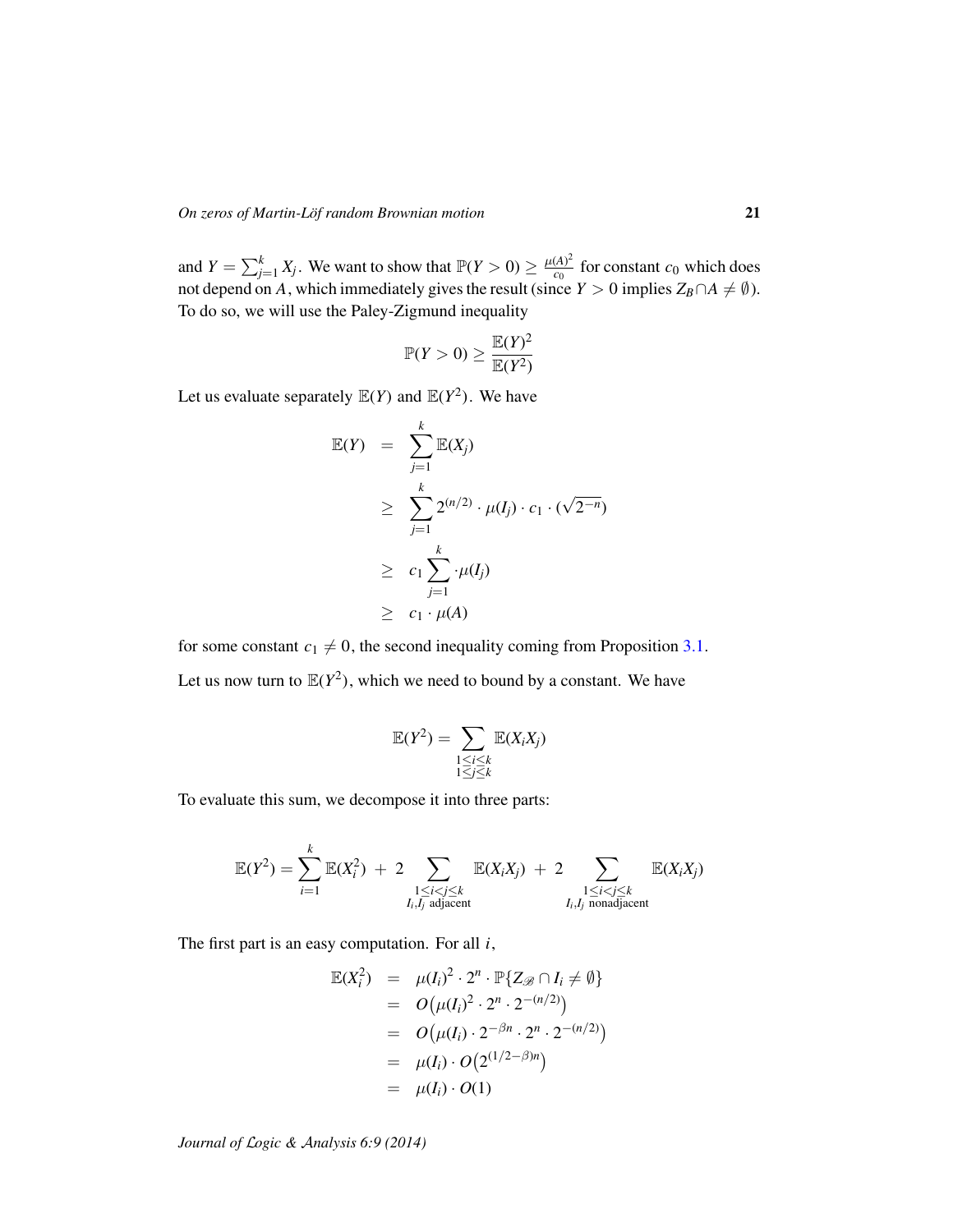(for the third equality, we use the fact that  $\mu(I_i) \leq |I_i|^{\beta}$ , and for the fifth one the fact that  $\beta \geq 1/2$ ). Thus

$$
\sum_{i=1}^{k} \mathbb{E}(X_i^2) = \sum_{i=1}^{k} \mu(I_i) \cdot O(1) = O(1)
$$

For the second part, we use a rough estimate: first notice that

$$
\mathbb{E}(X_iX_j) = \mu(I_i) \cdot \mu(I_j) \cdot 2^n \cdot \mathbb{P}\{Z_{\mathscr{B}} \cap I_i \neq \emptyset \land Z_{\mathscr{B}} \cap I_j \neq \emptyset\}
$$

and for the second part only, we will use the trivial upper bound:

$$
\mathbb{P}\{Z_{\mathscr{B}}\cap I_i\neq\emptyset\,\wedge\,Z_{\mathscr{B}}\cap I_j\neq\emptyset\}\leq\mathbb{P}\{Z_{\mathscr{B}}\cap I_i\neq\emptyset\}=O(2^{-n/2})
$$

Combining this with  $\mu(I_j) \leq 2^{-\beta n}$ , we get:

$$
\mathbb{E}(X_iX_j) = \mu(I_i) \cdot O(2^{(1/2 - \beta)n}) = \mu(I_i) \cdot O(1)
$$

Moreover, each interval *I<sup>i</sup>* has at most two adjacent intervals *I<sup>j</sup>* . Thus,

$$
\sum_{\substack{1 \leq i < j \leq k \\ I_i, I_j \text{ adjacent}}} \mathbb{E}(X_i X_j) \leq 2 \sum_{i=1}^k \mu(I_i) \cdot O(1) = O(1)
$$

Finally, for the third part, we will use the fact that the  $1/2$ -energy of  $\mu$  is finite. Let us, for a pair of nonadjacent intervals  $I_i, I_j$  with  $max(I_i) < min(I_j)$ , denote by  $g(i, j)$ the length of the gap between the two, ie  $g(i, j) = min(I_j) - max(I_i)$ . We have (4)

$$
\sum_{\substack{1 \leq i < j \leq k \\ I_i, I_j \text{ nonadjacent}}} \mathbb{E}(X_i X_j) = \sum_{\substack{1 \leq i < j \leq k \\ I_i, I_j \text{ nonadjacent}}} \mu(I_i) \cdot \mu(I_j) \cdot 2^n \cdot \mathbb{P}\{Z_{\mathscr{B}} \cap I_i \neq \emptyset \land Z_{\mathscr{B}} \cap I_j \neq \emptyset\}
$$

By Proposition [4.3,](#page-17-0)

(5) 
$$
\mathbb{P}\{Z_{\mathscr{B}} \cap I_i \neq \emptyset \land Z_{\mathscr{B}} \cap I_j \neq \emptyset\} = \frac{2^{-n} \cdot O(1)}{\sqrt{g(i,j)}}
$$

(Note that we use the fact that  $I_i$  and  $I_j$  are contained in  $[1/2, 1]$ , hence min( $I_i$ ) is bounded away from 0.)

Thus,

(6) 
$$
\sum_{\substack{1 \le i < j \le k \\ I_i, I_j \text{ nonadjacent}}} \mathbb{E}(X_i X_j) = \sum_{\substack{1 \le i < j \le k \\ I_i, I_j \text{ nonadjacent}}} \frac{\mu(I_i) \cdot \mu(I_j)}{\sqrt{g(i,j)}} \cdot O(1)
$$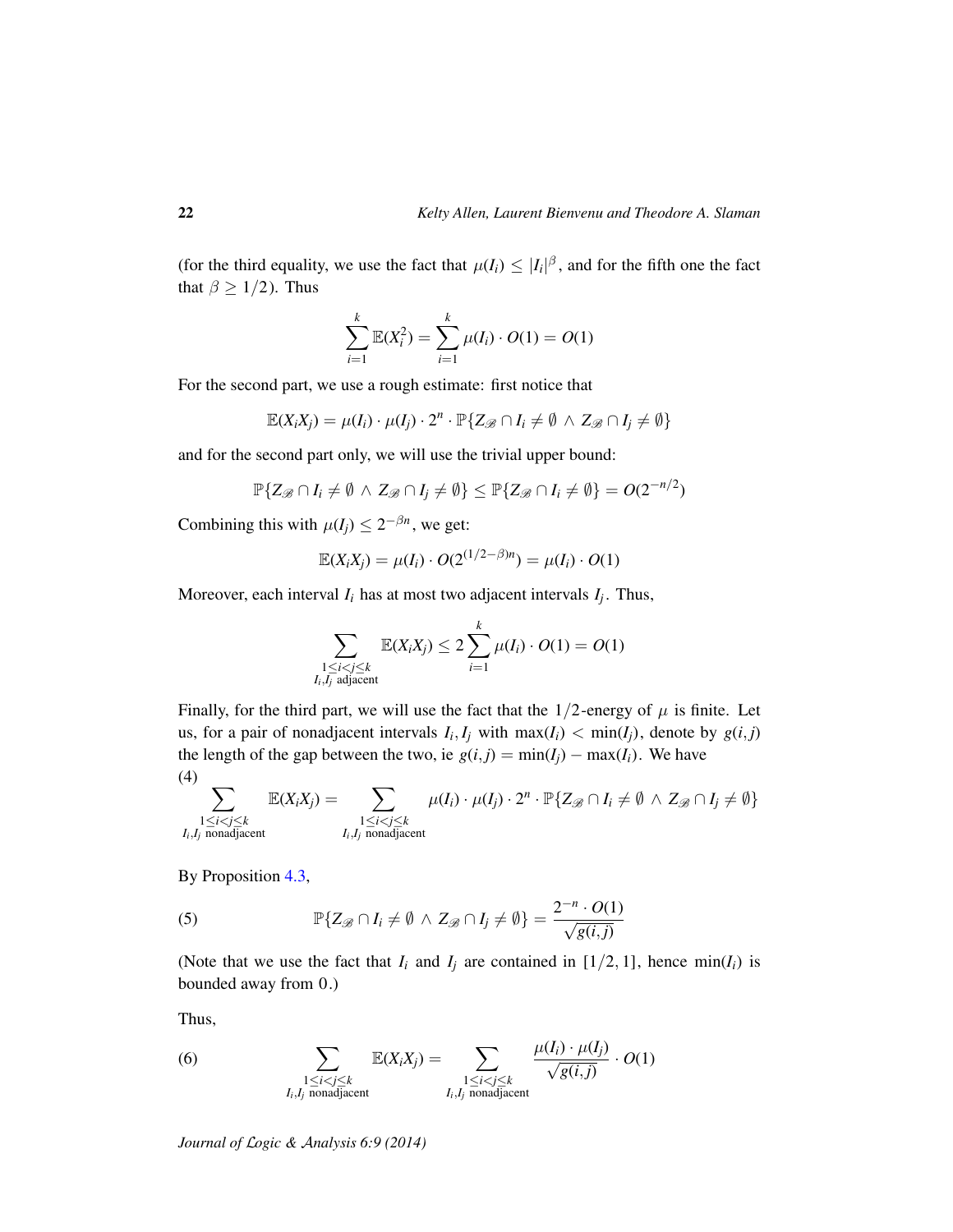Note that, since  $I_i$  and  $I_j$  are non-adjacent dyadic intervals of length  $2^{-n}$ , we have  $g(i,j) \geq 2^{-n}$ . Therefore, for two reals *x*, *y*, if  $x \in I_i$  and  $y \in I_j$ , then  $|y - x| \leq 3g(i,j)$ . By this observation, we have

$$
\sum_{\substack{1 \le i < j \le k \\ I_i, I_j \text{ nonadjacent}}} \frac{\mu(I_i) \cdot \mu(I_j)}{\sqrt{g(i,j)}} \le O(1) \cdot \int \int \frac{d\mu(x) d\mu(y)}{|x - y|^{1/2}} \le O(1)
$$

(the last inequality comes from the hypothesis that the  $1/2$ -energy of  $\mu$  is finite).

We have thus established that  $\mathbb{E}(Y^2) = O(1)$ , which completes the proof.  $\Box$ 

Let *KM* denote the a priori Kolmogorov complexity function (see Downey and Hirschfeldt [\[6,](#page-31-3) Section 6.3.2]). Recall that  $KM(\sigma) = K(\sigma) + O(\log |\sigma|)$ , thus in particular *K* can be replaced by *KM* in the definition of effective dimension. The reason we need *KM* instead of *K* is the following result of Reimann [\[24,](#page-32-17) Theorem 14], which we will apply in the proof of Theorem [4.5:](#page-19-0) Let *z* be a real such that *KM*( $z \restriction n$ )  $\geq \beta n - O(1)$ . Then, there exists a measure  $\mu$  such that  $\mu(A) = O(|A|^{\beta})$  for all intervals A, and such that *z* is Martin-Löf random for the measure  $\mu$ .

**Proof of Theorem [4.5](#page-19-0)** Let *z* be of dimension  $\alpha > 1/2$ . Let  $\beta$  be a rational such that  $1/2 < \beta < \alpha$ . Then for almost all *n*,  $KM(z \mid n) \geq \beta n$ . By Reimann's theorem, let  $\mu$  be a measure such that  $\mu(A) = O(|A|^{\beta})$  for all intervals A, and such that *z* is Martin-Löf random for the measure  $\mu$ .

For all *n*, let  $K_n$  be the complement of the *n*-th level of the universal Martin-Löf test over  $(C[0, 1], \mathbb{P})$  and consider the set

$$
\mathcal{U}_n = \{x \mid \forall B \in \mathcal{K}_n \, B(x) \neq 0\}
$$

We claim that  $U_n$  is  $\Sigma_1^0$  uniformly in *n*, and  $\mu(U_n) = O(2^{-n/2})$ . To see that it is  $\Sigma_1^0$ suppose that  $x \in U_n$ , ie  $B(x) \neq 0$  for all  $B \in \mathcal{K}_n$ . The set  $\mathcal{K}_n$  being compact (see Section [1\)](#page-0-0), the value of  $|B(x)|$  for  $B \in \mathcal{K}_n$  reaches a positive minimum. Thus there is a rational *a* such that  $B(x) > a$  for all  $B \in \mathcal{K}_n$ . By uniform continuity of the members of  $\mathcal{K}_n$  (ensured by Proposition [2.3\)](#page-6-1), there is a rational closed interval *I* containing *x* such that  $|B(t)| > a/2$  for all  $t \in I$  and  $B \in \mathcal{K}_n$ . Thus  $\mathcal{U}_n$  is the union of intervals  $(s_1, s_2)$  such that  $\min\{B(t) : t \in [s_1, s_2]\} > b$  for some rational *b* and all  $B \in \mathcal{K}_n$ . Moreover, the condition " $min\{B(t): t \in [s_1, s_2]\} > b$  for all  $B \in \mathcal{K}_n$ " is  $\Sigma_1^0$ , because the function  $B \mapsto \min\{B(t) : t \in [s_1, s_2]\}$  is layerwise computable (thus uniformly computable on  $\mathcal{K}_n$ ), and the minimum of a computable function on an effectively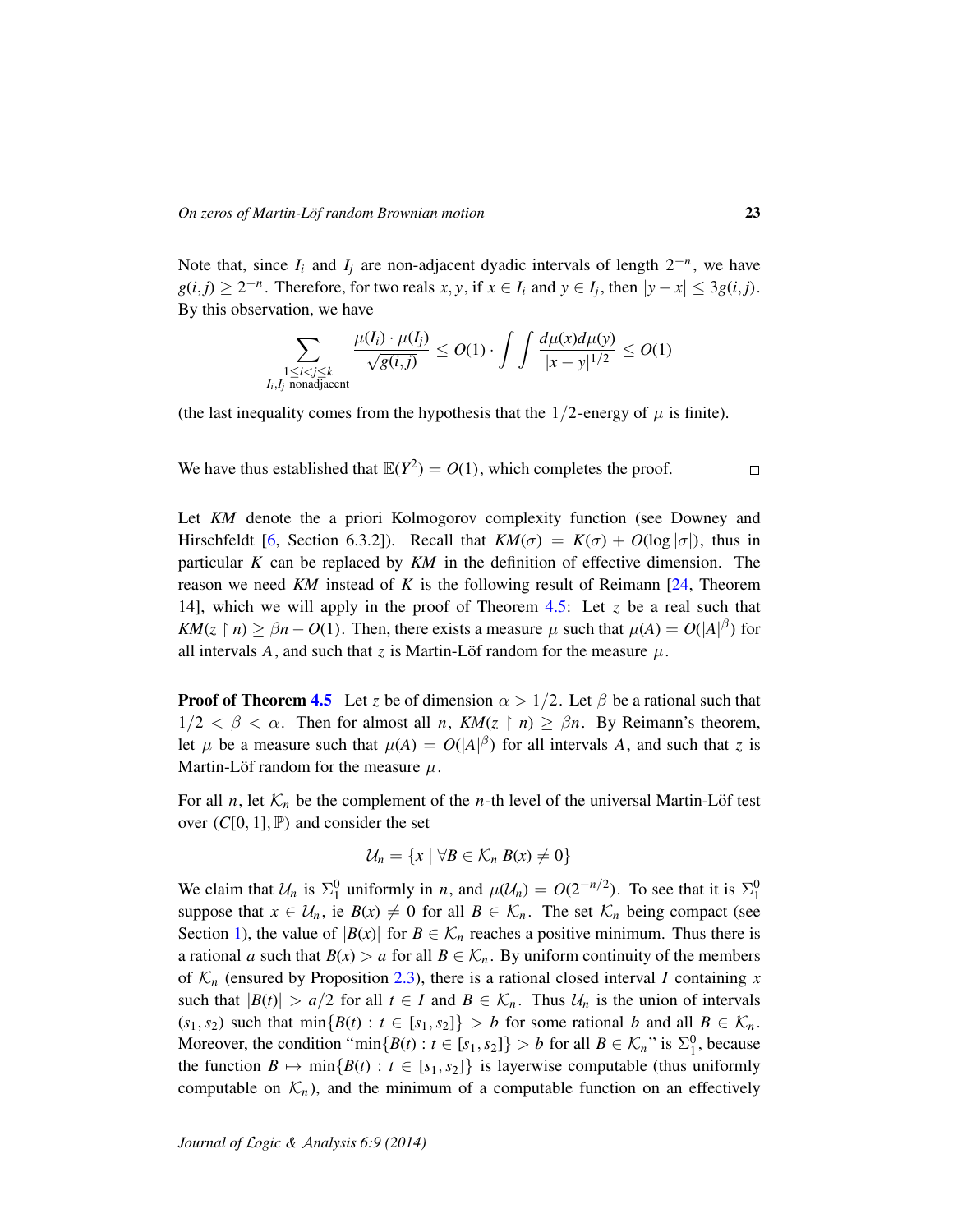compact set is lower semi-computable uniformly in a code for that set. This shows that  $\mathcal{U}_n$  is  $\Sigma_1^0$ .

To evaluate  $\mu(\mathcal{U}_n)$ , let us first observe that by definition of  $\mathcal{U}_n$ ,

$$
\mathbb{P}_0(Z_{\mathscr{B}} \cap \mathcal{U}_n \neq \emptyset) \le \mathbb{P}_0(\mathscr{B} \in \mathcal{K}_n \text{ and } Z_{\mathscr{B}} \cap \mathcal{U}_n \neq \emptyset) + 2^{-n} \le 2^{-n}
$$

Applying Lemma [4.7,](#page-19-1) it follows that  $\mu(\mathcal{U}_n) = O(2^{-n/2})$ , as wanted. Since *z* is Martin-Löf random with respect to  $\mu$ , it cannot be in all sets  $\mathcal{U}_n$ , and thus it must be the zero of some Martin-Löf random path.  $\Box$ 

#### 4.2.2 The case of points of effective dimension  $1/2$

In the previous section we showed that no point of effective dimension less than  $1/2$ can be the zero of a Martin-Löf random path, and that every point of dimension greater than  $1/2$  is necessarily a zero of some Martin-Löf random path. This leaves open the question of what happens at effective dimension exactly  $1/2$ . While we do not provide a full answer, we show that among points of effective dimension 1/2, some are zeros of some Martin-Löf random path, and some are not.

The next theorem, which strengthens Theorem [4.4,](#page-18-0) gives a necessary condition for a point to be a zero of some Martin-Löf random path.

<span id="page-23-0"></span>**Theorem 4.8** If  $x > 0$  is a zero of some Martin-Löf random path, then

$$
\sum_n 2^{-K(x\restriction n)+n/2} < \infty
$$

It is interesting to notice the parallel with the so-called 'ample excess lemma' (see Downey and Hirschfeldt  $[6,$  Theorem 6.6.1]): a real x is Martin-Löf random if and only if  $\sum_{n} 2^{-K(x\upharpoonright n)+n} < \infty$ .

Proof The proof is an adaptation of that of Theorem [4.4.](#page-18-0) First take a rational *a* such that  $0 < a$ . We shall prove the lemma for all  $x > a$ , which will be enough since *a* is arbitrary. For each string  $\sigma$  consider, like in Theorem [4.4,](#page-18-0) the interval  $I_{\sigma} = [0.\sigma, 0.\sigma + 2^{-|\sigma|}]$  and the event

 $\mathcal{E}_{\sigma}$ :  $\left[\mathcal{B}$  has a positive and a negative value in  $I_{\sigma}\right]$ 

Now, consider the function t defined on *C*[0, 1] by

$$
\mathbf{t}(B) = \sum_{\sigma \text{ s.t. } a < 0.\sigma} 2^{-K(\sigma) + |\sigma|/2} \cdot \mathbf{1}_{\mathcal{E}_{\sigma}}(B)
$$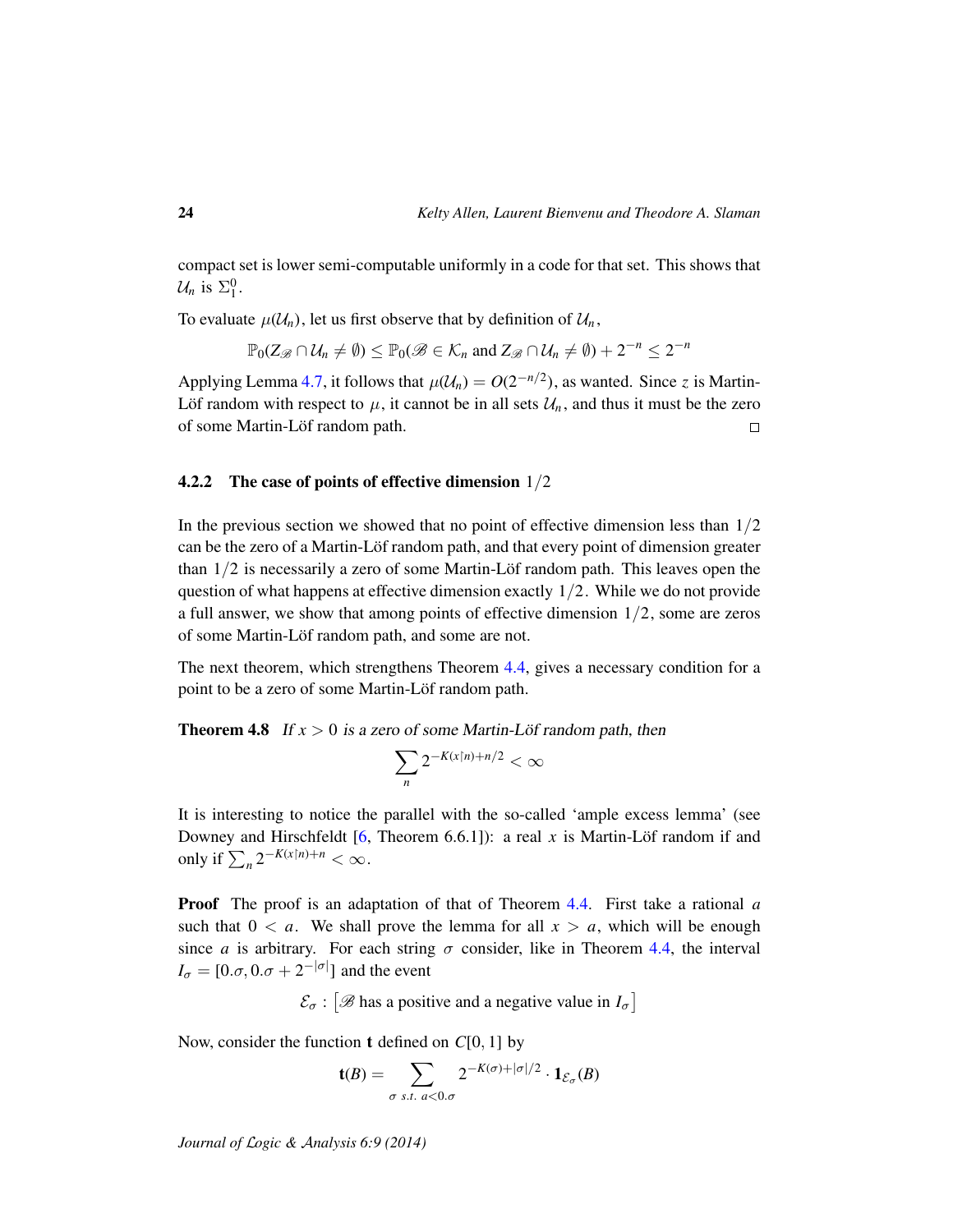The event  $\mathcal{E}_{\sigma}$  is a  $\Sigma_1^0$  subset of *C*[0, 1], uniformly in  $\sigma$ . Thus the function **t** is lower semi-computable. Moreover, the probability of  $\mathcal{E}_{\sigma}$  is  $O(2^{-|\sigma|/2})$  by Proposition [3.1](#page-10-0) (the multiplicative constant depending on  $a$ ). Thus the integral of  $t$  is bounded, and therefore **t** is an integrable test (see Gács  $[11]$  $[11]$ ). Let now *B* be a Martin-Löf random path and suppose  $B(x) = 0$  for some  $x > a$ . Then for almost all *n*,  $a < 0.(x \restriction n)$ . Moreover, for every *n*, *B* having a zero in  $I_{x|n}$ , it must in fact have a positive and a negative value on that interval (by Proposition  $2.8$ ). Thus, by definition of t

$$
t(B) + O(1) \ge \sum_{n} 2^{-K(x\lfloor n \rfloor + n/2)}
$$

(the  $O(1)$  accounts for the finitely many terms such that  $a \ge 0.(x \upharpoonright n)$ ). But since *B* is Martin-Löf random and **t** is a integrable test, we have  $t(B) < \infty$ , which proves our result.  $\Box$ 

This theorem shows in particular that if  $x$  is the zero of some Martin-Löf random path, then  $K(x \mid n) - n/2 \rightarrow +\infty$ .

We now give a sufficient condition which actually is very close to our necessary condition.

<span id="page-24-0"></span>**Theorem 4.9** Let  $f : \mathbb{N} \to \mathbb{N}$  be a nondecreasing computable function such that  $f(n+1) \le f(n) + 1$  for all *n*, and such that  $\sum_{n} 2^{-f(n)} < \infty$ . Let *x* be a real such that *KM*( $x \restriction n$ )  $\ge n/2 + f(n) + O(1)$ . Then *x* is the zero of some Martin-Löf random path.

For this, we need the following refinement of Lemma [4.6.](#page-19-2)

<span id="page-24-1"></span>**Proposition 4.10** Let  $f : \mathbb{N} \to \mathbb{N}$  be a function such that  $\sum_{n} 2^{-f(n)} < \infty$ . Let  $\mu$  be a Borel measure on [0, 1] such that for every interval *A* of length  $\leq 2^{-n}$ ,  $\mu(A) \leq 2^{-\alpha n - f(n)}$ . Then  $\mu$  has finite  $\alpha$ -energy.

**Proof** For now, let us fix some *x*. Define for all *n* the interval  $I_n$  to be  $[x-2^{-n+1}, x [2^{-n}] \cap [0, 1]$  and  $J_n = [x + 2^{-n}, x + 2^{-n+1}] \cap [0, 1]$ . Then

$$
\int \frac{d\mu(y)}{|x - y|^{\alpha}} \leq \sum_{n} \int_{y \in I_n} \frac{d\mu(y)}{|x - y|^{\alpha}} + \sum_{n} \int_{y \in J_n} \frac{d\mu(y)}{|x - y|^{\alpha}} \leq \sum_{n} 2^{\alpha n} \mu(I_n) + \sum_{n} 2^{\alpha n} \mu(J_n) \leq \sum_{n} 2^{\alpha n} 2^{-\alpha n - f(n)} + \sum_{n} 2^{\alpha n} 2^{-\alpha n - f(n)} \leq 2 \cdot \sum_{n} 2^{-f(n)} \n $\infty$
$$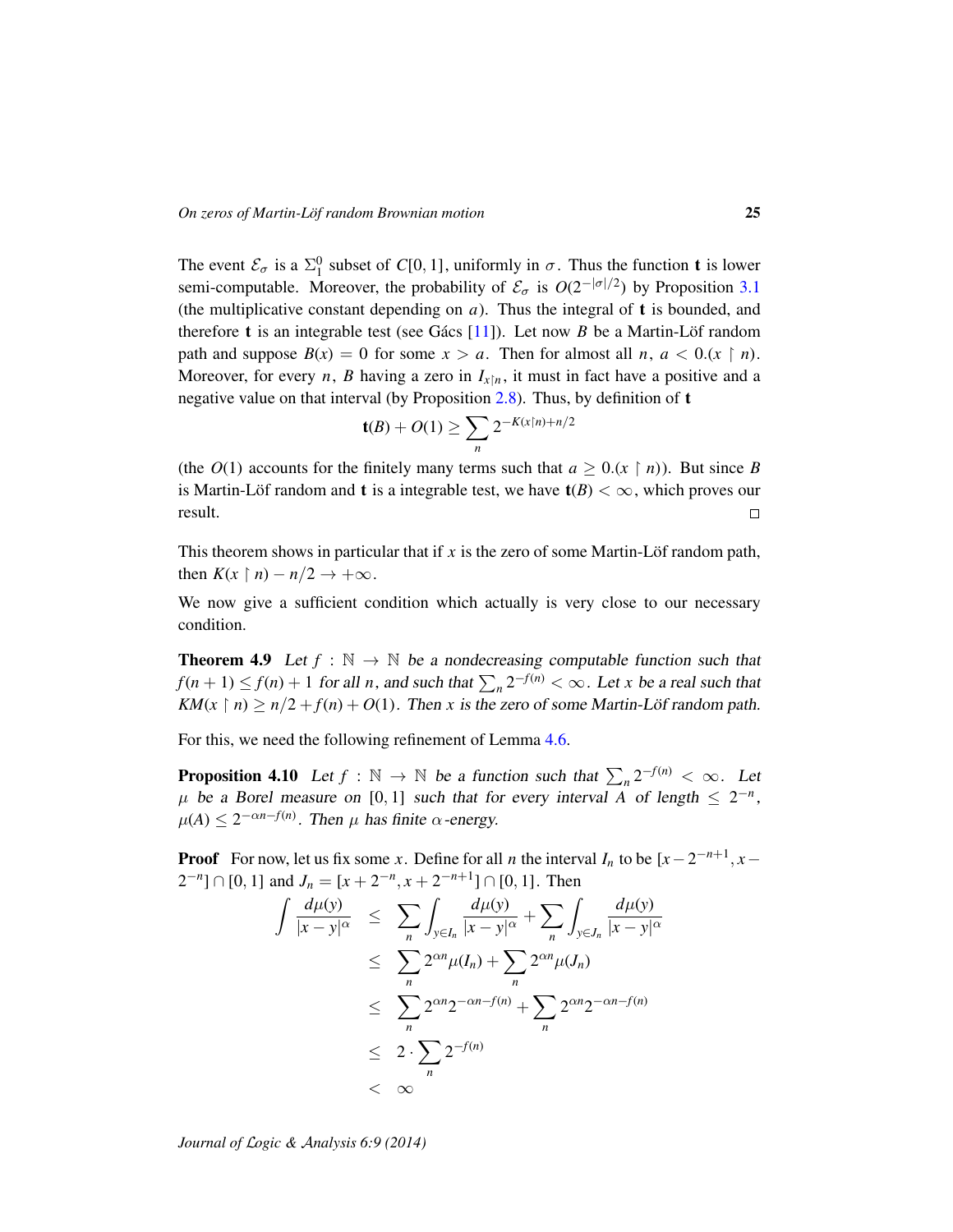Therefore, the  $\mu$ -integral over *x* of  $\int \frac{d\mu(y)}{|x-y|^{\alpha}}$  is itself finite, which is what we wanted.

**Proof of Theorem [4.9](#page-24-0)** Let f be such a function and x such a real. By a result of Reimann [\[24,](#page-32-17) Theorem 14], there exists a measure  $\mu$  such that  $\mu(A) \leq 2^{-n/2 - f(n) + O(1)}$ for all intervals of length  $\leq 2^{-n}$  such that *x* is Martin-Löf random with respect to  $\mu$ . By Proposition [4.10,](#page-24-1)  $\mu$  has finite 1/2-energy. The rest of the proof is identical to the proof of Theorem [4.5.](#page-19-0)  $\Box$ 

<span id="page-25-0"></span>**Theorem 4.11** Let  $0 < \alpha < 1$  and let  $f : \mathbb{N} \to \mathbb{N}$  be a function such that  $\sup_n f(n +$ *m*)−*f*(*n*) = *o*(*m*). Then there exists  $x \in [0, 1]$  such that  $K(x \restriction n) = \alpha n + f(n) + O(1)$ .

Remark 4.12 This theorem was proven by J. Miller (unpublished) in the particular case where  $f = 0$ .

**Proof** Fix a "large enough" integer *m*, which we will implicitly define during the construction. We will build the sequence *x* by blocks of length *m*. For *m* large enough, the empty string has complexity less than 3 log *m*. Suppose we have already constructed a prefix  $\sigma$  of  $x$  such that  $|K(\sigma \mid n) - \alpha n - f(n)| \leq 3 \log m$  for all  $n \leq |\sigma|$ multiple of *m*. Pick a string  $\tau$  of length *m* such that

$$
K(\tau \mid \sigma, K(\sigma)) \geq m
$$

We then have

$$
K(\sigma \tau) \ge K(\sigma) + m - 2\log m - O(1)
$$

On the other hand

$$
K(\sigma 0^m) \le K(\sigma) + 2\log m + O(1)
$$

For each  $i \leq m$ , consider the "mixture" between  $0^m$  and  $\tau$ :  $\rho_i = (\tau \restriction i)0^{m-i}$ . Since  $\rho_i$  and  $\rho_{i+1}$  differ by only one bit in position  $\leq m$  from the right, we have  $|K(\sigma \rho_i) - K(\sigma \rho_{i+1})| \leq 2 \log m + O(1)$ . By this "continuity" property, setting  $N = |\sigma|$ , we see that the function  $i \mapsto |K(\sigma \rho_i) - \alpha(N+m) - f(N+m)|$  (whose value at  $i = 0$ ) is  $-\alpha m + o(m)$  and value at  $i = m$  is  $(1 - \alpha)m - o(m)$ , must take a value smaller than 3 log *m*, as long as *m* is chosen large enough. Thus, if *m* is large enough, we can iterate this argument to build a sequence *x* such that  $|K(x \restriction n) - \alpha n - f(n)| \leq 3 \log m$ for all *n* multiple of *m*. Since  $\alpha n + f(n)$  is a Lipschitz function, this is sufficient to ensure  $|K(x \restriction n) - \alpha n - f(n)| = O(1)$ .  $\Box$ 

We can finally prove the promised theorem.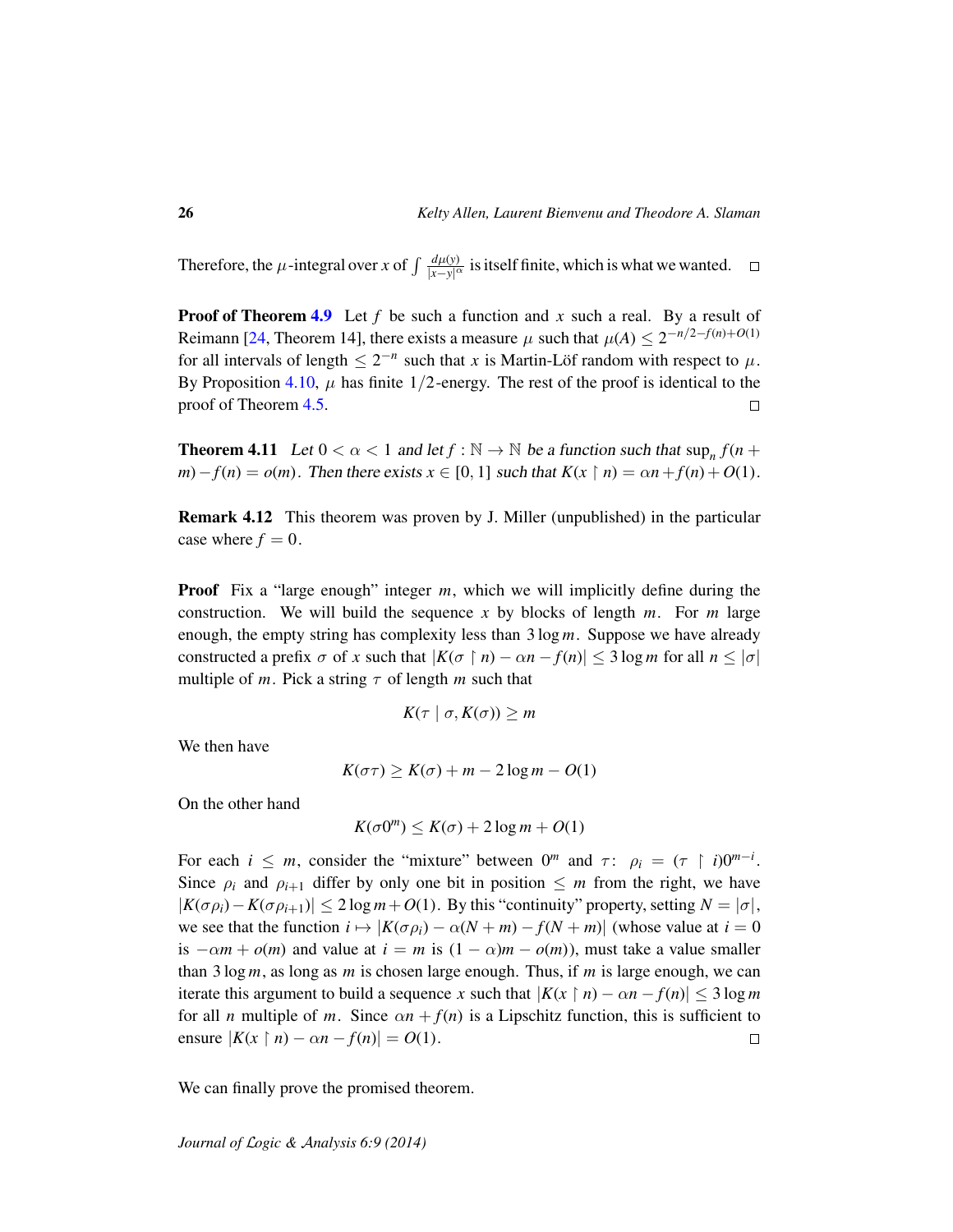**Theorem 4.13** Among reals of effective dimension  $1/2$ , some are zeros of some Martin-Löf random path and some are not.

**Proof** By Theorem [4.11,](#page-25-0) first consider a real *x* such that  $K(x \restriction n) = n/2 + O(1)$ . This real has effective dimension  $1/2$  and cannot be a zero of a Martin-Löf random path (Theorem [4.8\)](#page-23-0).

Applying Theorem [4.11](#page-25-0) again, let *y* be a real such that  $K(y \restriction n) = n/2 + 4 \log n + O(1)$ . Since for every σ,  $KM(σ)$  ≥  $K(σ) - K(σ|σ|) - O(1)$  ≥  $K(σ) - 2 log |σ| - O(1)$ , it follows that  $KM(y \mid n) \ge n/2 + 2 \log n - O(1)$ , and thus *y* is a zero of some Martin-Löf random path (Theorem [4.9\)](#page-24-0). Of course, *y* has effective dimension 1/2 as well.  $\Box$ 

This section leaves open the existence of a precise characterization of the reals *x* of dimension  $1/2$  for which there exists a Martin-Löf random path *B* such that  $B(x) = 0$ . Short of an exact characterization, it would be interesting to know whether this depends on Kolmogorov complexity alone. By this, we mean the following question.

Question 2 If  $K(x \mid n) \le K(y \mid n) + O(1)$  and x is a zero of some Martin-Löf random path, must *y* be a zero of some Martin-Löf random path? Same question with  $KM$ instead of *K*.

# 5 Planar Brownian Motion

#### 5.1 Brownian motion in higher dimensions

So far we have talked about Brownian motion on  $C[0, 1]$  or  $C[0, \infty)$ , but it is also possible to define Brownian motion in higher dimensions.

**Definition 5.1** If  $\mathcal{B}_1, \ldots, \mathcal{B}_d$  are independent linear Brownian motions started in  $x_1, \ldots, x_d$ , then the process  $\{\mathcal{B}(t) : t \geq 0\}$  given by  $\mathcal{B}(t) = (\mathcal{B}_1(t), \ldots, \mathcal{B}_d(t))$  is *d*-dimensional Brownian motion started in  $(x_1, ..., x_d)$ . The d-dimensional Brownian motion started at the origin is also called *standard Brownian motion*. One-dimensional Brownian motion is also called *linear*, and two-dimensional Brownian motion is also called *planar Brownian motion*.

And similarly, we have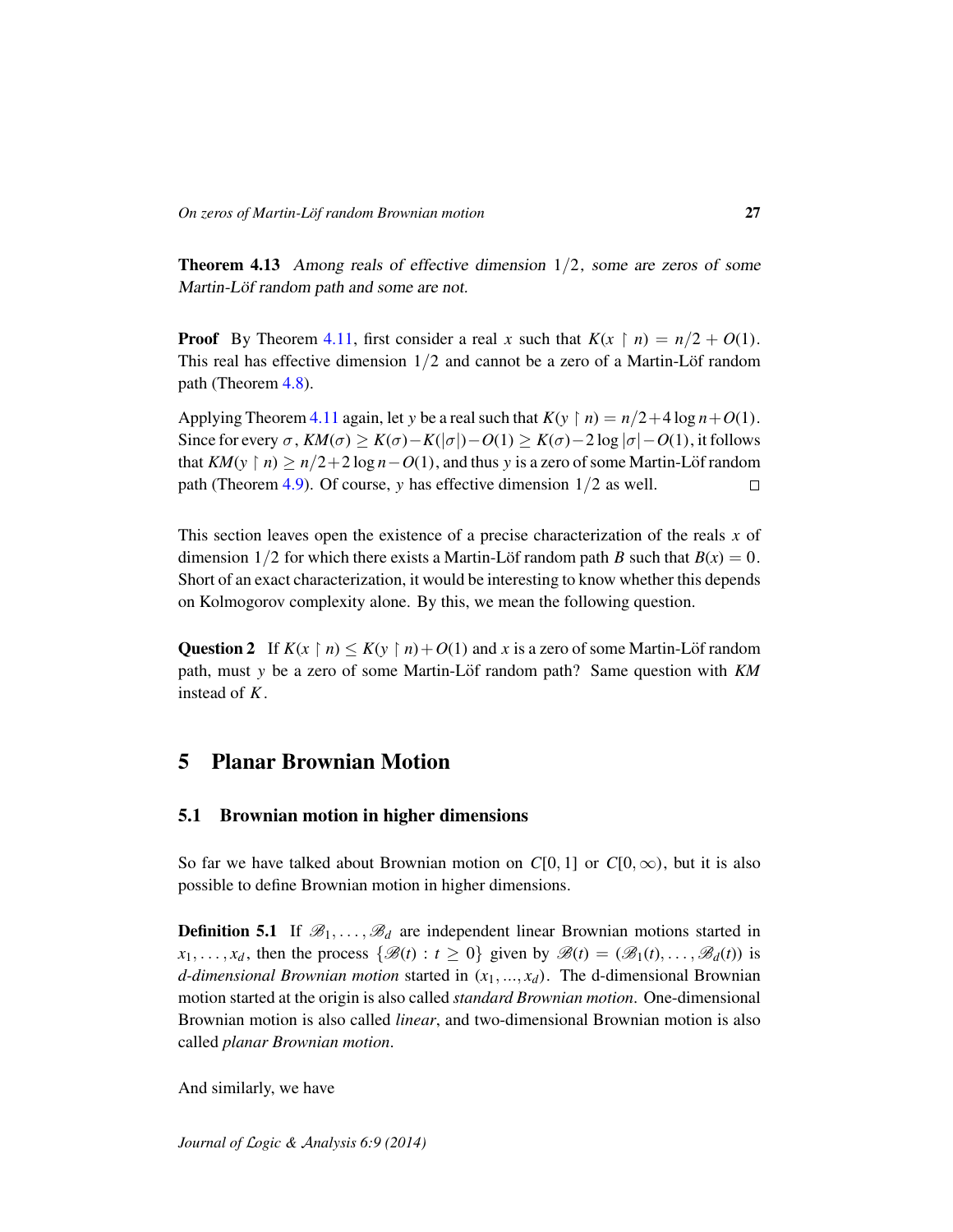**Theorem 5.2** A function  $B(t) = (B_1(t), \ldots, B_d(t))$  in the space of continuous functions from  $[0,\infty)$  to  $\mathbb{R}^d$  with Wiener measure is a Martin-Löf random path if and only if  $B_1(t), \ldots, B_d(t)$  are mutually Martin-Löf random linear Brownian motion.

Proof This follows immediately from Van Lambalgen's theorem which states that given a computable probability space  $(\mathbb{X}, \mu)$ , a pair  $(A, B)$  is a Martin-Löf random element of the product space  $(\mathbb{X}, \mu) \times (\mathbb{X}, \mu)$  if and only if *A* and *B* are mutually Martin-Löf random elements of  $(\mathbb{X}, \mu)$ .  $\Box$ 

**Theorem 5.3** At any time  $t > 0$ , for  $B(t)$  a planar Martin-Löf random path started at (0,0), *B* is not random relative to any point  $(B_x(t), B_y(t))$  on the path, other than the origin.

**Proof** Let *z* be a point of the plane. The probability that  $\mathscr{B}$  passes through *z* is 0. Morevover, for all integers *d*, *T* , the set

 ${B \mid \text{deficiency}(B) \le d \land \exists t \le TB(t) = z}$ 

is a  $\Pi^0_1(z)$ -class. Indeed because the set of *B* of randomness deficiency at most *d* is a  $\Pi^0_1$ class, and knowing a bound on the randomness deficiency of *B*, one can approximate  ${B(t) | t \in [0, T]}$  with arbitrary precision. Thus, the predicate  $[\exists t \leq T B(t) = z]$ means that for all  $\varepsilon$ , the distance between  $B_{\varepsilon}$  (an effectively computed approximation of *B* at distance at most  $\varepsilon$ ) is at distance at most, say,  $2\varepsilon$  of *z* which is clearly a  $\Pi_1^0(z)$ sentence. The above class being  $\Pi_1^0(z)$  and having measure 0, no *z*-Martin-Löf random (in fact, no *z*-Kurtz random) can belong to it.  $\Box$ 

**Corollary 5.4** For *B* a Martin-Löf random planar path, the range of *B* has zero area.

**Proof** Only Lebesgue measure zero many points derandomize any particular real, so any Martin-Löf random path hits only Lebesgue measure zero many points.  $\Box$ 

**Corollary 5.5** For any point  $(x, y) \neq (0, 0)$ , only measure zero many Brownian paths hit  $(x, y)$ . (Almost surely, Brownian motion does not hit a given point.)

Proof A real derandomizes only Lebesgue measure zero many reals.  $\Box$ 

**Corollary 5.6** At any time  $t > 0$ , for  $B(t)$  a standard planar Martin-Löf random Brownian motion, *B* does not pass through any computable point.

**Proof** A Martin-Löf random path is always random relative to a computable point.  $\Box$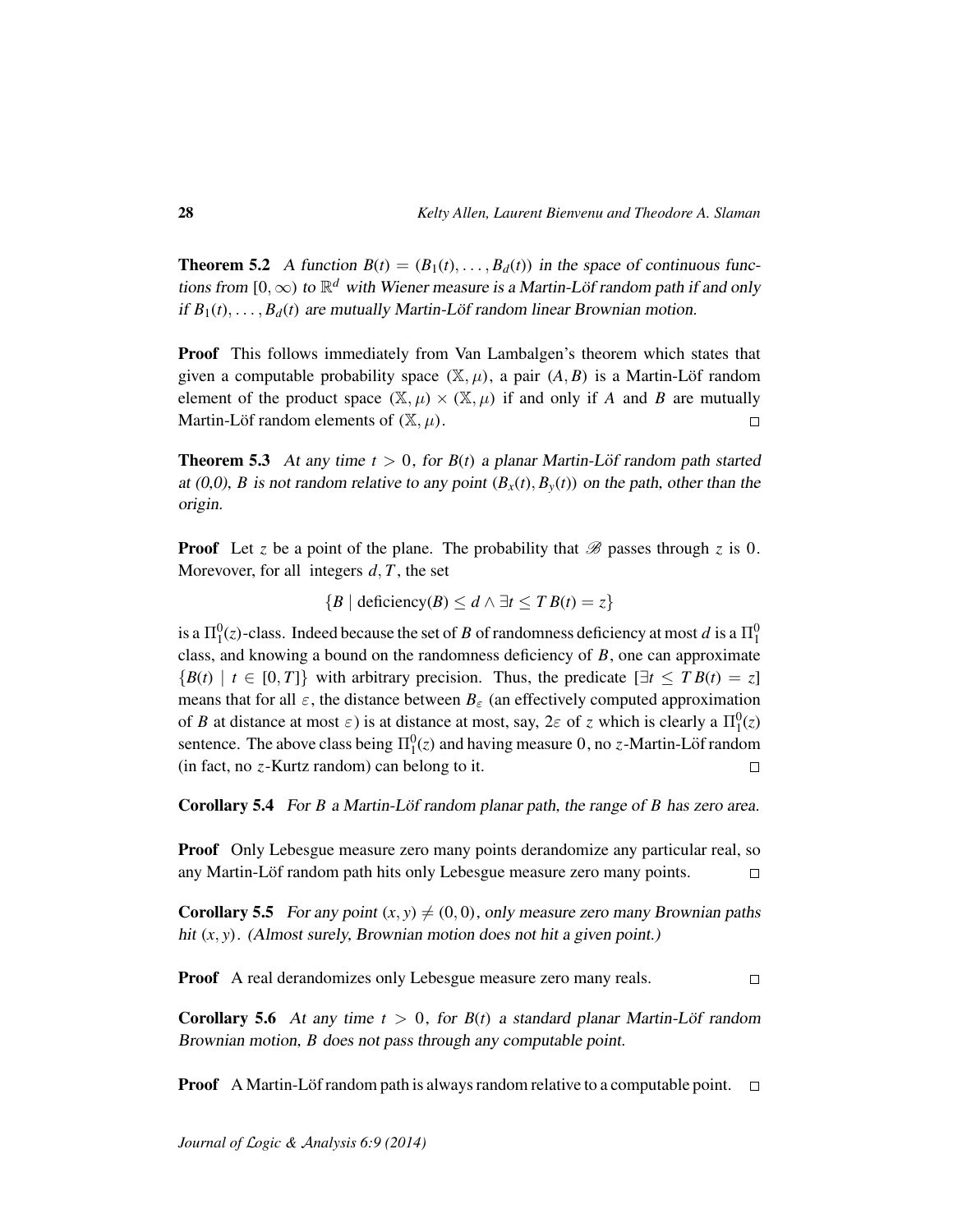## 5.2 Dirichlet Problem

The Dirichlet problem asks the following question: given a domain (ie connected open set)  $U \subseteq \mathbb{R}^n$  and a function  $\phi$  defined everywhere on the boundary  $\partial U$  of  $U$ , is there a unique, continuous function *u* such that *u* is harmonic on the interior of *U* and  $u = \phi$ on ∂*U*? The Dirichlet problem arises whenever one considers notions of potential – for example, the problem may be thought of as finding the temperature of the interior of a heat-conducting region for which the temperature on the boundary is known, or alternatively, finding the electric potential on the interior of a region for which the charge on the boundary is known.

These physical interpretations of the problem make it clear that there should be a unique solution, and indeed, many ways of finding this unique solution are known. One method of solving the Dirichlet problem which arises from an intuition of heat diffusion in a heat-conducting substance uses the mathematical model of Brownian motion.

**Definition 5.7** A point  $x \in \mathbb{R}^n$  is called *regular* for a closed set  $C \subset \mathbb{R}^n$  if a Brownian motion started at *x* does not immediately leave *C* with positive probability, ie if the the following holds

$$
\mathbb{P}_x \left[ \inf \{ t > 0 : \mathcal{B}(t) \in C \} = 0 \right] = 1.
$$

A useful criterion for regularity is the so-called *Poincare cone condition ´* : if there exists if there exists a cone *V* based at *x* with positive opening angle and  $h > 0$  such that  $V \cap \beta(x, h) \subset C$ , where  $\beta(x, h)$  denotes the open ball around *x* of radius *h*, then *x* is regular for *C*.

<span id="page-28-0"></span>**Theorem 5.8** (see Mörters and Peres [[20,](#page-32-8) Theorem 8.5]) Suppose  $U \subset \mathbb{R}^d$  is a bounded domain such that every boundary point is regular for  $U^c$ , and suppose  $\phi$  is a continuous function on  $\partial U$ . Let  $\tau = \inf\{t > 0 : \mathcal{B}(t) \in \partial U\}$ , which is an almost surely finite stopping time. Then the function  $u : \overline{U} \to \mathbb{R}$  given by

$$
u(x) = \mathbb{E}_x \left[ \phi(\mathscr{B}(\tau)) \right], \quad \text{for } x \in \overline{U},
$$

is the unique continuous function on  $\overline{U}$  which is harmonic on *U* and such that  $u(x) =$  $\phi(x)$  for all  $x \in \partial U$ .

The central result of this section is that the natural effective version of this theorem holds. Namely, we prove the following.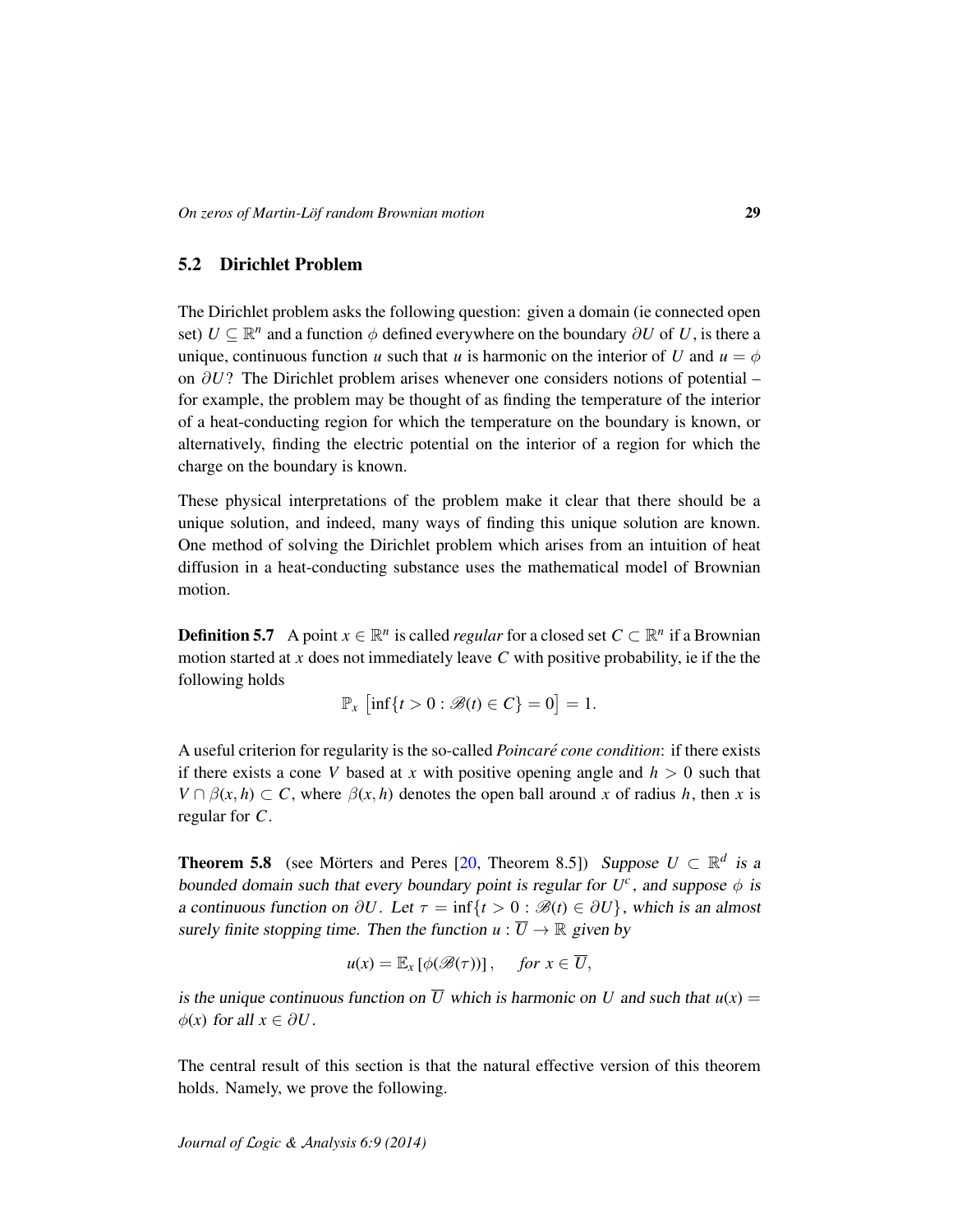<span id="page-29-0"></span>**Theorem 5.9** Let  $U \subset \mathbb{R}^d$  be a bounded domain such that every boundary point is regular for  $U^c$ . Assume that both *U* and  $\overline{U}^c$  are effectively open and that  $\phi$  is a computable function on ∂*U*. Then the function *u* of Theorem [5.8](#page-28-0) is computable (and is the unique continuous function on  $\overline{U}$  which is harmonic on  $U$  and such that  $u(x) = \phi(x)$  for all  $x \in \partial U$ ).

This result is more general than the result of Andreev et al [\[1\]](#page-31-5) who essentially show this result in the case where the boundary of *U* is a single (computable) Jordan curve. This is incomparable with our theorem, since some Jordan curves have irregular boundary points, but our theorem covers different cases such as an annulus in dimension 2 of computable center and radii. Bridges and McKubre-Jordens [\[4\]](#page-31-6) also studied similar questions, but in a slightly different context, namely in the Bishop-style constructive mathematical framework BISH.

It is not immediately clear in the above theorem what it means for a function  $\phi$  defined on ∂*U* to be computable. However, under the assumptions of the theorem, ∂*U* must be a recursive closed set (refer to Section [3.1](#page-10-2) for the definition of recursive closed set), and thus  $\partial U$  can be viewed as a computable metric subspace of  $\mathbb{R}^d$ , on which there is a canonical notion of computable function. Let us explain why the hypotheses of the theorem imply that  $\partial U$  is recursive. First, notice that an open ball  $\beta$  intersects  $\partial U$  if and only if it intersects both *U* and  $\overline{U}^c$ . Indeed, if it intersected both but not  $\partial U = \overline{U} \cap U^c$ , then  $\beta \cap U$  and  $\beta \cap \overline{U}^c$  – which are both open – would form a partition of  $\beta$ , which would contradict the connectedness of  $\beta$ . Conversely if  $\beta$  intersects  $\partial U$ , then it must intersect *U* since every point of  $\partial U$  is the limit of points of *U*, and it must intersect  $\overline{U}^c$  due to the Poincare cone condition. If  $\beta$  is a rational open ball,  $\beta \cap U \neq \emptyset$ and  $\beta \cap \overline{U}^c \neq \emptyset$  are  $\Sigma_1^0$  predicates (since *U* and  $\overline{U}^c$  are effectively open), and thus so is  $\beta \cap \partial U \neq \emptyset$ . Finally, a closed ball  $\overline{\beta}$  is disjoint from  $\partial U$ , then it must be at positive distance of it, and thus must be contained in an open ball  $\beta'$  disjoint from  $\partial U$ . By the above discussion, this  $\beta'$  must be either contained in *U*, or contained in  $\overline{U}^c$ . It remains to notice that  $\exists \beta' \supseteq \overline{\beta} : \beta' \subseteq U \vee \beta' \subseteq \overline{U}^c$  (where  $\beta$ ' ranges over rational open balls), is a  $\Sigma_1^0$  predicate.

The core of the proof of Theorem [5.9](#page-29-0) is that the first hitting time of ∂*U* of a path *B* started inside  $\overline{U}$  is layerwise computable in *B*, uniformly in the starting point, which is a generalization of Corollary [3.7.](#page-12-1)

**Proposition 5.10** Let *U* be a domain satisfying the condition of Theorem [5.9,](#page-29-0) and let  $x \in \overline{U}$ . For *B* a Martin-Löf random (relative to *x*) path,  $\tau(x + B) = \inf\{t > 0$ :  $(x + B(t)) \in \partial U$  is finite and is computable layerwise in *B* and uniformly in *x*.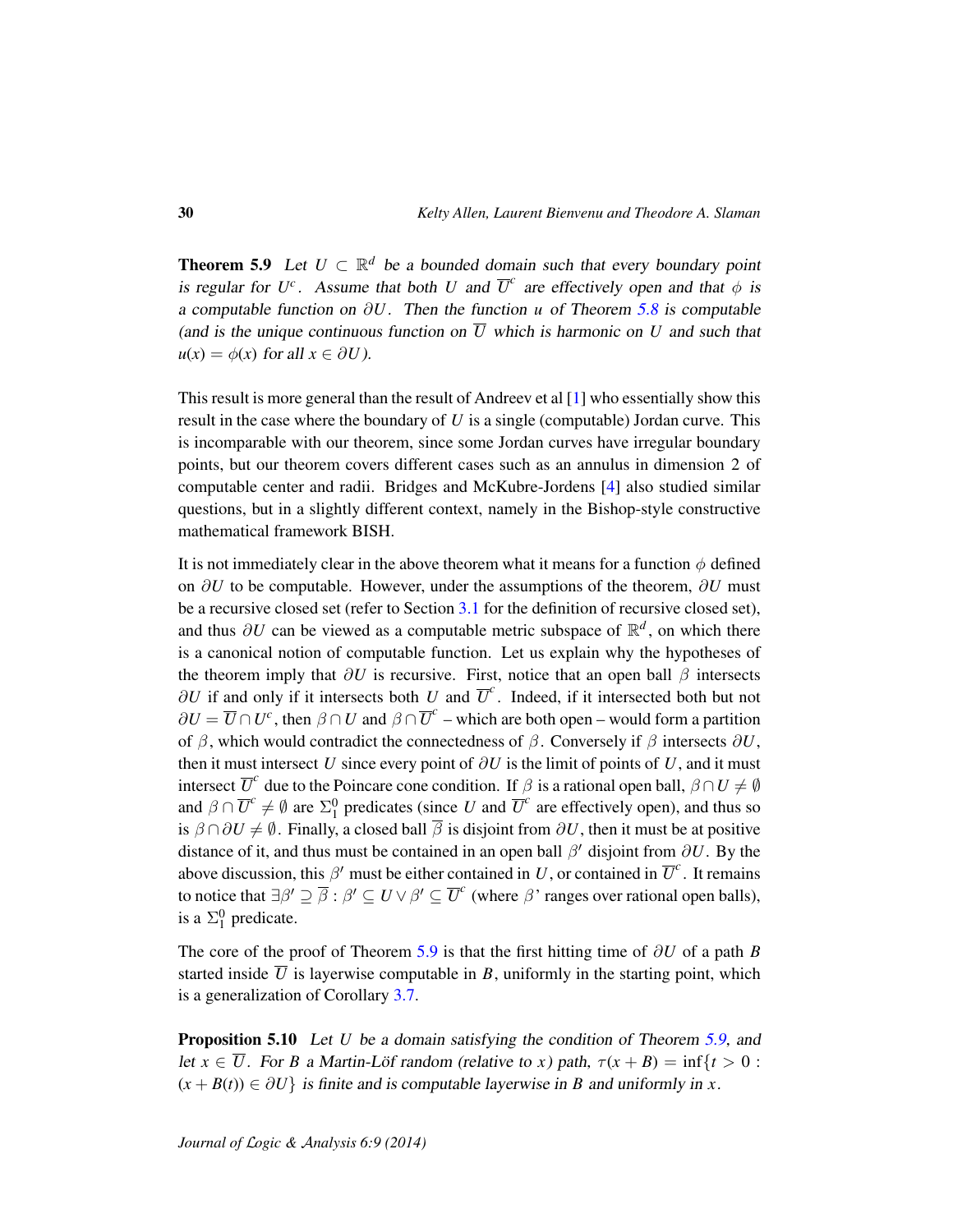**Proof** Fix *x* in  $\overline{U}$ . Let us first check that  $\tau(x + B)$  is defined (ie is finite) for every *B* Martin-Löf random relative to x. By the hypothesis, U is bounded, say of diameter  $D$ . There exists an *l* such that the probability for a Brownian motion to move by a distance at least *D* during a time interval of length *l* is greater than  $1/2$ . Thus, if  $\tau(x + B)$  is infinite, this means that  $x + B$  fails the test  $(\mathcal{V}_n)_{n \in \mathbb{N}}$ , where  $\mathcal{V}_n$  is the set of Brownian paths which do not move by more than *D* on each of the intervals  $[kl, (k + 1)l]$  with  $k = 0, ..., n$ . By the Markov property we have  $\mathbb{P}(\mathcal{V}_n) \leq 2^{-n}$  and it is easy to see that  $\mathcal{V}_n$ is an effectively open set uniformly in *n*. Thus  $x + B$  is not Martin-Löf random, which by the shift-invariance of  $\mathbb P$  shows that *B* is not Martin-Löf random relative to *x*. Note that this argument further shows that given *B* and a bound on the randomness deficiency of *B*, we can find a *T* such that  ${B(s) | s \in [0, T]}$  is guaranteed to intersect  $\partial U$ .

We know that P-almost surely, for each  $\delta > 0$ , there is a time  $t \in [\tau(x + \mathcal{B}), \tau(x + \delta)]$  $\mathscr{B}$ ) +  $\delta$ ] such that  $(x + \mathscr{B}(t)) \in \overline{U}^c$  (this is what the regularity condition ensures). This means that P-almost surely, the stopping time  $\tau(x + \mathscr{B})$  coincides with the infimum over times *t* such that  $(x + \mathcal{B}(t)) \in \overline{U}^c$ . Call  $\tau'$  this infimum (which is a random variable).

Now observe that  $\tau(x+B)$  is lower semi-computable layerwise in *B* and uniformly in *x*. Indeed, the predicate  $t < \tau$  means that  $\{x + B(s) | s \in [0, t]\}$  does not intersect  $\partial U$ , which means that there is some  $\varepsilon > 0$  such that  $\{x + B(s) | s \in [0, t]\}$  is at distance at least  $\varepsilon$  from  $\partial U$ , and thus contained in *U* (since  $x + B$  starts at  $x \in \overline{U}$ ). By the hypothesis, *U* is effectively open, thus one can enumerate the rational open balls contained in  $U$ . But we know that given  $x$ ,  $B$ , a bound on its randomness deficiency, and *t*, we can approximate the curve  $\{x + B(s) | s \in [0, t]\}$  to arbitrary precision, and thus eventually see that it is covered by the enumeration of open balls contained in *U*.

On the other hand,  $\tau'(x + B)$  is upper semi-computable layerwise in *B*, because the set  $\{t \mid x + \mathcal{B}(t) \in \overline{U}^c\}$  is effectively open layerwise in *B* and uniformly in *x* (again due to the fact that we can approximate  $B$  to arbitrary precision knowing a bound on its randomness deficiency, and also due to the fact that  $\overline{U}^c$  is effectively open) and the infimum of a  $\Sigma_1^0$  set of reals is upper semi-computable.

As we have seen, the probability that  $\tau < \tau'$  is 0. Since  $\tau(x + B)$  is lower semicomputable layerwise in *B* uniformly in *x* and  $\tau'(x + B)$  is upper semi-computable layerwise in *B* and uniformly in *x*, the distance  $\tau'(x + B) - \tau(x + B)$  is upper semicomputable layerwise in *B* and uniformly in *x*. Suppose for the sake of contradiction that *B* is Martin-Löf random relative to *x* and  $\tau'(x + B) - \tau(x + B) > q$  for some positive rational *q*. Let *d* be the randomness deficiency of *B*. Then *B* belongs to the class of functions  $f$  such that the *x*-deficiency of  $f$  is less or equal to  $d$  and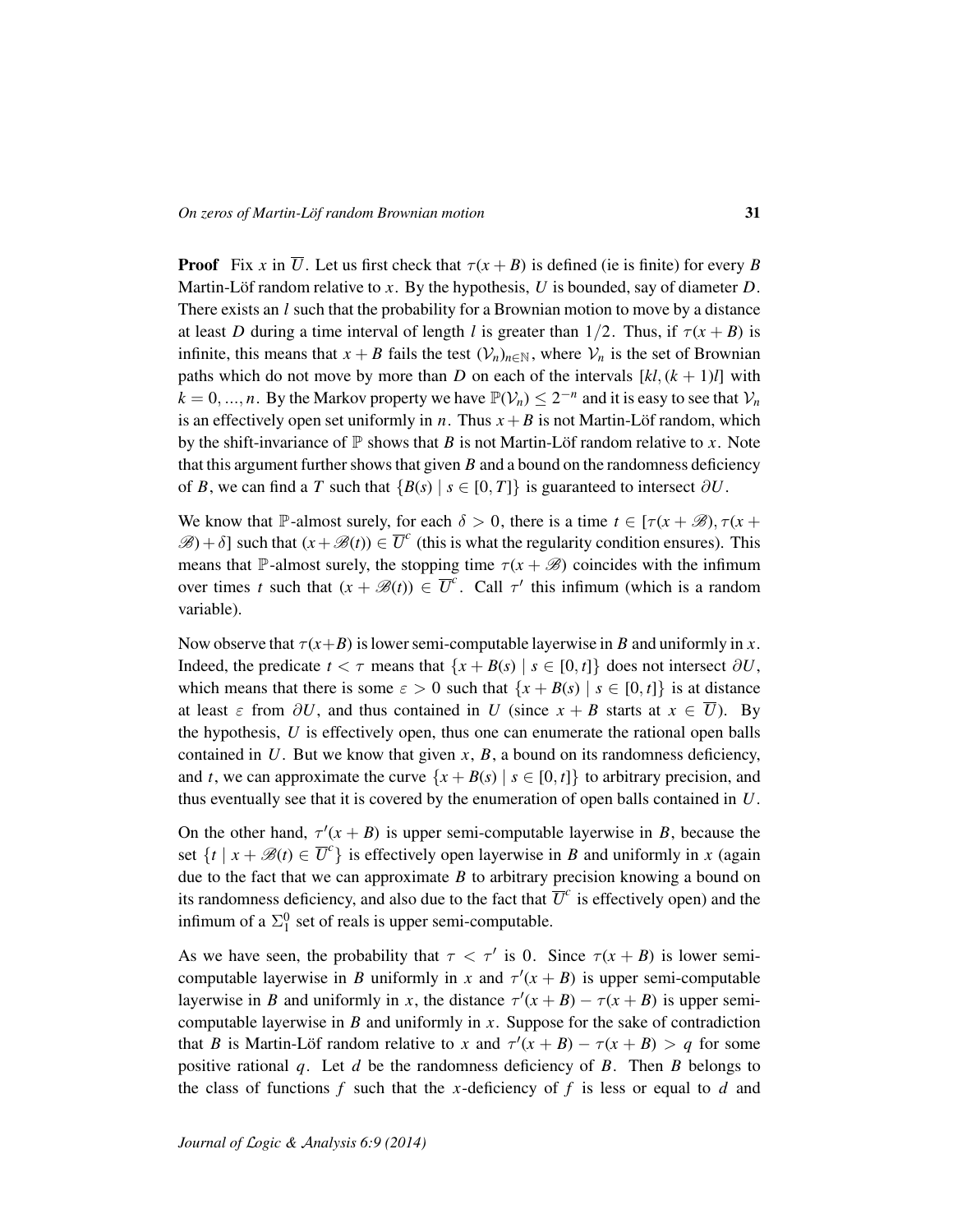$\tau'(x+f) - \tau(x+f) \geq q$ . This is a  $\Pi_1^{0,x}$  $\int_1^{0,x}$  class (by layerwise upper semi-computability of the difference  $\tau' - \tau$ ) of P-measure 0, thus *B* is not even Kurtz random relative to *x*, a contradiction.

We have established that  $\tau(x+B) = \tau'(x+B)$  for every *B* which is Martin-Löf random relative to *x*. By the above, this means that the common value is both upper and lower semi-computable layerwise in *B* and uniformly in *x*, thus computable layerwise in *B* and uniformly in *x*.  $\Box$ 

Theorem [5.9](#page-29-0) immediately follows from this last proposition. Indeed, as the function  $(x, B) \mapsto \tau(x + B)$  is computable in *x* and layerwise in *B*, so is its composition with the computable function  $\phi$ , and by Theorem [1.2](#page-4-0) (observing that  $\phi$ , being continuous, must be bounded on the compact set  $\partial U$ ) so is  $x \mapsto \int_B \phi(\tau(x+B)) d\mathbb{P}$ , which is what we wanted to prove.

Acknowledgements. We would like to thank Jason Rute for useful discussions on this topic, an anonymous MathOverflow contributor for giving us the above elegant proof of Lemma [3.2](#page-10-1) and two anonymous reviewers for many useful comments and suggestions, including pointing out an error in the original proof of Theorem [5.9](#page-29-0) and suggesting the approach taken above.

# References

- <span id="page-31-5"></span>[1] V V Andreev, D Daniel, T H McNicholl, *Computing conformal maps onto circular domains,* arXiv preprint (http://arxiv.org/pdf/1307.6535.pdf)
- <span id="page-31-0"></span>[2] **EA Asarin, A V Pokrovskii**, *Application of Kolmogorov complexity to the analysis of the dynamics of controllable systems*, Automation and Remote Control 47 (1986) 21–28
- <span id="page-31-4"></span>[3] L Bienvenu, A Day, M Hoyrup, I Mezhirov, A Shen, *[Ergodic-type characterizations](http://dx.doi.org/10.1007/978-3-642-13962-8_6) [of algorithmic randomness](http://dx.doi.org/10.1007/978-3-642-13962-8_6)*, Information and Computation 210 (2010) 21–30
- <span id="page-31-6"></span>[4] D S Bridges, M McKubre-Jordens, *Solving the Dirichlet problem constructively*, Journal of Logic and Analysis 5 (2013) 1–22
- <span id="page-31-2"></span>[5] **G Davie, W L Fouché**, *[On the computability of a construction of Brownian motion](http://dx.doi.org/10.1017/S0960129513000157)*, Mathematical Structures in Computer Science 23 (2013) 1257–1265
- <span id="page-31-3"></span>[6] R G Downey, D R Hirschfeldt, *[Algorithmic randomness and complexity](http://dx.doi.org/10.1007/978-0-387-68441-3)*, Theory and Applications of Computability, Springer, New York (2010)
- <span id="page-31-1"></span>[7] W L Fouche´, *[Arithmetical representations of Brownian motion I](http://dx.doi.org/10.2307/2586546)*, Journal of Symbolic Logic 65 (2000) 421–442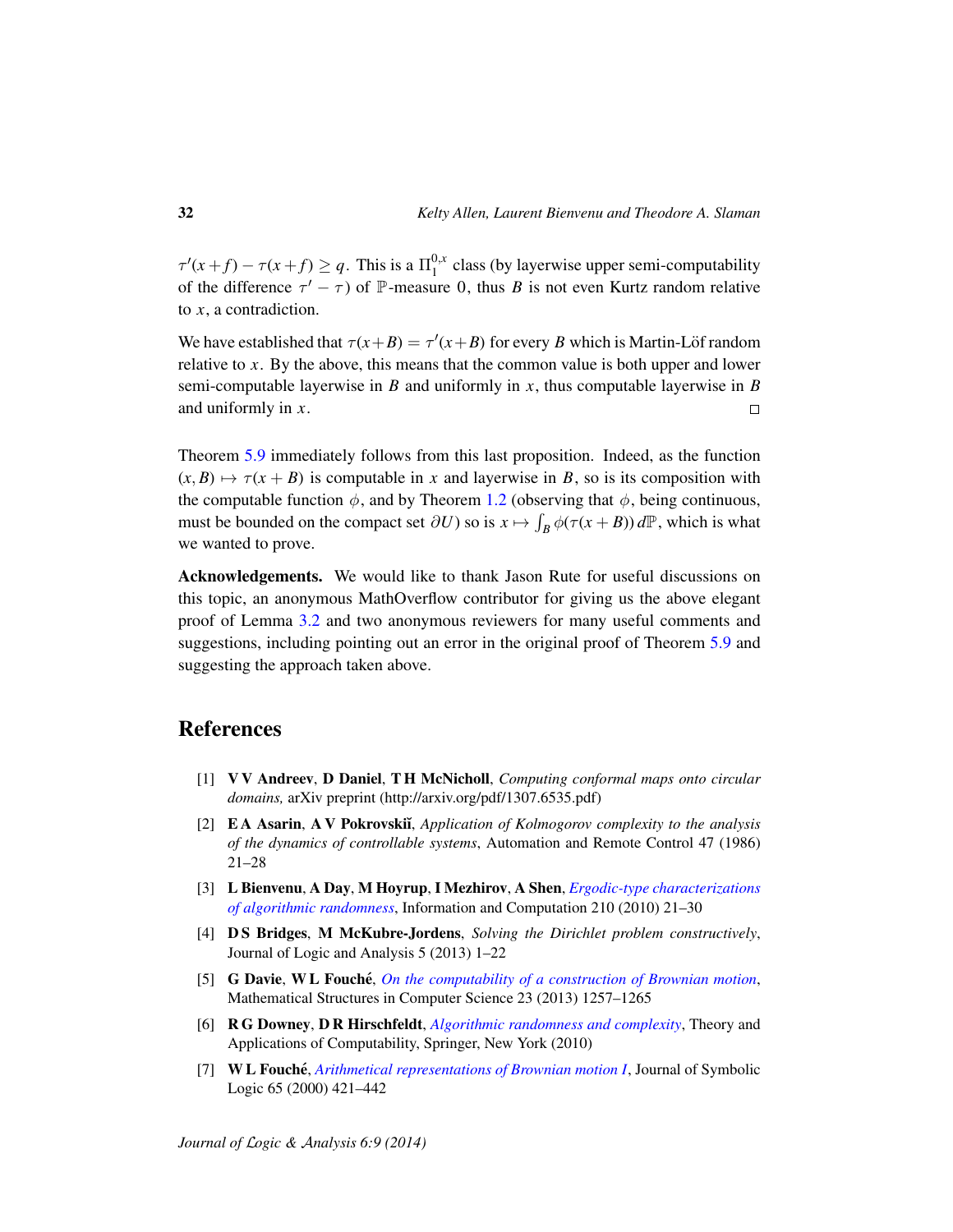- <span id="page-32-0"></span>[8] W L Fouche´, *[The descriptive complexity of Brownian motion](http://dx.doi.org/10.1006/aima.2000.1945)*, Advances in Mathematics 155 (2000) 317–343
- <span id="page-32-1"></span>[9] W L Fouche´, *[Dynamics of a generic Brownian motion: recursive aspects](http://dx.doi.org/10.1016/j.tcs.2007.12.010)*, Theoretical Computer Science 394 (2008) 175–186
- <span id="page-32-11"></span>[10] JN Franklin, N Greenberg, JS Miller, K Ng, *Martin-Löf random points satisfy [Birkhoff 's ergodic theorem for effectively closed sets](http://dx.doi.org/http://dx.doi.org/10.1090/S0002-9939-2012-11179-7)*, Proceedings of the American Mathematical Society 140 (2012) 3623–3628
- <span id="page-32-5"></span>[11] **P Gács**, *Lecture notes on descriptional complexity and randomness*, manuscript, available at <http://www.cs.bu.edu/fac/gacs/recent-publ.html>
- <span id="page-32-6"></span>[12] M Hoyrup, C Rojas, *[An application of Martin-Lof randomness to effective probability](http://dx.doi.org/10.1007/978-3-642-03073-4_27) ¨ [theory](http://dx.doi.org/10.1007/978-3-642-03073-4_27)*, from: "Mathematical theory and computational practice", Lecture Notes in Comput. Sci. 5635, Springer, Berlin (2009) 260–269
- <span id="page-32-7"></span>[13] M Hoyrup, C Rojas, *[Applications of effective probability theory to Martin-Lof ran-](http://dx.doi.org/10.1007/978-3-642-02927-1_46) ¨ [domness](http://dx.doi.org/10.1007/978-3-642-02927-1_46)*, from: "Automata, languages and programming. Part I", Lecture Notes in Computer Science 5555, Springer, Berlin (2009) 549–561
- <span id="page-32-10"></span>[14] J Kahane, *[Some random series of functions](http://books.google.com/books?id=0MI-AAAAIAAJ)*, Heath mathematical monographs, D. C. Heath (1968)
- <span id="page-32-16"></span>[15] B Kjos-Hanssen, *[Infinite subsets of random sets of integers](http://dx.doi.org/10.1007/978-3-642-03073-4_16)*, Mathematics Research Letters 16 (2009) 103–110
- <span id="page-32-2"></span>[16] B Kjos-Hanssen, A Nerode, *[Effective dimension of points visited by Brownian motion](http://dx.doi.org/10.1016/j.tcs.2008.09.045)*, Theoretical Computer Science 410 (2009) 347–354
- <span id="page-32-3"></span>[17] B Kjos-Hanssen, T Szabados, *[Kolmogorov complexity and strong approximation of](http://dx.doi.org/10.1090/S0002-9939-2011-10741-X) [Brownian motion](http://dx.doi.org/10.1090/S0002-9939-2011-10741-X)*, Proceedings of the American Mathematical Society 139 (2011) 3307–3316
- <span id="page-32-13"></span>[18] J H Lutz, *[Effective fractal dimensions](http://dx.doi.org/10.1002/malq.200310127)*, Mathematical Logic Quarterly 51 (2005) 62–72
- <span id="page-32-12"></span>[19] E Mayordomo, *[A Kolmogorov complexity characterization of constructive Hausdorff](http://dx.doi.org/10.1016/S0020-0190(02)00343-5) [dimension](http://dx.doi.org/10.1016/S0020-0190(02)00343-5)*, Information Processing Letters 84 (2002) 1–3
- <span id="page-32-8"></span>[20] P Mörters, Y Peres, *[Brownian Motion](http://dx.doi.org/http://dx.doi.org/10.1017/CBO9780511750489)*, Cambridge University Press, Cambridge, UK (2010)
- <span id="page-32-4"></span>[21] A Nies, *[Computability and Randomness](http://dx.doi.org/http://dx.doi.org/10.1093/acprof:oso/9780199230761.001.0001)*, Oxford University Press, Oxford, UK (2009)
- <span id="page-32-9"></span>[22] Y Peres, *An Invitation to Sample Paths of Brownian Motion,* (2001) Lecture notes, available at http://stat-www.berkeley.edu/ peres/bmall.pdf
- <span id="page-32-14"></span>[23] **J Reimann**, *Computability and Fractal Dimension*, PhD thesis, Universität Heidelberg (2004)
- <span id="page-32-17"></span>[24] J Reimann, *[Effectively closed sets of measures and randomness](http://dx.doi.org/http://dx.doi.org/10.1016/j.apal.2008.06.015)*, Annals of Pure and Applied Logic 156 (2008) 170–182
- <span id="page-32-15"></span>[25] J Reimann, F Stephan, *Effective Hausdorff dimension*, from: "Logic Colloquium '01", Lect. Notes Log. 20, Assoc. Symbol. Logic, Urbana, IL (2005) 369–385